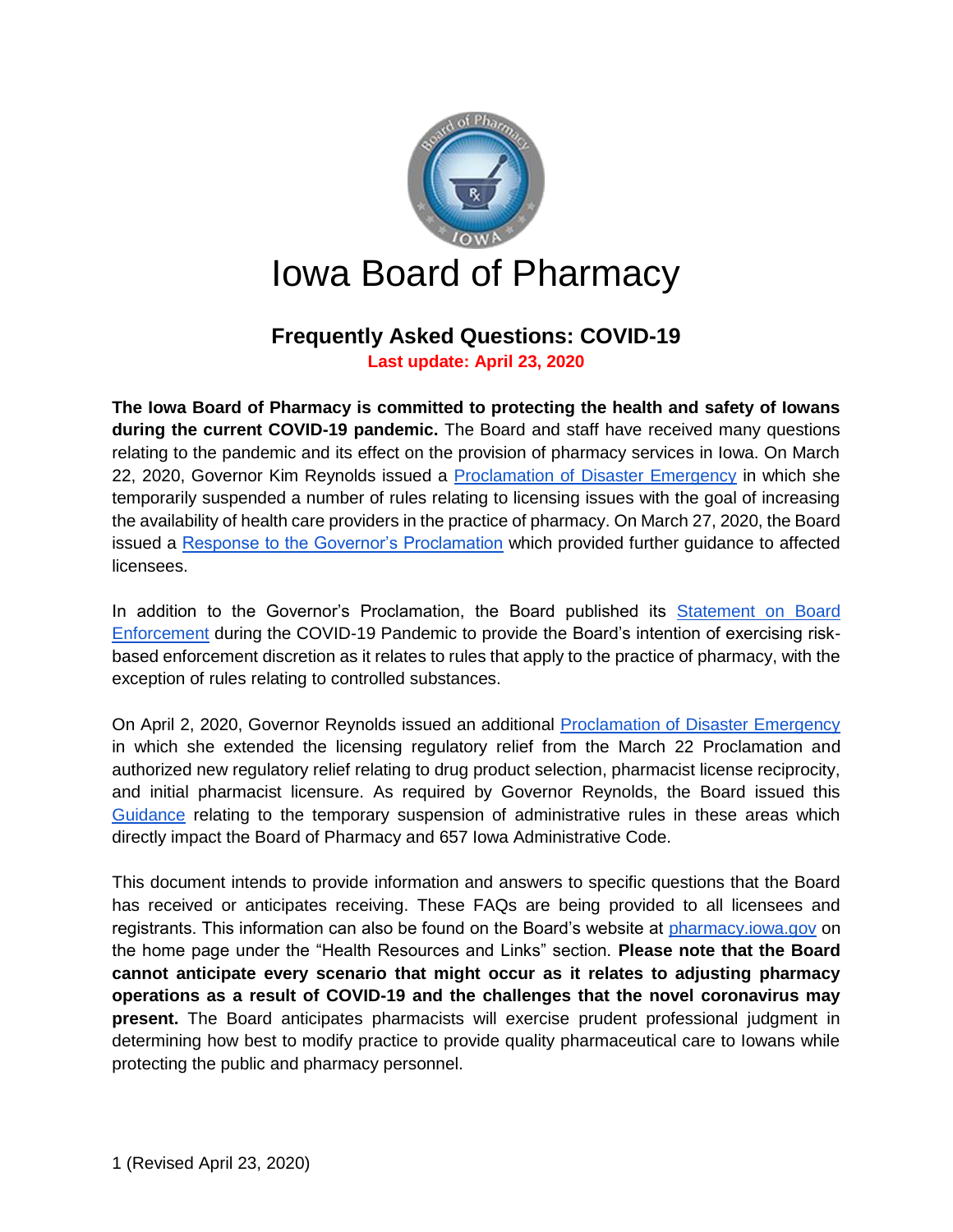Additional questions that are not addressed in this document may be directed to Board [Compliance Staff.](https://pharmacy.iowa.gov/contact-us/board-compliance-officers) Staff will make every effort to provide a timely response.

**The COVID-19 pandemic continues to evolve. The Board anticipates continued submission of additional questions. As such, this document will be updated as additional information warrants. Please continue to check the Board's website for updated versions. New questions or updated answers are in red.**

| <b>GENERAL INFORMATION / RESOURCES</b>                                                                                                              | $\overline{7}$   |
|-----------------------------------------------------------------------------------------------------------------------------------------------------|------------------|
| Iowa Board of Pharmacy                                                                                                                              | $\overline{7}$   |
| Iowa Governor Kim Reynolds                                                                                                                          | $\overline{7}$   |
| Iowa Department of Public Health                                                                                                                    | $\overline{7}$   |
| U.S. Centers for Disease Control and Prevention (CDC)                                                                                               | 8                |
| <b>Critical Point</b>                                                                                                                               | 8                |
| National Center for Biotechnology Information, US National Library of Medicine                                                                      | 8                |
| United States Pharmacopeia (USP)                                                                                                                    | 8                |
| U.S. Drug Enforcement Administration (DEA)                                                                                                          | 8                |
| U.S. Food and Drug Administration (FDA)                                                                                                             | 8                |
| U.S. Environmental Protection Agency (EPA)                                                                                                          | $9\,$            |
| U.S. Occupational Safety and Health Administration (OSHA)                                                                                           | 9                |
| U.S. Dept of Health and Human Services (HHS), Assistant Secretary for Preparedness and<br>Response (ASPR)                                           | 9                |
| <b>Iowa Poison Control Center</b>                                                                                                                   | 9                |
| Iowa Pharmacy Association (IPA)                                                                                                                     | 9                |
| National Community Pharmacists Association                                                                                                          | 9                |
| American Pharmacists Association (APhA)                                                                                                             | $\boldsymbol{9}$ |
| <b>Pharmacist's Letter</b>                                                                                                                          | $\boldsymbol{9}$ |
| The Joint Commission                                                                                                                                | 9                |
| <b>OPERATING OR CLOSING PHARMACIES</b>                                                                                                              | 10               |
| Question: Can our pharmacy adjust our hours of operation?                                                                                           | 10               |
| Question: Can our pharmacy convert to a closed-door or delivery-only operation                                                                      |                  |
| temporarily?                                                                                                                                        | 10 <sup>1</sup>  |
| Question: What are the Board's expectations if a pharmacy has to close entirely?                                                                    | 10               |
| Question: Does the Board have recommendations for pharmacies that continue<br>operating?                                                            | 10               |
| Question: Can an out-of-state pharmacy which is NOT licensed in lowa ship prescriptions to<br>patients located in lowa without obtaining a license? | 12               |
| Question: Can an out-of-state wholesaler or drug distributor which is NOT licensed in lowa<br>ship prescription drug products into lowa?            | 12               |
|                                                                                                                                                     |                  |

#### **[PRESCRIPTION DISPENSING / DELIVERY](#page-11-2)** 12 12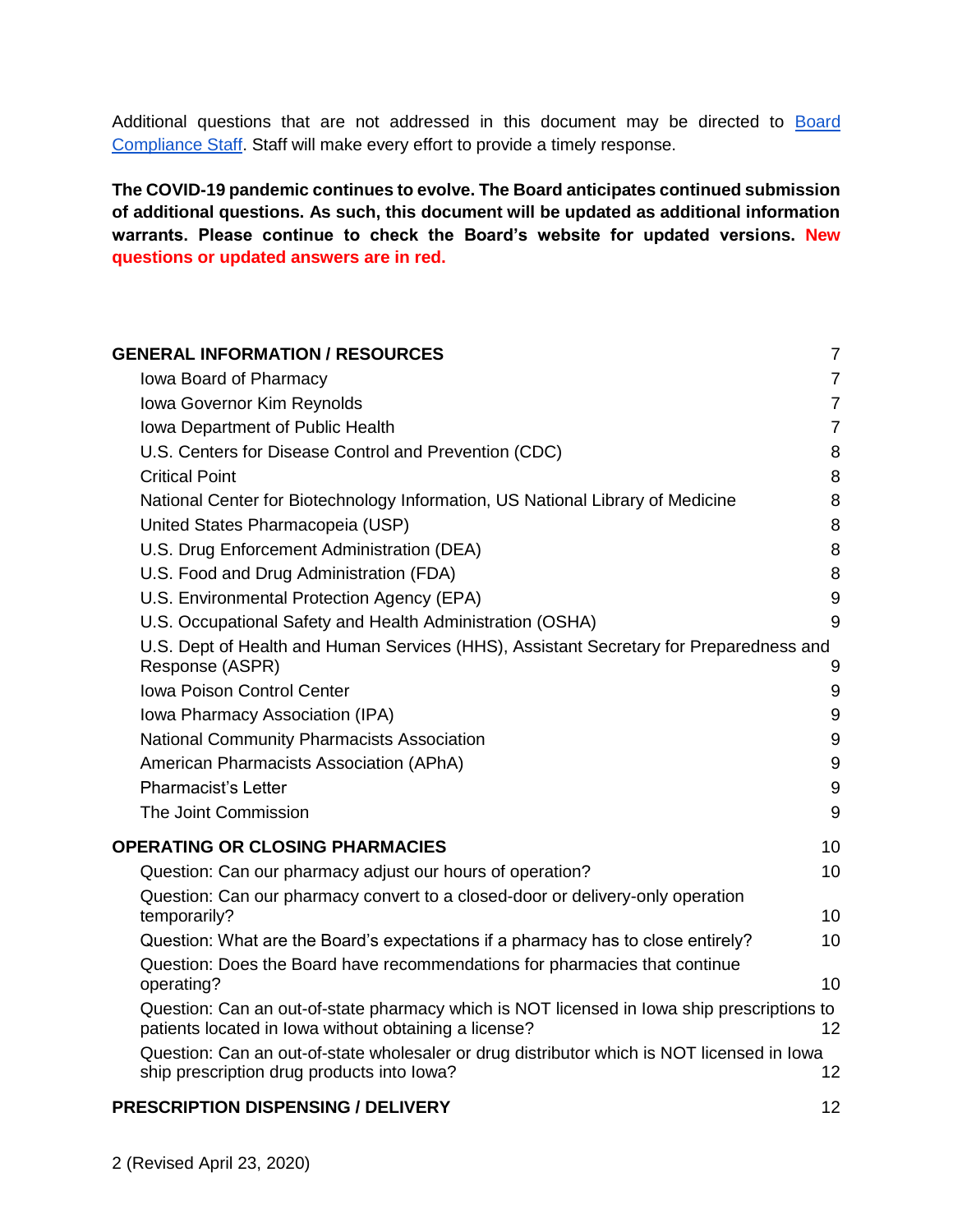[Question: Our pharmacy provides a home delivery service. Our](#page-11-3) drivers may be exposed to [COVID-19 if they have to enter a home to get someone to sign for the delivery of the](#page-11-3)  [prescription. Do we have to get the signature?](#page-11-3) 12

[Question: Our pharmacy sometimes delivers filled prescriptions to the workplace of the](#page-12-0)  [patient or to a caregiver's workplace. Do the filled prescriptions have to be delivered directly](#page-12-0)  [to the patient or caregiver, or can they be dropped off at a central location, like a reception](#page-12-0)  [desk?](#page-12-0) 13

[Question: Our pharmacy delivers filled prescriptions to patients who reside in assisted-living](#page-12-1)  [facilities. Some of those facilities have asked that deliveries be dropped off at a central](#page-12-1)  [location, staffed by a registered nurse or licensed practical nurse. Can we do that?](#page-12-1) 13

[Question: My local school nurse has student medications that need to be returned to](#page-12-2)  [students who cannot return to school to pick up their medication. Can my pharmacy receive](#page-12-2)  [these medications back?](#page-12-2) 13

[Question: Can my pharmacy set up a "curbside delivery" service, with patients being asked](#page-13-0)  [to drop off written prescriptions and pick up their filled prescriptions outside of the pharmacy](#page-13-0)  [building?](#page-13-0) 14

# **[PHARMACY PRACTICE \(Prescription limitations, Patient Counseling, Substitution\)](#page-13-1)** 14

[Question: We have a patient who is out of refills for a medication. We have been unable to](#page-13-2)  [get a response from the patient's prescriber. Can we refill the prescription without](#page-13-2)  [authorization?](#page-13-2) 14

[Question: A patient has come to my pharmacy to get a prescription filled because the](#page-13-3)  [patient's regular pharmacy has closed indefinitely. My staff has also been unable to contact](#page-13-3)  [the prescriber due to their clinic being closed. Can I fill the prescription without getting the](#page-13-3)  [required transfer or new prescription from the prescriber?](#page-13-3) 14

[Question: Can our pharmacy discontinue provision](#page-14-0) of face-to-face counseling? 15

[Question: Is a pharmacist authorized to engage in therapeutic interchange of a medication](#page-14-1)  [when or if the prescribed medication is not available, without contacting the prescribing](#page-14-1)  [physician for authorization?](#page-14-1) 15

Question: [How do I handle prescriptions which are subject to REMS laboratory testing?](#page-14-2) 15 [Question: Should pharmacists continue to provide routine immunizations during the COVID-](#page-14-3)[19 pandemic?](#page-14-3) 15

[Question: My pharmacy has been presented with a prescription issued by a practitioner who](#page-15-0)  [is not currently licensed in Iowa. Is this a legal prescription?](#page-15-0) 16

[Question: Is the electronic prescribing mandate waived during this state of emergency?](#page-15-1) 16 [Question: Did Governor Kim Reynolds suspend the rules relating to procedures for](#page-16-0)  [authentication of verbal orders and standing orders?](#page-16-0) 17

# **[CONTROLLED SUBSTANCES](#page-16-1)** 17

[Question: Is my pharmacy allowed to skip the signature requirement for over-the-counter](#page-16-2)  [sales of pseudoephedrine or over-the-counter dispensing of schedule V cough syrups?](#page-16-2) 17 [Question: I heard the DEA has relaxed some of the regulations on phoned-in emergency CII](#page-16-3)  [prescriptions?](#page-16-3) 17

[Question: If my facility or pharmacy has to temporarily relocate or expand to an alternate](#page-16-4)  [location due to coronavirus exposure or to expand patient capacity, how do we obtain a new](#page-16-4)  [CSA registration?](#page-16-4) 17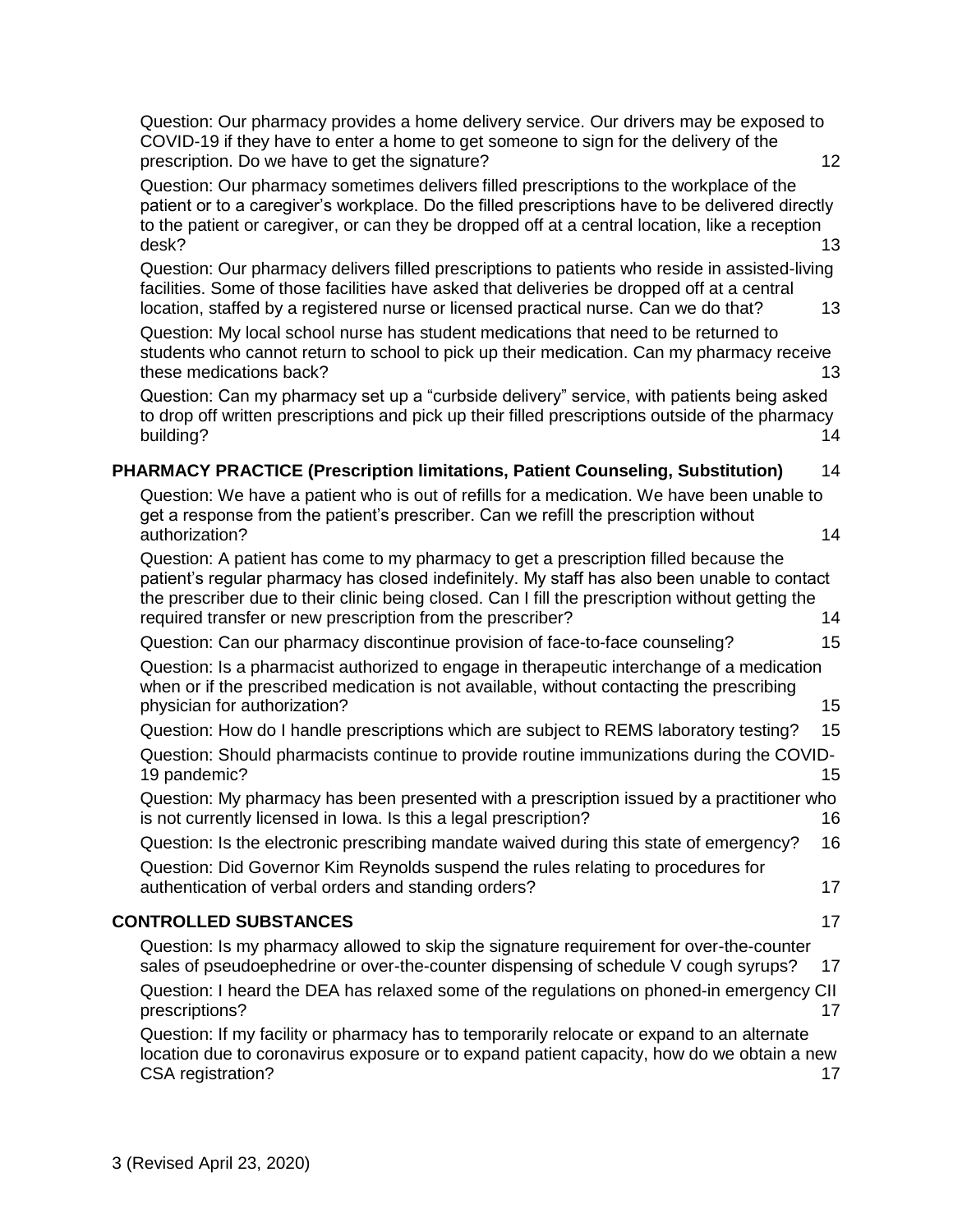| Question: I heard that the DEA has temporarily paused its regulation which limits distribution<br>of controlled substances to another registrant to 5% of the registrant's annual<br>dispensing/distribution?<br>Question: I heard that the DEA has temporarily authorized DEA-registered hospitals and | 18       |
|---------------------------------------------------------------------------------------------------------------------------------------------------------------------------------------------------------------------------------------------------------------------------------------------------------|----------|
| clinics to have controlled substances delivered to and handled by a satellite hospital/clinic<br>which is not DEA-registered?<br>Question: Can registered pharmacies postpone DEA biennial controlled substance                                                                                         | 18       |
| inventories during the nationwide public health emergency declared by the Secretary of<br>Health and Human Services on January 31, 2020, as a result of the Coronavirus Disease<br>2019 (COVID-19)?                                                                                                     | 18       |
| <b>REMOTE PROCESSING</b>                                                                                                                                                                                                                                                                                | 19       |
| Question: Will the Board allow pharmacists and technicians to work remotely from home in<br>order to complete duties that would normally have to occur within a licensed pharmacy?                                                                                                                      | 19       |
| Question: Can pharmacists and technicians working in a pharmacy be remotely involved in<br>the dispensing process of another pharmacy?                                                                                                                                                                  | 19       |
| <b>PHARMACY SERVICES FOR LONG-TERM CARE FACILITIES</b>                                                                                                                                                                                                                                                  | 19       |
| Question: Can our pharmacy delegate stocking an automated dispensing machine used for<br>emergency doses to a facility nurse if the facility has restricted access to the facility?                                                                                                                     | 19       |
| <b>PHARMACIST-TECHNICIAN / PHARMACIST-INTERN RATIOS</b>                                                                                                                                                                                                                                                 | 20       |
| Question: Will the Board allow pharmacies to exceed the pharmacist-technician ratio (in<br>technician product verification programs) or pharmacist-pharmacist intern ratio?                                                                                                                             | 20       |
| <b>CONTINUING EDUCATION / TRAINING</b>                                                                                                                                                                                                                                                                  | 20       |
| Question: My CPR certification is due to expire soon and the training organization has<br>indefinitely suspended all in-person training. Will I have to discontinue administering<br>immunizations until I can complete certification?                                                                  | 20       |
| Question: The Governor's March 22 Proclamation relaxes the continuing education<br>requirements for license renewal. Will this apply to my pharmacist license renewal this<br>year?                                                                                                                     | 20       |
| Question: Did the Governor relax the mandatory reporter training requirements during this<br>emergency period?                                                                                                                                                                                          | 20       |
| <b>PHARMACIST-INTERN / PHARMACIST LICENSURE CANDIDATE ISSUES</b>                                                                                                                                                                                                                                        | 21       |
| Question: The Governor's March 22 Proclamation relaxes the rules relating to the<br>completion of clinical, practical, or internship experience for licensure. How long will that be<br>in effect?                                                                                                      | 21       |
| Question: The Governor's March 22 Proclamation relaxes the rules relating to the<br>completion of background checks for professional licensure. How long will that be in<br>effect?                                                                                                                     | 21       |
| Question: I'm a pharmacist licensure applicant and have successfully completed one of the<br>two required exams to qualify for licensure, but the testing centers have closed and I cannot<br>take the second exam at this time. Will I lose credit for the first exam I have taken if I                |          |
| reach/exceed the one year requirement for passing both components?<br>Question: What is the status of the Pearson Vue testing locations?                                                                                                                                                                | 21<br>21 |
|                                                                                                                                                                                                                                                                                                         |          |
| <b>PHARMACY PERSONNEL / LICENSING ISSUES</b>                                                                                                                                                                                                                                                            | 22       |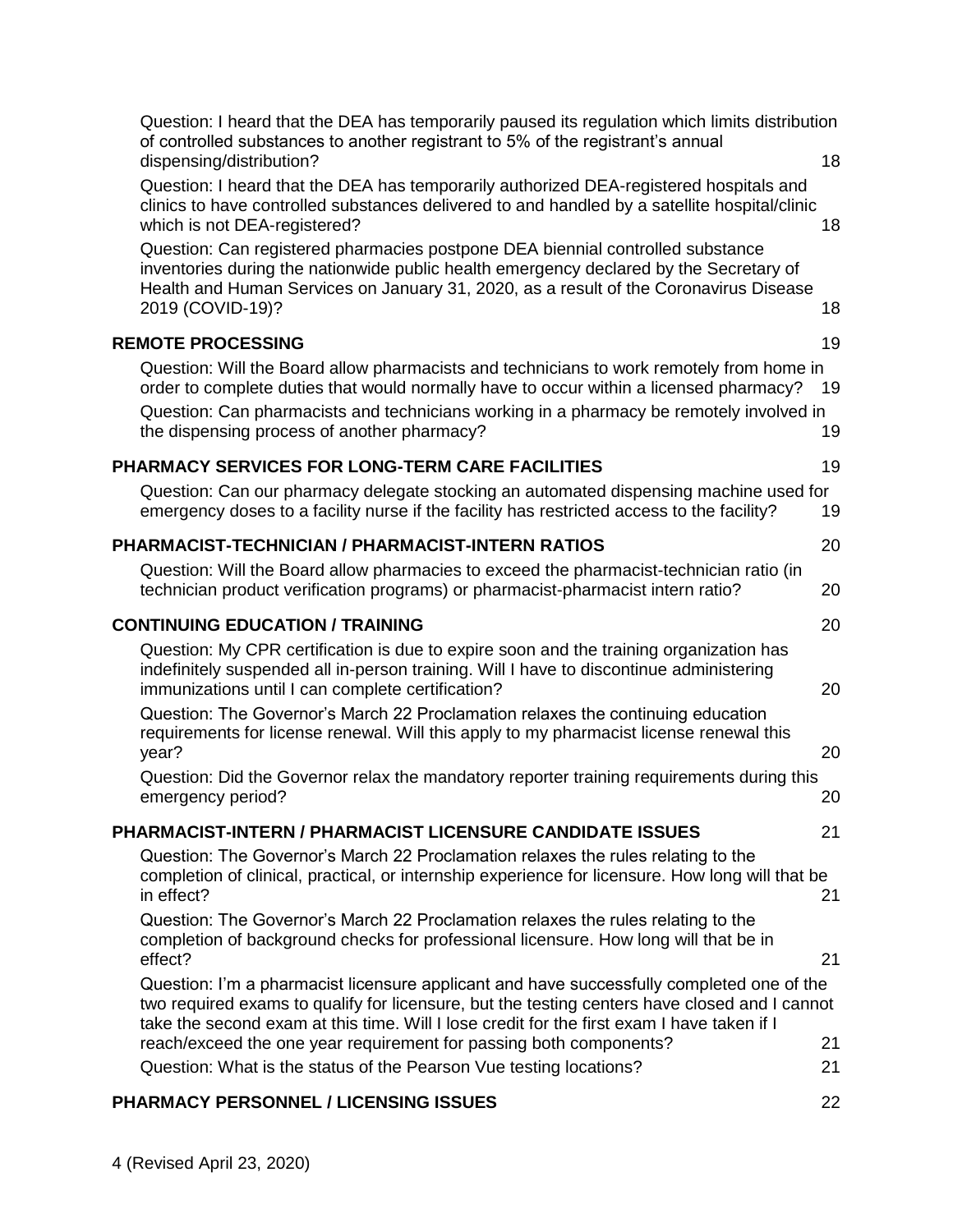| Question: Can I continue to have a technician trainee working in the pharmacy if their<br>trainee registration is due to expire soon but their CPhT national exam has been postponed<br>due to COVID-19?                                                                                                 | 22 |
|----------------------------------------------------------------------------------------------------------------------------------------------------------------------------------------------------------------------------------------------------------------------------------------------------------|----|
| Question: What if pharmacy personnel have no child-care options? Can pharmacy<br>personnel bring their child(ren) into the pharmacy while they work?                                                                                                                                                     | 22 |
| Question: If my pharmacy needs to hire new pharmacy technicians and pharmacy support<br>persons which are intended to be temporary positions to get through the emergency period,<br>do we still need to register them with the Board?                                                                   | 22 |
| Question: Can the pharmacy utilize store employees who are not currently registered with<br>the Board in any capacity to assist with duties normally handled by registered pharmacy<br>support persons, such as entering the pharmacy to assist with handling payment<br>transactions for prescriptions? | 22 |
| Question: My pharmacy has experienced an unexpected loss of technician staff. Can my<br>registered pharmacy support person(s) engage in technician duties to assist the<br>pharmacist?                                                                                                                   | 23 |
| Question: Can a pharmacist that is licensed and in good standing in another state perform<br>work inside lowa or remotely from another state?                                                                                                                                                            | 23 |
| Question: The Governor's March 22 Proclamation relaxes the rules relating to license and<br>registration renewals. How long will that be effective and can I still practice if I haven't<br>renewed my license or registration?                                                                          | 23 |
| Question: I've heard that a pharmacist whose license has expired would be able to come<br>back to work during this pandemic. Is that true?                                                                                                                                                               | 24 |
| Question: A member of my staff is believed to be infected with COVID-19. When can they<br>return to work?                                                                                                                                                                                                | 24 |
| Question: What are the recommendations for pharmacy personnel who believe they have<br>been exposed to coronavirus?                                                                                                                                                                                      | 24 |
| Question: Is the Board waiving licensure requirements for manufacturers to ship COVID-19<br>point-of-care test kits into lowa?                                                                                                                                                                           | 24 |
| Question: Can my pharmacy or hospital order COVID-19 testing kits from a wholesale<br>distributor that is not licensed in lowa?                                                                                                                                                                          | 24 |
| PHARMACIST SCOPE OF PRACTICE and PROTOCOLS                                                                                                                                                                                                                                                               | 25 |
| Question: Will the Board be temporarily expanding the scope of practice for pharmacists so<br>that they can perform functions like conducting COVID-19 or rapid strep tests with<br>subsequent prescribing of appropriate antibiotics?                                                                   | 25 |
| Question: If a vaccine is approved by FDA and available for administration to prevent the<br>novel coronavirus, will pharmacists be authorized to administer the vaccine under a<br>physician-signed immunization protocol or the Board's statewide protocol?                                            | 25 |
| NEW 4/23/20 Question: Can my pharmacy conduct COVID-19 diagnostic and/or serologic<br>tests?                                                                                                                                                                                                             | 25 |
| NEW 4/23/20 Question: When FDA authorizes a COVID-19 test for point-of-care use, does<br>that mean it is CLIA-waived?                                                                                                                                                                                    | 29 |
| NEW 4/23/20 Question: Would my pharmacy be authorized to perform CLIA-waived COVID-<br>19 testing at off-site locations?                                                                                                                                                                                 | 30 |
| NEW 4/23/20 Question: I am finding a lot of COVID-19 antibody (serology) tests available<br>online for health care professionals to order. Can my pharmacy administer these antibody<br>tests?                                                                                                           | 30 |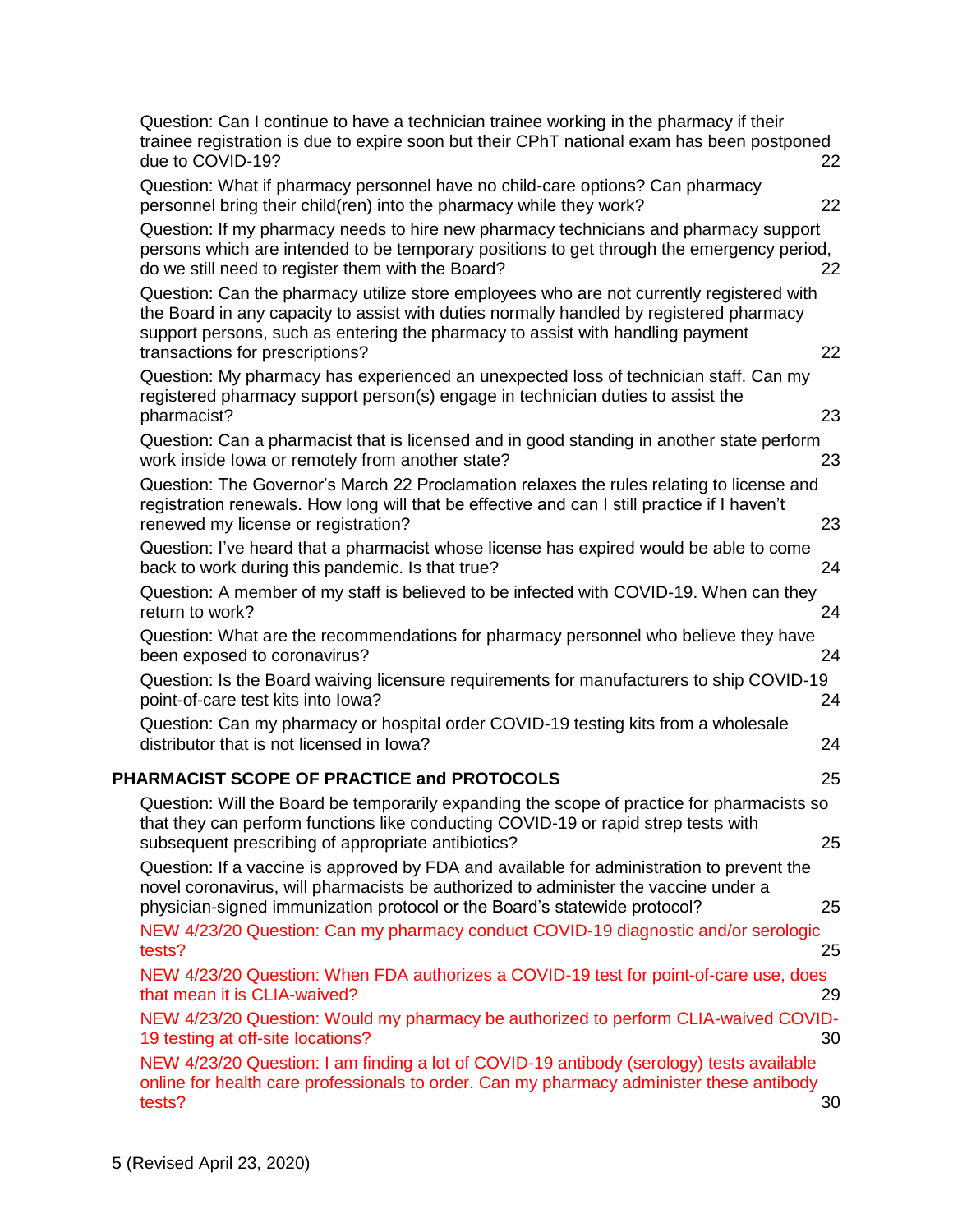| NEW 4/23/20 Question: What is Testlowa.com?                                                                                                                                                                                                                                                      | 30 |
|--------------------------------------------------------------------------------------------------------------------------------------------------------------------------------------------------------------------------------------------------------------------------------------------------|----|
| <b>HOARDING OF DRUGS / SUPPLY CHAIN ISSUES</b>                                                                                                                                                                                                                                                   | 30 |
| Question: Are we authorized to limit sales of over-the-counter medications and supplies,<br>such as acetaminophen, ibuprofen, cough medicine, etc.?                                                                                                                                              | 30 |
| Question: Can I dispense more than the authorized quantity of a prescription, if refills are<br>available?                                                                                                                                                                                       | 30 |
| Question: Am I authorized to limit a quantity dispensed on a prescription if I am concerned<br>about drug supply chain issues?                                                                                                                                                                   | 31 |
| Question: How should my pharmacy handle prescriptions being issued for large quantities of<br>hydroxychloroquine or chloroquine?                                                                                                                                                                 | 31 |
| Question: How should my pharmacy handle requests from practitioners who want my<br>pharmacy to distribute stock supplies of chloroquine, hydroxychloroquine, or other<br>prescription drugs anecdotally identified as potential treatment or prophylaxis for COVID-19<br>for their "office use"? | 31 |
| Question: If my pharmacy has a drug in stock that is nearing expiration or recently expired,<br>and it is the only product I have available to dispense, can I use it?                                                                                                                           | 31 |
| Question: My hospital is unable to procure certain drugs needed for our hospitalized COVID-<br>19 patients which aren't showing on the FDA drug shortage list. Can we obtain these drugs<br>from an outsourcing facility?                                                                        | 32 |
| <b>COMPOUNDING</b>                                                                                                                                                                                                                                                                               | 32 |
| Question: Does the Board have any recommendations concerning the possibility of<br>shortages of garb and personal protective equipment (PPE)?                                                                                                                                                    | 32 |
| Question: Is it ok for my pharmacy to delay routine media-fill testing, gloved fingertip testing,<br>and garbing technique observation in an effort to conserve garb?                                                                                                                            | 32 |
| Question: Can my pharmacy compound prescription medications that are essentially copies<br>of FDA-approved, commercially available products if they are on backorder or not                                                                                                                      |    |
| available?<br>Question: Given shortages of hand sanitizer, can pharmacies, manufacturers, and                                                                                                                                                                                                    | 33 |
| outsourcing facilities compound and sell hand sanitizer products?                                                                                                                                                                                                                                | 33 |
| Question: I have heard on the news about distilleries beginning to manufacture hand<br>sanitizer. Is this legal?                                                                                                                                                                                 | 33 |
| Question: Can my pharmacy implement remote verification of compounding activities?                                                                                                                                                                                                               | 34 |
| Question: Will the board or the FDA be enforcing the FDA's "one mile radius" limitation set in<br>its draft Guidance for compounding within a health system?                                                                                                                                     | 34 |
| Question: Will the board or FDA be enforcing the federal law which specifies a 5% limit on<br>interstate distribution of compounded drug products?                                                                                                                                               | 34 |
| NEW 4/23/20 Question: What is the procedure for a pharmacy that wishes to provide<br>compounded medications to a hospital without a patient-specific prescription under the<br><b>FDA's Temporary Policy?</b>                                                                                    | 34 |
| <b>TELEHEALTH ENCOUNTERS / PRESCRIPTIONS ISSUED VIA TELEMEDICINE</b>                                                                                                                                                                                                                             | 35 |
| Question: If an Iowa-located health system engages with prescribers located in another<br>state to provide remote telehealth services to lowa patients, is the prescriber required to<br>obtain an Iowa CSA registration prior to issuing a controlled substance prescription?                   | 35 |

# **BOARD GENERAL [OPERATIONS AND MEETINGS](#page-34-2)** 35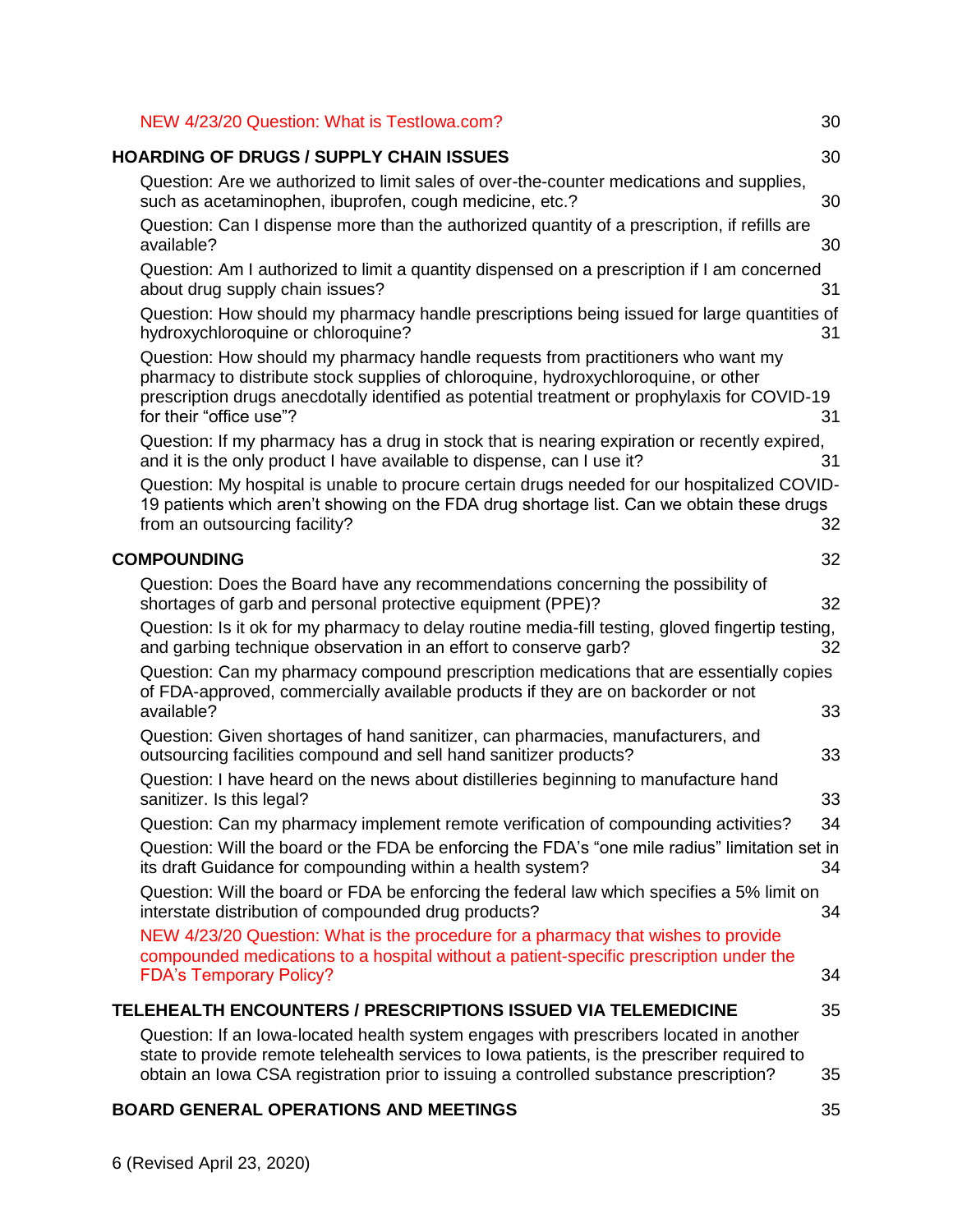[operation remain the same?](#page-34-3) 35 [Question: Will the Board's regularly scheduled meetings \(Open session Board meetings,](#page-34-4)  [Rules Committee, Prescription Monitoring Program Advisory Council, and Monitoring](#page-34-4)  [Program for Pharmacy Professionals\) continue to be held?](#page-34-4) 35 [Question: Will I be determined to be noncompliant with my IMP3 contract if I am unable to](#page-35-0)  [attend meetings or practitioner appointments that are included in my contract?](#page-35-0) 36 **[BOARD LICENSING OPERATIONS](#page-35-1)** 36 [Question: Will licensees be allowed to continue operating or practicing if the Board is unable](#page-35-2)  [to process renewals?](#page-35-2) 36 [Question: Will licensees and registrants already licensed/registered with the Board be](#page-35-3)  [allowed to continue practicing after their license/registration expires as a](#page-35-3) result of their [inability to timely renew their license/registration due to the COVID-19 pandemic?](#page-35-3) 36 [Question: Will the Board process applications for new licenses and registrations in a normal](#page-35-4)  [manner?](#page-35-4) 36 **[BOARD VARIANCE/WAIVER REQUEST REVIEWS](#page-36-0)** 37 [Question: Will the Board continue to process variance/waiver requests that require Board](#page-36-1)  [approval?](#page-36-1) 37 [Question: If we have submitted a request to extend an existing waiver request but the Board](#page-36-2)  [is unable to consider the request due to adjustments in meetings and agendas, can we](#page-36-2)  [continue to operate under the expired waiver?](#page-36-2)  $37$ 

[Question: Will the Board of Pharmacy offices remain open for business and will the hours of](#page-34-3) 

[Question: What should licensees do if they are unable to](#page-36-3) meet the granted delay in [compliance with USP Chapter facility requirements due to delays caused by responding to](#page-36-3)  [the COVID-19 pandemic?](#page-36-3) 37

# <span id="page-6-1"></span><span id="page-6-0"></span>**GENERAL INFORMATION / RESOURCES**

- Iowa Board of Pharmacy
	- [Compounding Garb Limitations](https://pharmacy.iowa.gov/press-release/2020-03-09/what-should-my-pharmacy-do-if-we-have-limited-supplies-compounding-garb)
	- [Statement on Board Enforcement during COVID-19 Pandemic](https://pharmacy.iowa.gov/sites/default/files/documents/2020/03/bop_statement.pdf)
	- [Response to Governor's March 22 Proclamation](https://pharmacy.iowa.gov/press-release/2020-03-27/board-pharmacy-response-governors-proclamation) [\(March 27, 2020\)](https://pharmacy.iowa.gov/press-release/2020-03-27/board-pharmacy-response-governors-proclamation)
	- [Response to Governor's April 2 Proclamation \(April 6, 2020\)](https://pharmacy.iowa.gov/sites/default/files/documents/2020/04/board_response_to_proclamation_final.pdf)
- <span id="page-6-2"></span>**Iowa Governor Kim Reynolds** 
	- [State of Public Health Disaster Emergency \(March 17, 2020\)](https://governor.iowa.gov/press-release/gov-reynolds-issues-a-state-of-public-health-disaster-emergency)
	- [Proclamation of Disaster Emergency \(March 22, 2020\)](https://governor.iowa.gov/sites/default/files/documents/Public%20Health%20Proclamation%20-%202020.03.22.pdf)
	- [Proclamation of Disaster Emergency \(April 2, 2020\)](https://governor.iowa.gov/sites/default/files/documents/Public%20Health%20Disaster%20Proclamation%20-%202020.04.02.pdf)
- <span id="page-6-3"></span>● Iowa Department of Public Health
	- [Novel Coronavirus \(COVID-19\)](https://idph.iowa.gov/Emerging-Health-Issues/Novel-Coronavirus)
	- [Isolation Guidance for Essential Services Personnel](https://idph.iowa.gov/Portals/1/userfiles/7/3222020UpdatedIsolation%20guidance%20for%20Iowa%20essential%20services%20personnel.pdf)
	- [Isolation Guidance for Iowans](https://idph.iowa.gov/Portals/1/userfiles/7/3_18_20%20Isolation%20guidance%20for%20Iowans.pdf)
	- [What is Self Isolation?](https://idph.iowa.gov/Portals/1/userfiles/7/31820WhatIsSelfIsolation.pdf)
	- [Iowa Statewide Emergency Registry of Volunteers \(i-SERV\)](https://www.iaserv.org/)
	- [COVID-19 Outbreak Guidance for Businesses \(April 8, 2020\)](https://idph.iowa.gov/Portals/1/userfiles/7/Business%20Guidance.pdf)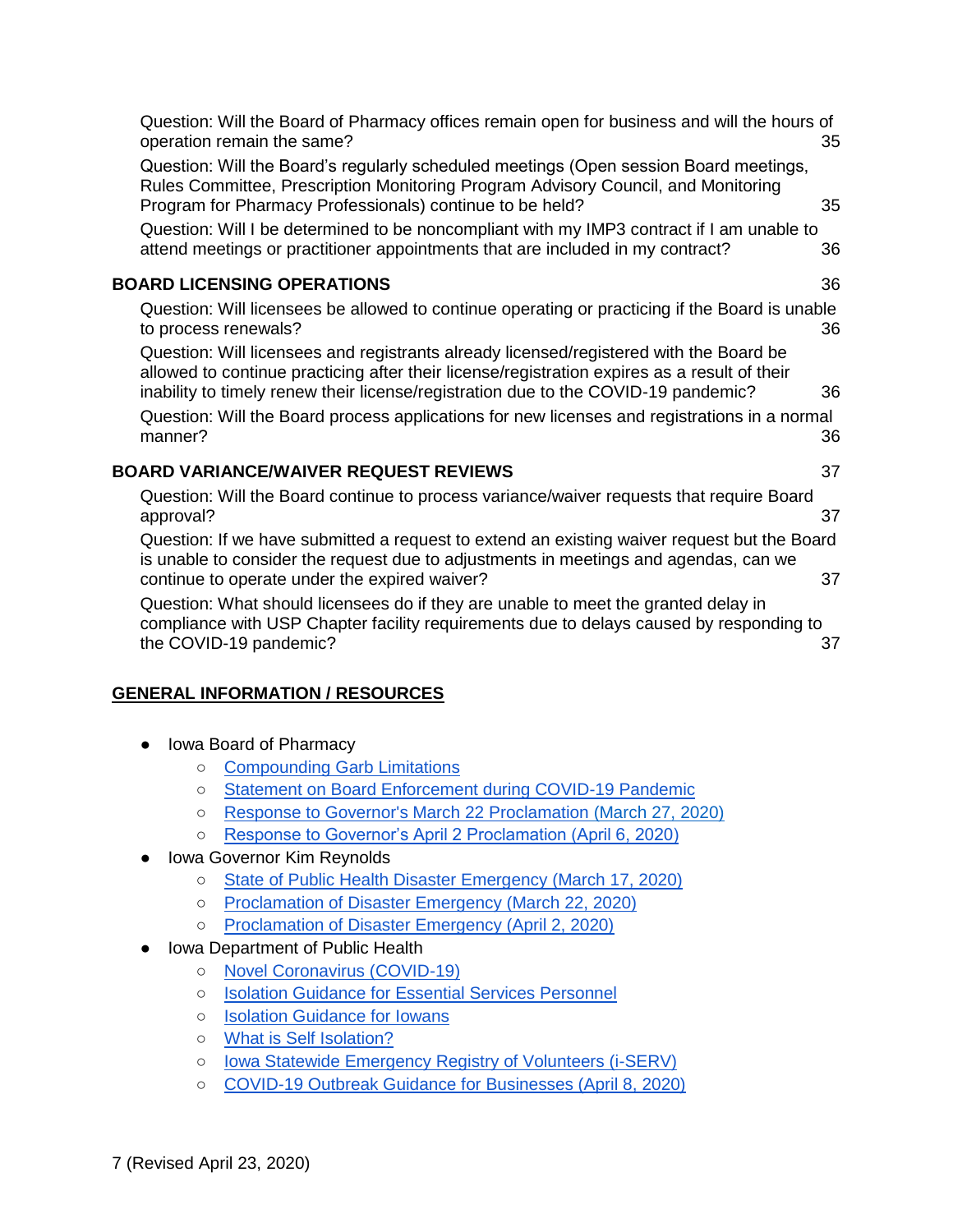- <span id="page-7-0"></span>● U.S. Centers for Disease Control and Prevention (CDC)
	- [Coronavirus \(COVID-19\)](https://www.cdc.gov/coronavirus/2019-ncov/index.html)
	- [Coronavirus Disease 2019 \(COVID-19\) Hospital Preparedness Assessment Tool](https://www.cdc.gov/coronavirus/2019-ncov/downloads/hospital-preparedness-checklist.pdf)
	- [Interim US Guidance for Risk Assessment and Public Health Management of](https://www.cdc.gov/coronavirus/2019-ncov/hcp/guidance-risk-assesment-hcp.html)  [Healthcare Practitioners with Potential Exposure in Health Care Setting to Patients](https://www.cdc.gov/coronavirus/2019-ncov/hcp/guidance-risk-assesment-hcp.html)  [with Coronavirus Disease 2019 \(COVID-19\) \(March 7, 2020\)](https://www.cdc.gov/coronavirus/2019-ncov/hcp/guidance-risk-assesment-hcp.html)
	- [Criteria for Return to Work for Healthcare Personnel with Confirmed or Suspected](https://www.cdc.gov/coronavirus/2019-ncov/healthcare-facilities/hcp-return-work.html)  [COVID-19 \(Interim Guidance\) \(March 16, 2020\)](https://www.cdc.gov/coronavirus/2019-ncov/healthcare-facilities/hcp-return-work.html)
	- [Considerations for Pharmacies During the COVID-19 Pandemic \(April 3, 2020\)](https://www.cdc.gov/coronavirus/2019-ncov/healthcare-resources/pharmacies.html)
	- Implementing Safety Practices for Critical Infrastructure Workers Who May Have [Had Exposure to a Person with Suspected or Confirmed COVID-19 \(April 8, 2020\)](https://www.cdc.gov/coronavirus/2019-ncov/community/critical-workers/implementing-safety-practices.html)
	- [Considerations for Pharmacies during the COVID-19 Pandemic \(April 14, 2020\)](https://www.cdc.gov/coronavirus/2019-ncov/hcp/pharmacies.html)
- <span id="page-7-1"></span>**Critical Point** 
	- [Critical Point Peer Network](https://peernetwork.criticalpoint.info/login)
- <span id="page-7-2"></span>National Center for Biotechnology Information, US National Library of Medicine
	- [WHO Guidelines on Hand Hygiene in Health Care \(hand sanitizer formulation\)](https://www.ncbi.nlm.nih.gov/books/NBK144054/)
- <span id="page-7-3"></span>● United States Pharmacopeia (USP)
	- [Compounding Alcohol-Based Hand Sanitizer During COVID-19 Pandemic](https://www.usp.org/sites/default/files/usp/document/about/public-policy/usp-covid19-handrub.pdf)  [\(Updated March 25, 2020\)](https://www.usp.org/sites/default/files/usp/document/about/public-policy/usp-covid19-handrub.pdf)
	- [USP Response to Shortages of Garb and Personal Protective Equipment \(PPE\)](https://www.usp.org/sites/default/files/usp/document/about/public-policy/usp-covid19-garb-and-ppe.pdf)  [for Sterile Compounding During COVID-19 Pandemic](https://www.usp.org/sites/default/files/usp/document/about/public-policy/usp-covid19-garb-and-ppe.pdf)
- <span id="page-7-4"></span>● U.S. Drug Enforcement Administration (DEA)
	- [COVID-19 Information Page](https://www.deadiversion.usdoj.gov/coronavirus.html)
	- [DEA Guidance re: Oral Emergency CII Prescriptions \(March 27, 2020\)](https://www.deadiversion.usdoj.gov/GDP/(DEA-DC-021)(DEA073)%20Oral%20CII%20for%20regular%20CII%20scirpt%20(Final)%20+Esign%20a.pdf)
	- [DEA Letter to Hospitals/Clinics, Manufacturers, and Distributors \(April 10, 2020\)](https://www.deadiversion.usdoj.gov/GDP/(DEA-DC-028)(DEA084)_Hospital_Clinic_Registration_Exception_(final).pdf)
	- [DEA Letter to Practitioners/Dispensers re: Temporary Suspension of 5%](https://www.deadiversion.usdoj.gov/GDP/(DEA-DC-029)(DEA085)_DEA_5_percent_practitioner_exception_(final).pdf)  [Distribution Regulation \(April 13, 2020\)](https://www.deadiversion.usdoj.gov/GDP/(DEA-DC-029)(DEA085)_DEA_5_percent_practitioner_exception_(final).pdf)
- <span id="page-7-5"></span>● U.S. Food and Drug Administration (FDA)
	- [Coronavirus \(COVID-19\) Update: FDA Alerts Consumers About Unauthorized](https://www.fda.gov/news-events/press-announcements/coronavirus-covid-19-update-fda-alerts-consumers-about-unauthorized-fraudulent-covid-19-test-kits?utm_campaign=032020_PR_FDA%20alerts%20Consumers%20about%20Unauthorized%20Fraudulent%20COVID-19%20Test%20Kits&utm_medium=email&utm_source=Eloqua)  [Fraudulent COVID-19 Test Kits \(March 20, 2020\)](https://www.fda.gov/news-events/press-announcements/coronavirus-covid-19-update-fda-alerts-consumers-about-unauthorized-fraudulent-covid-19-test-kits?utm_campaign=032020_PR_FDA%20alerts%20Consumers%20about%20Unauthorized%20Fraudulent%20COVID-19%20Test%20Kits&utm_medium=email&utm_source=Eloqua)
	- Coronavirus (COVID-19) Update: FDA Provides Update on Patient Access to [Certain REMS Drugs during COVID-19 Public Health Emergency \(March 22,](https://www.fda.gov/news-events/press-announcements/coronavirus-covid-19-update-fda-provides-update-patient-access-certain-rems-drugs-during-covid-19?utm_campaign=032220_PR_FDA%20provides%20update%20on%20patient%20access%20to%20certain%20REMS%20drugs%20during%20COVID-19&utm_medium=email&utm_source=Eloqua)  [2020\)](https://www.fda.gov/news-events/press-announcements/coronavirus-covid-19-update-fda-provides-update-patient-access-certain-rems-drugs-during-covid-19?utm_campaign=032220_PR_FDA%20provides%20update%20on%20patient%20access%20to%20certain%20REMS%20drugs%20during%20COVID-19&utm_medium=email&utm_source=Eloqua)
	- [Coronavirus \(COVID-19\) Update: FDA Helps Facilitate Veterinary Telemedicine](https://www.fda.gov/news-events/press-announcements/coronavirus-covid-19-update-fda-helps-facilitate-veterinary-telemedicine-during-pandemic?utm_campaign=032420_PR_FDA%20Helps%20Facilitate%20Veterinary%20Telemedicine%20During%20COVID-19%20Pandemic&utm_medium=email&utm_source=Eloqua)  [During Pandemic \(March 24, 2020\)](https://www.fda.gov/news-events/press-announcements/coronavirus-covid-19-update-fda-helps-facilitate-veterinary-telemedicine-during-pandemic?utm_campaign=032420_PR_FDA%20Helps%20Facilitate%20Veterinary%20Telemedicine%20During%20COVID-19%20Pandemic&utm_medium=email&utm_source=Eloqua)
	- [Coronavirus \(COVID-19\) Update: FDA Takes Action to Increase U.S. Supplies](https://www.fda.gov/news-events/press-announcements/coronavirus-covid-19-update-fda-takes-action-increase-us-supplies-through-instructions-ppe-and)  [through Instructions for PPE and Device Manufacturers \(March 24, 2020\)](https://www.fda.gov/news-events/press-announcements/coronavirus-covid-19-update-fda-takes-action-increase-us-supplies-through-instructions-ppe-and)
	- [Temporary Policy for Manufacture of Alcohol for Incorporation into Alcohol-based](https://www.fda.gov/media/136390/download)  [Hand Sanitizer Products during the Public Health Emergency \(COVID-19\)](https://www.fda.gov/media/136390/download)  [Guidance for Industry \(March 25, 2020\)](https://www.fda.gov/media/136390/download)
	- FDA adds Hydroxychloroquine to Category 1 for Compounding with Bulk Drug [Substances under 503B \(March 25, 2020\)](https://www.fda.gov/media/94164/download)
	- [Emergency Use Authorization for Use of Chloroquine or Hydroxychloroquine](https://www.fda.gov/media/136534/download)  [Supplied from the SNS for Treatment of COVID-19 \(March 28, 2020\)](https://www.fda.gov/media/136534/download)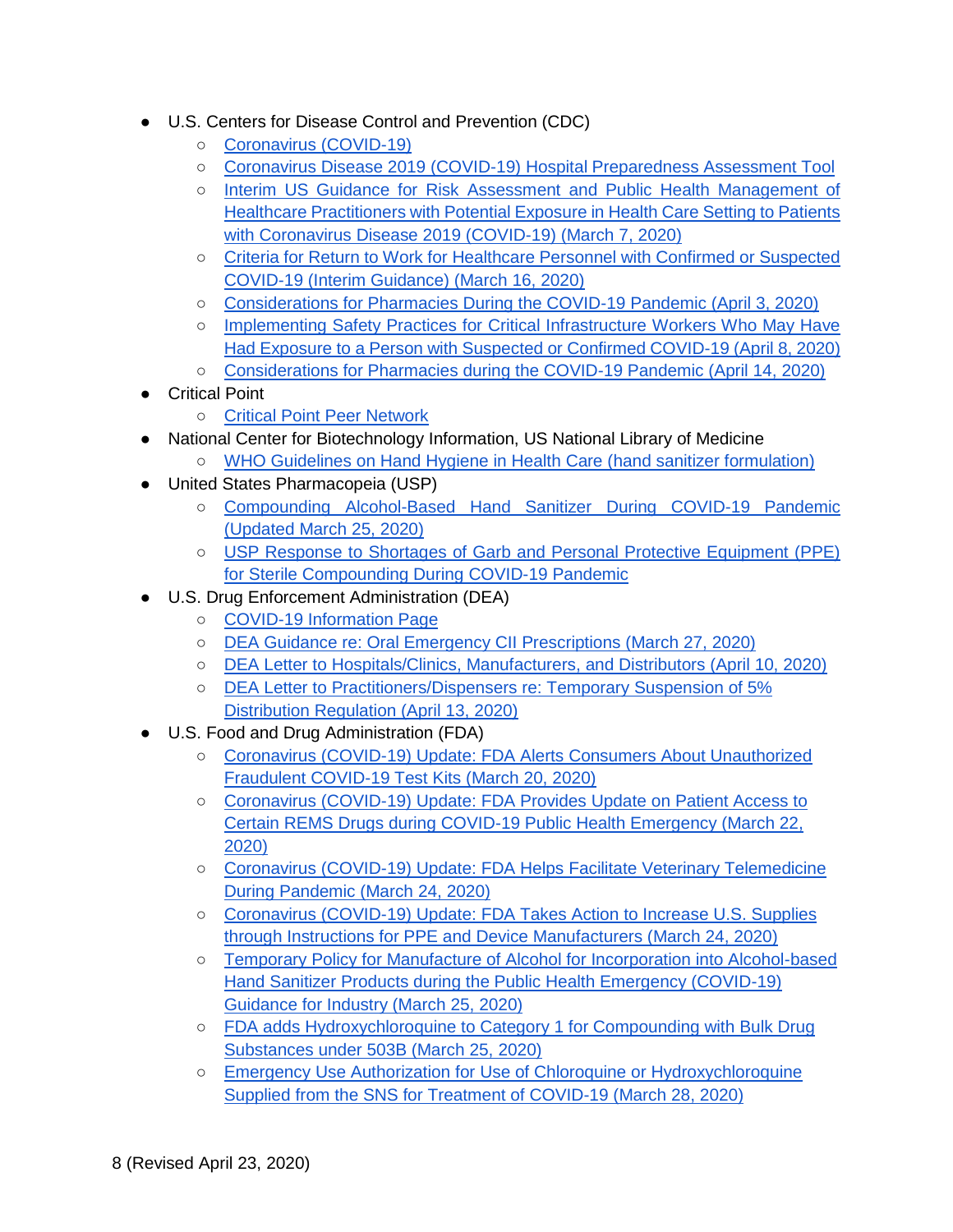- [Safely Using Hand Sanitizer \(March 30, 2020\)](https://www.fda.gov/consumers/consumer-updates/safely-using-hand-sanitizer)
- o Coronavirus Disease 2019 (COVID-19) Frequently Asked Questions (March 30, [2020\)](https://www.fda.gov/emergency-preparedness-and-response/coronavirus-disease-2019-covid-19/coronavirus-disease-2019-covid-19-frequently-asked-questions?fbclid=IwAR1zi23xCurVU-aLVXxNihhMpc13X9MXV0ZbyeTbPq3_mPG7zXawNjsbEL4)
- [Coronavirus \(COVID-19\) | Drugs](https://www.fda.gov/drugs/emergency-preparedness-drugs/coronavirus-covid-19-drugs?utm_campaign=Update%20to%20CDER%20COVID-19%20Webpages&utm_medium=email&utm_source=Eloqua)
- [Coronavirus \(COVID-19\) Update: Serological Tests \(April 7,](https://www.fda.gov/news-events/press-announcements/coronavirus-covid-19-update-serological-tests?utm_campaign=040720_PR_Coronavirus%20%28COVID-19%29%20Update%3A%20Serological%20Tests&utm_medium=email&utm_source=Eloqua) 2020)
- [Summary of Best Practices for Retail Food Stores, Restaurants, and Food Pick-](https://www.fda.gov/media/136812/download)[Up/Delivery Services During the COVID-19 Pandemic \(April 10, 2020\)](https://www.fda.gov/media/136812/download)
- [Temporary Policy Regarding NonStandard PPE Practices for Sterile](https://www.fda.gov/media/136841/download)  [Compounding by Pharmacy Compounders not Registered as Outsourcing](https://www.fda.gov/media/136841/download)  [Facilities During the COVID-19 Public Health Emergency \(April 10, 2020\)](https://www.fda.gov/media/136841/download)
- Coronavirus (COVID-19) Update: FDA Issues Emergency Use Authorization to [Decontaminate Millions of N95 Respirators \(April 12, 2020\)](https://www.fda.gov/news-events/press-announcements/coronavirus-covid-19-update-fda-issues-emergency-use-authorization-decontaminate-millions-n95?utm_campaign=041220_PR_Coronavirus%20%28COVID-19%29%20Update%3A%20FDA%20Issues%20EUA%20To%20Decontaminate%20Millions%20of%20N95%20Respirators&utm_medium=email&utm_source=Eloqua)
- o Temporary Policy for Compounding of Certain Drugs for Hospitalized Patients by [Pharmacy Compounders not Registered as Outsourcing Facilities During the](https://www.fda.gov/media/137125/download)  [COVID-19 Public Health Emergency \(April 20, 2020\)](https://www.fda.gov/media/137125/download)
- Temporary Policy on Repackaging or Combining Propofol Drug Products During [the COVID-19 Public Health Emergency \(April 22, 2020\)](https://www.fda.gov/media/137224/download)
- <span id="page-8-0"></span>● U.S. Environmental Protection Agency (EPA)
	- [EPA Announces Enforcement Discretion Policy for COVID-19 Pandemic \(March](https://www.epa.gov/newsreleases/epa-announces-enforcement-discretion-policy-covid-19-pandemic)  [26, 2020\)](https://www.epa.gov/newsreleases/epa-announces-enforcement-discretion-policy-covid-19-pandemic)
- <span id="page-8-1"></span>● U.S. Occupational Safety and Health Administration (OSHA)
	- [Guidance on Preparing Workplaces for COVID-19 \(March 2020\)](https://www.osha.gov/Publications/OSHA3990.pdf)
- <span id="page-8-2"></span>● U.S. Dept of Health and Human Services (HHS), Assistant Secretary for Preparedness and Response (ASPR)
	- [COVID-19: 2019 Novel Coronavirus Disease](https://www.phe.gov/emergency/events/COVID19/Pages/default.aspx)
- <span id="page-8-3"></span>**Iowa Poison Control Center** 
	- POISON ALERT: Serious Toxicity from Chloroquine and Hydroxychloroquine [\(March 25, 2020\)](https://idph.iowa.gov/Portals/1/userfiles/7/Poison%20Alert%202020-03-25.pdf)
- <span id="page-8-4"></span>● Iowa Pharmacy Association (IPA)
	- [COVID-19 Resources](https://www.iarx.org/covid19)
- <span id="page-8-5"></span>**National Community Pharmacists Association** 
	- [NCPA Coronavirus Information \(March 31, 2020\)](https://ncpa.org/coronavirus-information)
- <span id="page-8-6"></span>● American Pharmacists Association (APhA)
	- [COVID-19 Resources and Training For You](https://www.pharmacist.com/coronavirus/resources-training)
	- [COVID-19: Demystifying Testing for the SARS-CoV-2 Virus \(April 8, 2020\)](https://www.pharmacist.com/sites/default/files/audience/APhACOVID-19DemystifyingTesting0420_web.pdf)
- <span id="page-8-7"></span>● Pharmacist's Letter
	- o [TPL Therapeutic Substitution resources](https://pharmacist.therapeuticresearch.com/Search/Results?search=therapeutic+substitution&templateFilters=&segmentFilters=&dateRange=%7bCF110094-5154-4F50-881C-DDCD34E0BC04%7d&startDate=&endDate=&sortAscending=&page=1&selectedAll=)
- <span id="page-8-8"></span>● The Joint Commission
	- [Coronavirus \(COVID-19\) Information and Resources](https://www.jointcommission.org/covid-19/?mkt_tok=eyJpIjoiWkRVelltVmhNamN4T0dKbSIsInQiOiJkTXRvdkkzVlZseVwvUFlic1haNE1yeG5BT2VSTWhqd3B5NHVSVFdQMHhGaTFsWEhHblYxNTVMQVBVZUNPVkRDa1dwWlZrMWRsTW40NTUxdmFLekJHOTBoQzlaSUIrbm85XC9xTEgybEFrRkRpNHdNNEVSbnhRSXJhSitHT3Z1QXBRIn0%3D)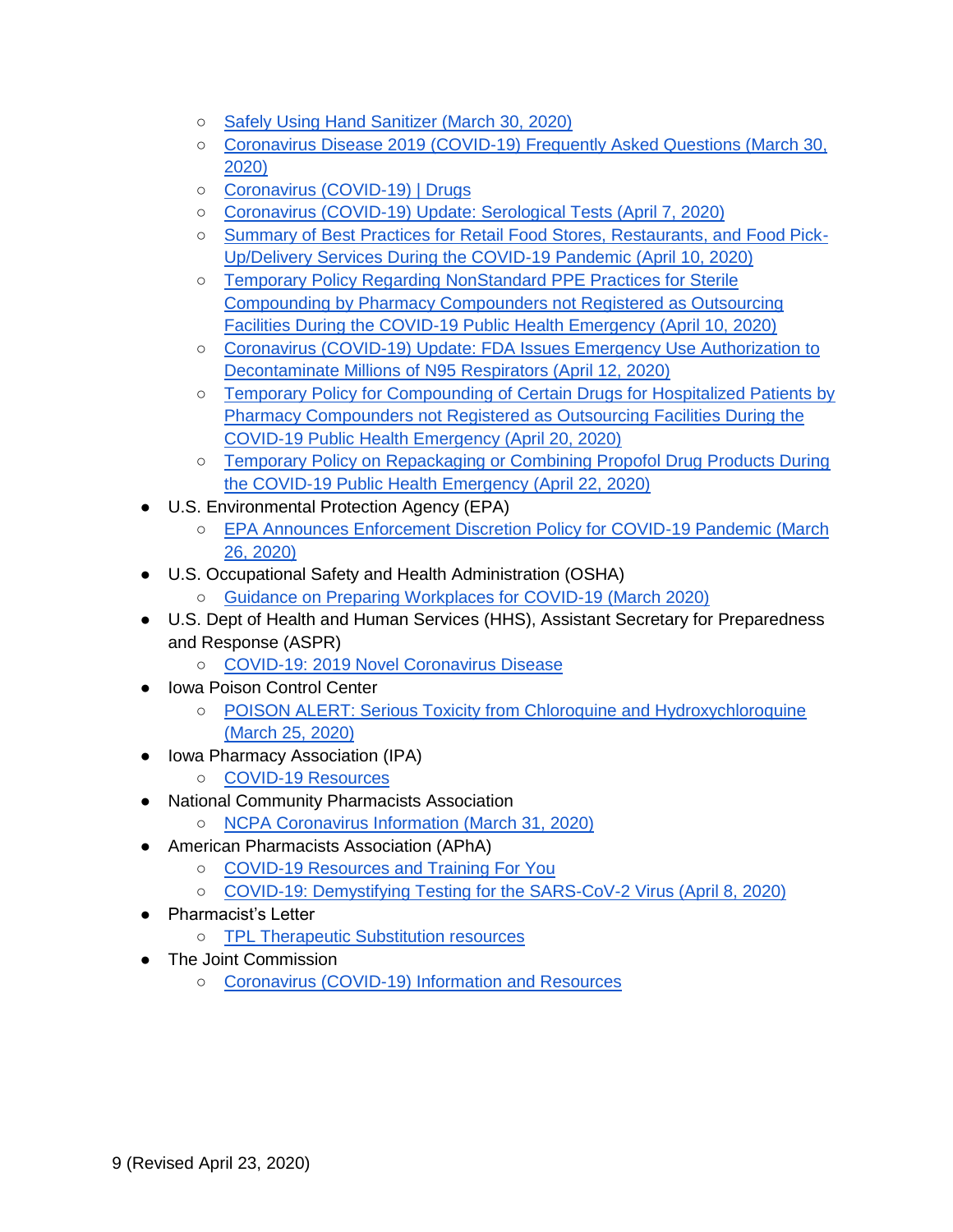## <span id="page-9-0"></span>**OPERATING OR CLOSING PHARMACIES**

#### <span id="page-9-1"></span>Question: Can our pharmacy adjust our hours of operation?

Answer: Yes. The Board's rules do not mandate that your pharmacy be open a minimum number of hours or days. It is highly recommended that you provide updated information as far in advance and to the extent possible to your patients. For a telepharmacy operation, the hours of operation of the telepharmacy site are required to be in the agreement with the managing pharmacy, so the sites are encouraged to be in communication with each other and patients to modify hours of operation.

#### <span id="page-9-2"></span>Question: Can our pharmacy convert to a closed-door or delivery-only operation temporarily?

Answer: Yes. The Board's rules do not require a general pharmacy license to be open to the public. The pharmacy is encouraged to provide advanced notice, to the extent possible, to the pharmacy's patients and prescribers, as well as signage on the pharmacy exterior to provide information to customers.

#### <span id="page-9-3"></span>Question: What are the Board's expectations if a pharmacy has to close entirely?

Answer: If a pharmacy is going to close entirely:

- The pharmacist-in-charge or owner should notify [Board staff](https://pharmacy.iowa.gov/contact-us) prior to the closing, or as soon as possible after closing (if prior notification is not reasonably possible).
- Patients should be notified prior to the closing, or as soon as possible after closing (if prior notification is not reasonably possible). The notification should provide information about how patients can have their prescription(s) transferred or instruct that they will need to obtain new prescriptions from their provider to be filled at a different pharmacy.
- Clinics, hospitals, and prescribing practitioners from which the pharmacy receives prescriptions should be notified to the extent reasonably possible.
- If the pharmacy plans to reopen at a later date, the above notifications should include the anticipated reopening date.

#### <span id="page-9-4"></span>Question: Does the Board have recommendations for pharmacies that continue operating?

Answer: In addition to the recommendations elsewhere in this document, pharmacies should consider the following actions when staff are working in a pharmacy that remains open to the public:

- Encourage customers to buy over-the-counter medications (without hoarding) and to refill prescriptions before they become exposed to or infected with COVID-19 (keeping in mind that *individuals do not always know if they have been exposed or infected*).
- Establish a process for reducing or eliminating the amount of time customers wait in line to pick up filled prescriptions - especially those who are at most risk. Suggestions include:
	- Maximize (or require) use of drive-through window(s) or implement curbside pick up options
	- Initiate an appointment process for prescription pick up
	- $\circ$  Limit the number of patients that can be in the pharmacy area at one time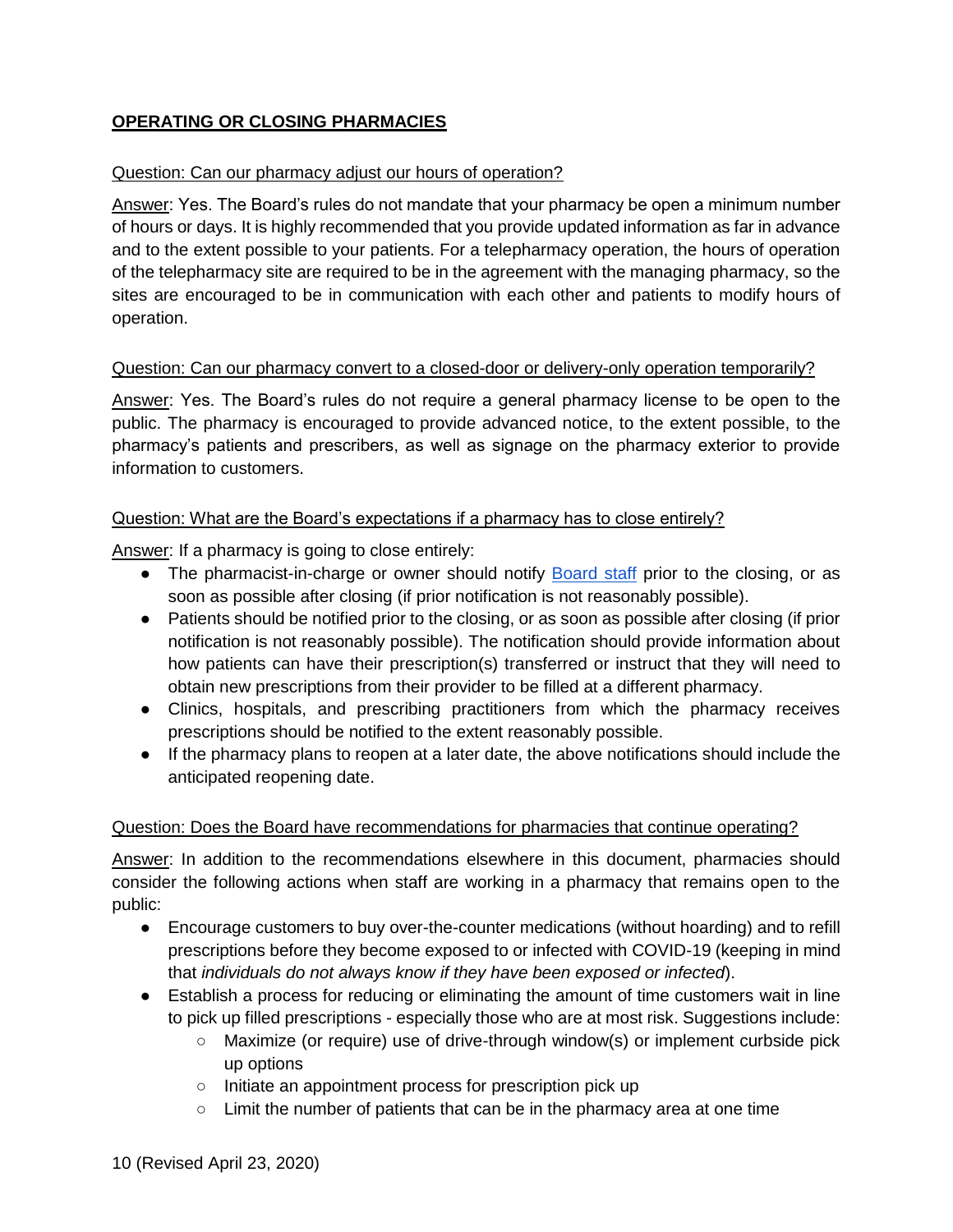- Initiate prescription delivery services (note that prescription delivery is a task that does not require Board registration)
- Implement infection control procedures:
	- When possible, staff should maintain a distance of 6 feet from patients or other staff members; some pharmacies have placed tape on the floor in 6-foot increments to distance customers from each other
	- Require patient mask use if observed to be symptomatic
		- [Updated CDC Guidance,](https://www.cdc.gov/coronavirus/2019-ncov/hcp/pharmacies.html) issued April 14, 2020, recommends "everyone entering the pharmacy should wear a face covering, regardless of symptoms. Cloth face coverings should not be placed on young children under age 2, anyone who has trouble breathing, or is unconscious, incapacitated or otherwise unable to remove the mask without assistance."
		- The updated CDC guidance also recommends pharmacy personnel "should always wear a facemask while they are in the pharmacy for source control."
	- Regularly clean and disinfect counters, waiting areas, and other spaces especially where public interaction occurs.
	- Place alcohol-based hand sanitizer with at least 60% isopropyl alcohol or ethyl alcohol next to the cash register or check-out area so people can sanitize their hands after using common items, like pens.
	- Staff should wash hands with soap and warm water frequently and for at least 20 seconds. (You can download and print: [IDPH Hand Washing Sign\)](https://idph.iowa.gov/Portals/1/userfiles/128/handwashing%20poster%202017.pdf)
	- Staff should avoid touching eyes, nose, and mouth.
	- Staff should cover coughs and sneezes with a tissue and discard.
	- Regularly monitor all staff for illness. Staff members should stay home if they have symptoms of any respiratory infection.
	- Some businesses have put in place temporary barriers to limit transmission when customer distance cannot be at least 6 feet, such as plexiglass barriers and hanging clear plastic shower liners.
	- Consider limiting the number of patrons allowed in the store at any given time.
	- [Updated CDC Guidance](https://www.cdc.gov/coronavirus/2019-ncov/hcp/pharmacies.html) (April 14, 2020) and [Iowa Department of Public Health](https://idph.iowa.gov/Portals/1/userfiles/7/Signed%20PPE%20Shortage%20Order%20Final.pdf)  [PPE Shortage Order](https://idph.iowa.gov/Portals/1/userfiles/7/Signed%20PPE%20Shortage%20Order%20Final.pdf) (April 9, 2020) direct pharmacies to temporarily discontinue provision of clinical preventive services, such as immunizations to limit potential spread of the virus as well as to preserve PPE.
- Identify staffing contingency plans sooner than later to identify temporary staff that could be called to work in the event existing staff is unavailable due to illness
	- Note that an individual tasked with prescription delivery alone is not required to be registered with the Board.
	- Note that the Governor's March 22 Proclamation permits the practice of a pharmacist with an inactive or lapsed license so long as the license has not been inactive or lapsed for more than five years. This permission does not extend to revoked or voluntarily surrendered licenses or registrations.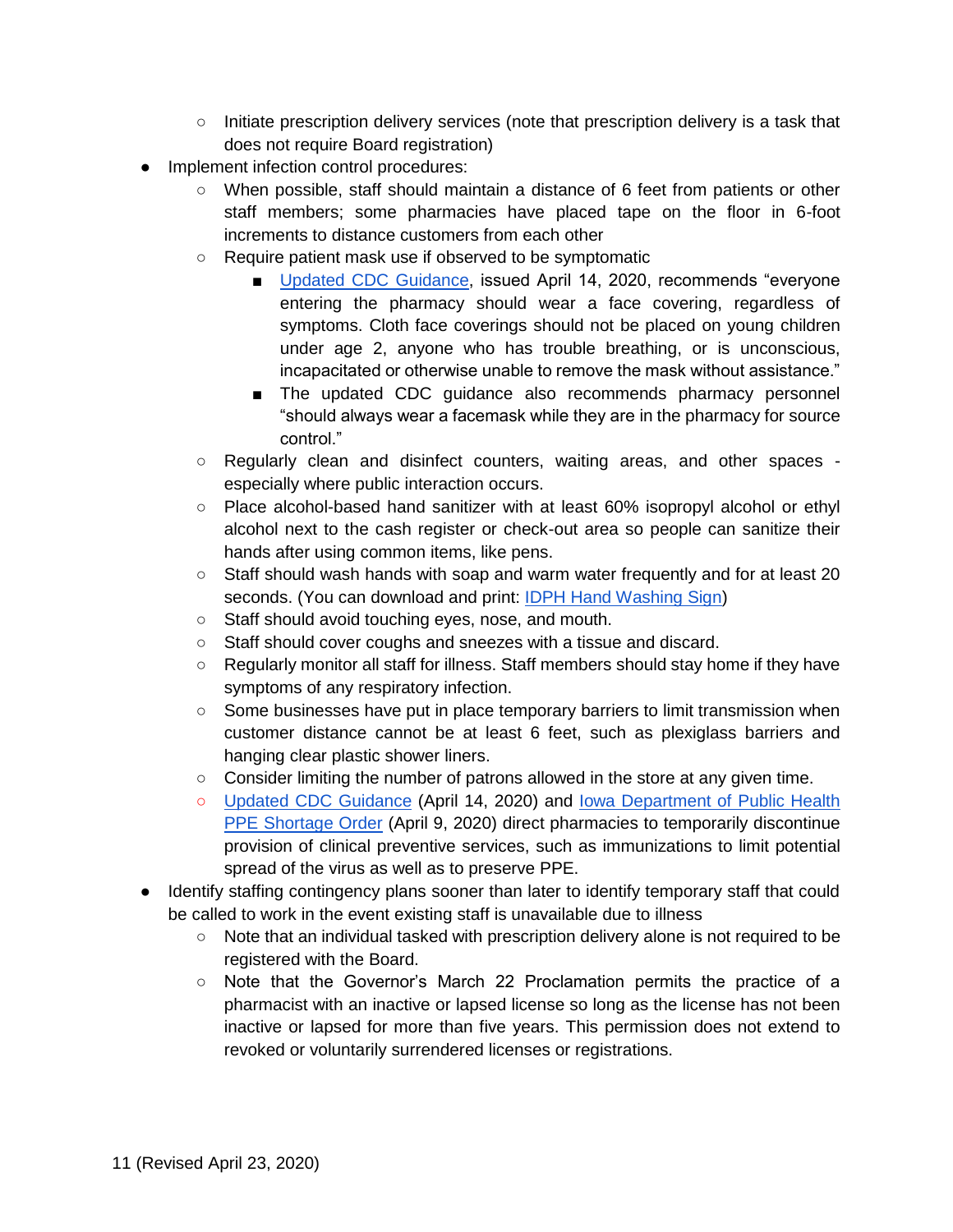- Ensure pharmacy policies and procedures are current and readily available should temporary personnel be utilized and current staff is not available to provide needed information.
- Review [Considerations for Pharmacies During the COVID-19 Pandemic](https://www.cdc.gov/coronavirus/2019-ncov/healthcare-resources/pharmacies.html) issued April 3, 2020 for additional recommendations. Updated April 14, 2020: [Considerations for](https://www.cdc.gov/coronavirus/2019-ncov/hcp/pharmacies.html)  [Pharmacies During the COVID-19 Pandemic.](https://www.cdc.gov/coronavirus/2019-ncov/hcp/pharmacies.html)

<span id="page-11-0"></span>Question: Can an out-of-state pharmacy which is NOT licensed in Iowa ship prescriptions to patients located in Iowa without obtaining a license?

Answer: At this time, no. A pharmacy intending to ship prescriptions to Iowans in this state must continue to hold an Iowa pharmacy license. If an unlicensed, nonresident pharmacy is located in a community along an Iowa border and has an existing patient who normally presents in person to pick up their medications, but is currently isolating due to COVID-19, the pharmacy may temporarily mail or deliver the medications to their patient during the period of the state of emergency.

## <span id="page-11-1"></span>Question: Can an out-of-state wholesaler or drug distributor which is NOT licensed in Iowa ship prescription drug products into Iowa?

Answer: At this time, no. A distributor intending to distribute drug products into this state must hold an appropriate license. A manufacturer must hold a Limited Distributor license while a wholesaler (if it meets the federal definition of a wholesaler) must hold a Wholesale Distributor license. Under the Board's current position to exercise risk-based enforcement discretion, it is possible the board would consider expedited licensure to an applicant which may not meet all the Board's requirements identified in rule (e.g., VAWD accreditation), but at this time the Board has not been made aware of any particular supply issues that would warrant such extreme action. The Board is acutely concerned about the potential for black or gray market operations which may be engaged in the distribution of counterfeit drug products and will take all necessary actions to prohibit those operations in Iowa.

# <span id="page-11-2"></span>**PRESCRIPTION DISPENSING / DELIVERY**

<span id="page-11-3"></span>Question: Our pharmacy provides a home delivery service. Our drivers may be exposed to COVID-19 if they have to enter a home to get someone to sign for the delivery of the prescription. Do we have to get the signature?

Answer: No. The Board's rules do not require a patient's signature at delivery. The pharmacy may need to inquire with the patient's third-party payer to determine signature requirements and, if there are, if the payer will temporarily relax the requirement. The Iowa Pharmacy Association may also have additional information as it relates to insurer issues during this pandemic. Visit lowa [Pharmacy Association's website](https://www.iarx.org/) for more information. Additional information relating to Medicare and CMS actions can be found at [CMS Newsroom.](https://www.cms.gov/newsroom)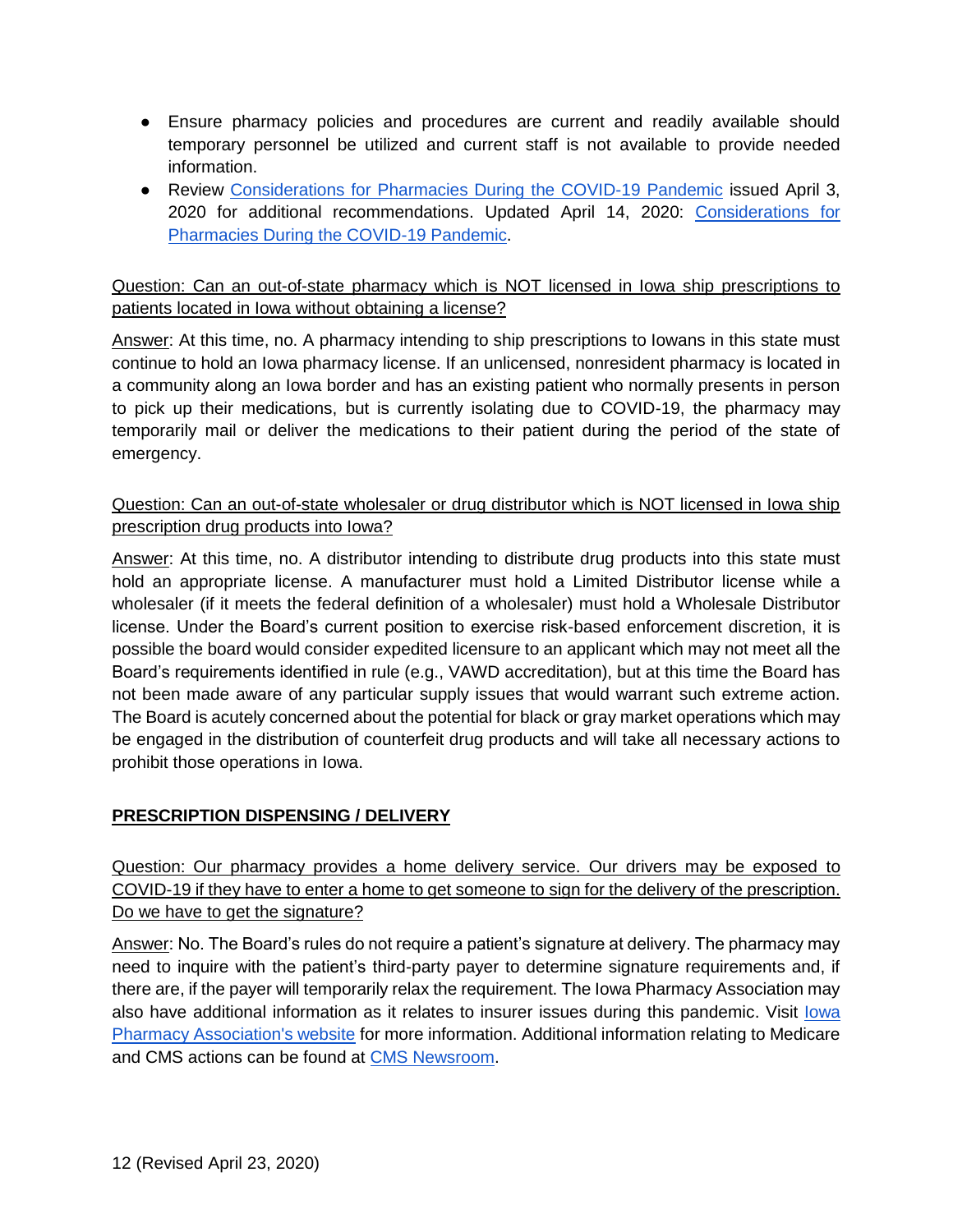<span id="page-12-0"></span>Question: Our pharmacy sometimes delivers filled prescriptions to the workplace of the patient or to a caregiver's workplace. Do the filled prescriptions have to be delivered directly to the patient or caregiver, or can they be dropped off at a central location, like a reception desk?

Answer: The Board voted at its last public meeting to adopt an amendment to 657 IAC 8.15 for delivery of prescriptions. The amended rule, not yet published or effective, will become:

**657—8.15(155A) Delivery of prescription drugs and devices.** A prescription order may be delivered to a patient at any location licensed as a pharmacy. Alternatively, a pharmacy may use the mail, a common carrier, or personal delivery to deliver a prescription order to any location requested by the patient. A pharmacy that delivers prescription orders by one or more alternate methods shall have policies and procedures to ensure patient confidentiality, prescription order accountability, and proper storage of prescription orders during delivery. When counseling is required pursuant to rule [657—6.14\(](https://www.legis.iowa.gov/docs/iac/rule/657.6.14.pdf)155A), oral counseling shall be provided before the prescription order is delivered to the patient. Documentation of the delivery of prescription orders shall be maintained by the pharmacy for at least two years from the date of delivery. The term "patient" includes the patient and the patient's authorized representatives.

As such, pharmacies may implement procedures now as allowed by the amended rule to provide prescription delivery services to patients as they request, ensuring patient confidentiality, accountability, and proper storage of the medication(s).

<span id="page-12-1"></span>Question: Our pharmacy delivers filled prescriptions to patients who reside in assisted-living facilities. Some of those facilities have asked that deliveries be dropped off at a central location, staffed by a registered nurse or licensed practical nurse. Can we do that?

Answer: Yes. Under the Board's recently adopted amendment to 657 IAC 8.15 (see previous question for text of amended rule) for prescription delivery, the pharmacy can deliver a patient's prescription to any location of the patient's choice, as long as the pharmacy can ensure patient confidentiality, accountability, and proper storage of the medication(s).

<span id="page-12-2"></span>Question: My local school nurse has student medications that need to be returned to students who cannot return to school to pick up their medication. Can my pharmacy receive these medications back?

Answer: Yes. If the patient or caregiver cannot get to the school to pick up their medication, the medication can be taken back to the pharmacy *which originally dispensed it* (either the nurse bringing it to the pharmacy or the pharmacy arranging to pick up the medication from the school). The pharmacy can then hold the medication in their will-call area for the patient to come pick up the medication or the pharmacy may deliver the medication to the patient/caregiver.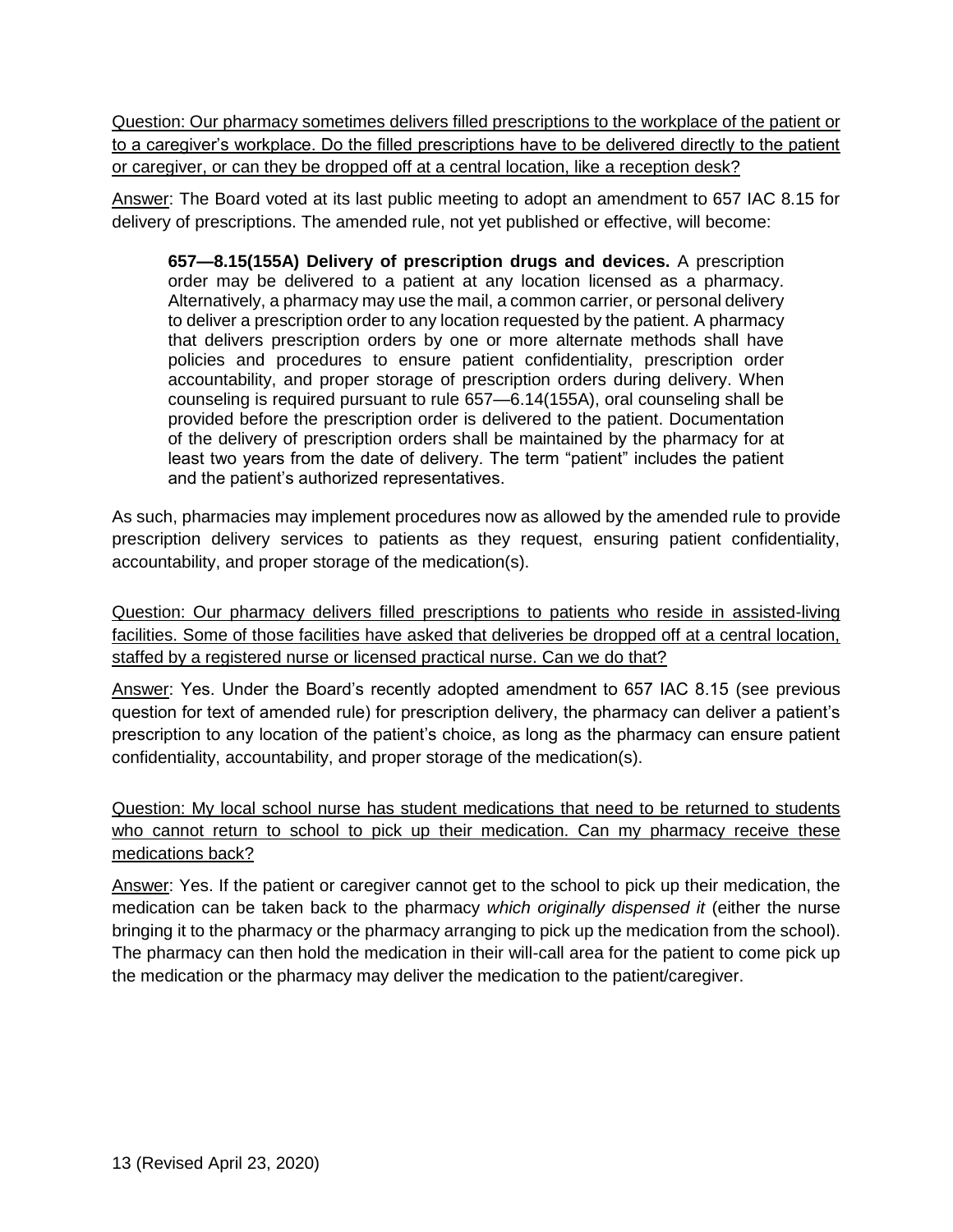<span id="page-13-0"></span>Question: Can my pharmacy set up a "curbside delivery" service, with patients being asked to drop off written prescriptions and pick up their filled prescriptions outside of the pharmacy building?

Answer: Yes. The pharmacy needs to ensure the adjusted procedures ensure patient confidentiality, accountability, and proper storage of medication(s). If a patient requires counseling and the counseling was not provided in advance of the patient picking up the medication (preferable), staff working the "curbside delivery" location must gather from the patient a phone number at which the patient may be contacted for the pharmacist to call to provide counseling.

# <span id="page-13-1"></span>**PHARMACY PRACTICE (Prescription limitations, Patient Counseling, Substitution)**

<span id="page-13-2"></span>Question: We have a patient who is out of refills for a medication. We have been unable to get a response from the patient's prescriber. Can we refill the prescription without authorization?

Answer: Unless it's a controlled substance, yes. lowa Code section 155A.29 currently authorizes pharmacists to exercise professional judgment by refilling a prescription one time without prescriber authorization *if all of the following are true*:

- a. The pharmacist is unable to contact the prescriber after reasonable effort.
- b. Failure to refill the prescription might result in an interruption of therapeutic regimen or create patient suffering.
- c. The pharmacist informs the patient or the patient's representative at the time of dispensing, and the practitioner at the earliest convenience, that prescriber reauthorization is required.

Answer: If it's a controlled substance, federal regulation has not been amended or lifted, to date, to allow renewal of a controlled substance prescription without prescriber authorization.

<span id="page-13-3"></span>Question: A patient has come to my pharmacy to get a prescription filled because the patient's regular pharmacy has closed indefinitely. My staff has also been unable to contact the prescriber due to their clinic being closed. Can I fill the prescription without getting the required transfer or new prescription from the prescriber?

Answer: Unless it's a controlled substance, yes. lowa Code section 155A.29 currently authorizes pharmacists to exercise professional judgment by refilling a prescription one time without prescriber authorization *if all of the following are true*:

- a. The pharmacist is unable to contact the prescriber after reasonable effort.
- b. Failure to refill the prescription might result in an interruption of therapeutic regimen or create patient suffering.
- c. The pharmacist informs the patient or the patient's representative at the time of dispensing, and the practitioner at the earliest convenience, that prescriber reauthorization is required.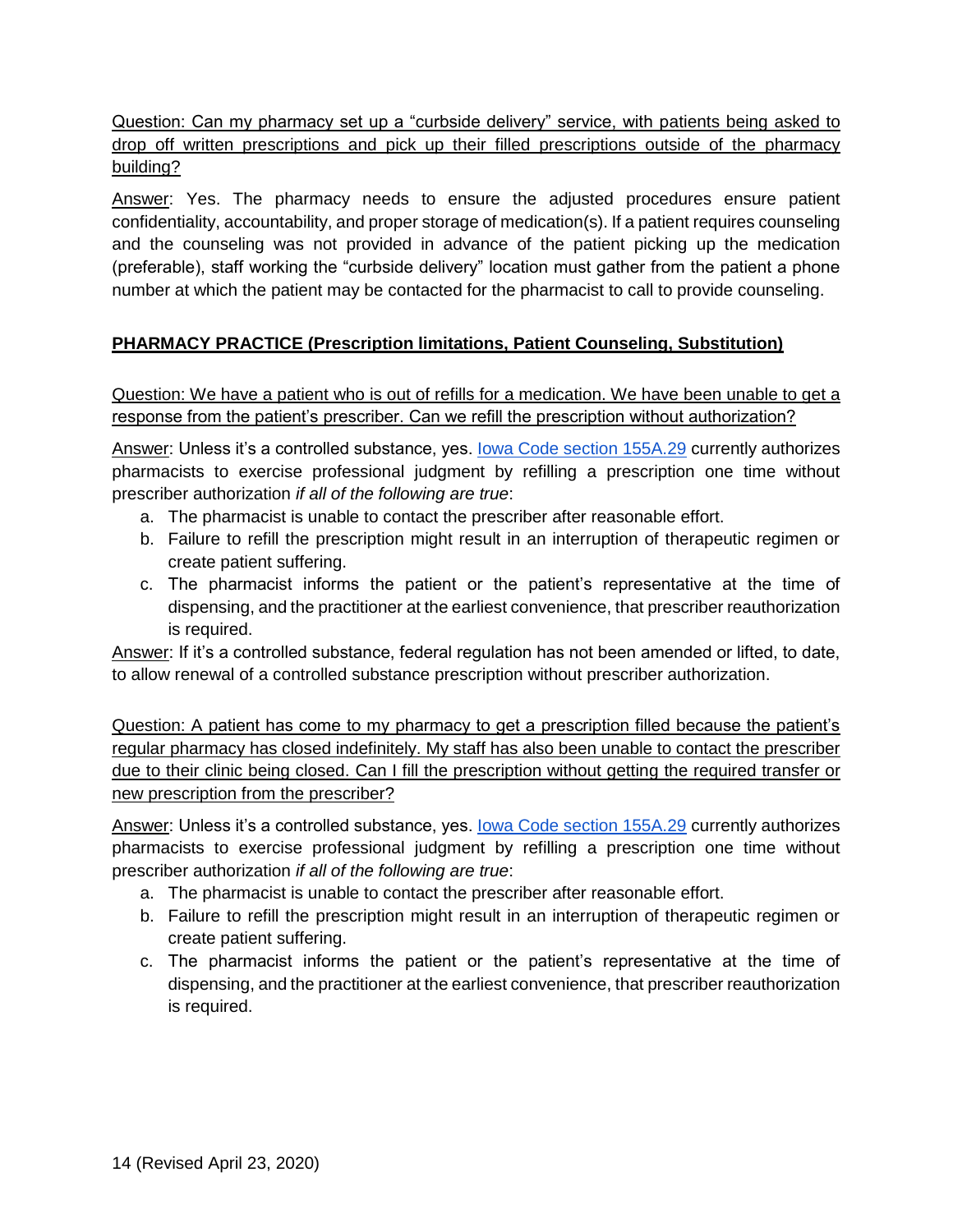#### <span id="page-14-0"></span>Question: Can our pharmacy discontinue provision of face-to-face counseling?

Answer: Yes, as long as the pharmacy has some equivalent method to provide the needed information to the patient. Governor Kim Reynolds' March 17, 2020, State of Public Health Disaster Emergency includes provisions to expand patient interactions with health care practitioners via telecommunications. While the Board strongly believes that patient safety is best protected by a pharmacist counseling a patient about their medication *before* it is delivered or dispensed to a patient, the pharmacy can certainly adjust processes to conduct such counseling in an alternate manner, such as via telephone.

<span id="page-14-1"></span>Question: Is a pharmacist authorized to engage in therapeutic interchange of a medication when or if the prescribed medication is not available, without contacting the prescribing physician for authorization?

Answer: Temporarily, yes, with strict conditions. Governor Reynolds' [April 2 Proclamation of](https://governor.iowa.gov/sites/default/files/documents/Public%20Health%20Disaster%20Proclamation%20-%202020.04.02.pdf)  [Disaster Emergency](https://governor.iowa.gov/sites/default/files/documents/Public%20Health%20Disaster%20Proclamation%20-%202020.04.02.pdf) temporarily authorizes pharmacists to engage in therapeutic substitution pursuant to [Guidance](https://pharmacy.iowa.gov/sites/default/files/documents/2020/04/board_response_to_proclamation_final.pdf) by the Board, issued April 6, 2020. Note that this authorization does NOT apply to controlled substances. The Iowa Pharmacy Association has developed this Therapeutic [Substitution Flowchart](https://documentcloud.adobe.com/link/track/?uri=urn%3Aaaid%3Ascds%3AUS%3A5a38f7c2-9e11-43ac-977f-3284e310bb74&pageNum=1) to assist pharmacists in their decision-making process.

#### <span id="page-14-2"></span>Question: How do I handle prescriptions which are subject to REMS laboratory testing?

Answer: Please review [Coronavirus \(COVID-19\) Update: FDA provides update on patient access](https://www.fda.gov/news-events/press-announcements/coronavirus-covid-19-update-fda-provides-update-patient-access-certain-rems-drugs-during-covid-19?utm_campaign=032220_PR_FDA%20provides%20update%20on%20patient%20access%20to%20certain%20REMS%20drugs%20during%20COVID-19&utm_medium=email&utm_source=Eloqua)  [to certain REMS drugs during COVID-19 public health emergency](https://www.fda.gov/news-events/press-announcements/coronavirus-covid-19-update-fda-provides-update-patient-access-certain-rems-drugs-during-covid-19?utm_campaign=032220_PR_FDA%20provides%20update%20on%20patient%20access%20to%20certain%20REMS%20drugs%20during%20COVID-19&utm_medium=email&utm_source=Eloqua) for guidance.

#### <span id="page-14-3"></span>Question: Should pharmacists continue to provide routine immunizations during the COVID-19 pandemic?

Answer: The CDC published a general [answer to this question:](https://www.cdc.gov/coronavirus/2019-ncov/hcp/faq.html)

#### **Q: Should any diagnostic or therapeutic interventions be withheld due to concerns about transmission of COVID-19?**

A: Patients should receive any interventions they would normally receive as standard of care. Patients with suspected or confirmed COVID-19 should be asked to wear a surgical mask as soon as they are identified and be evaluated in a private room with the door closed. Healthcare personnel entering the room should use [Standard and Transmission-based Precautions.](https://www.cdc.gov/coronavirus/2019-ncov/infection-control/control-recommendations.html)

Continued influenza immunizations have the potential to result in fewer patients that have influenza symptoms that could be confused for those of COVID-19. This has the potential to reduce the number of patients seeking advice from the healthcare system, potentially requesting COVID-19 tests that will result as negative. This is equally true for other routine immunizations; anything that can contribute to fewer patient visits to prescriber offices and hospitals will allow those entities to triage patients with coronavirus exposure symptoms and care for those patients with advanced COVID-19.

The Board encourages pharmacists to continue to provide routine immunizations *if practitioners feel comfortable and those procedures can be performed according to the [CDC Infection](https://www.cdc.gov/coronavirus/2019-ncov/infection-control/control-recommendations.html)*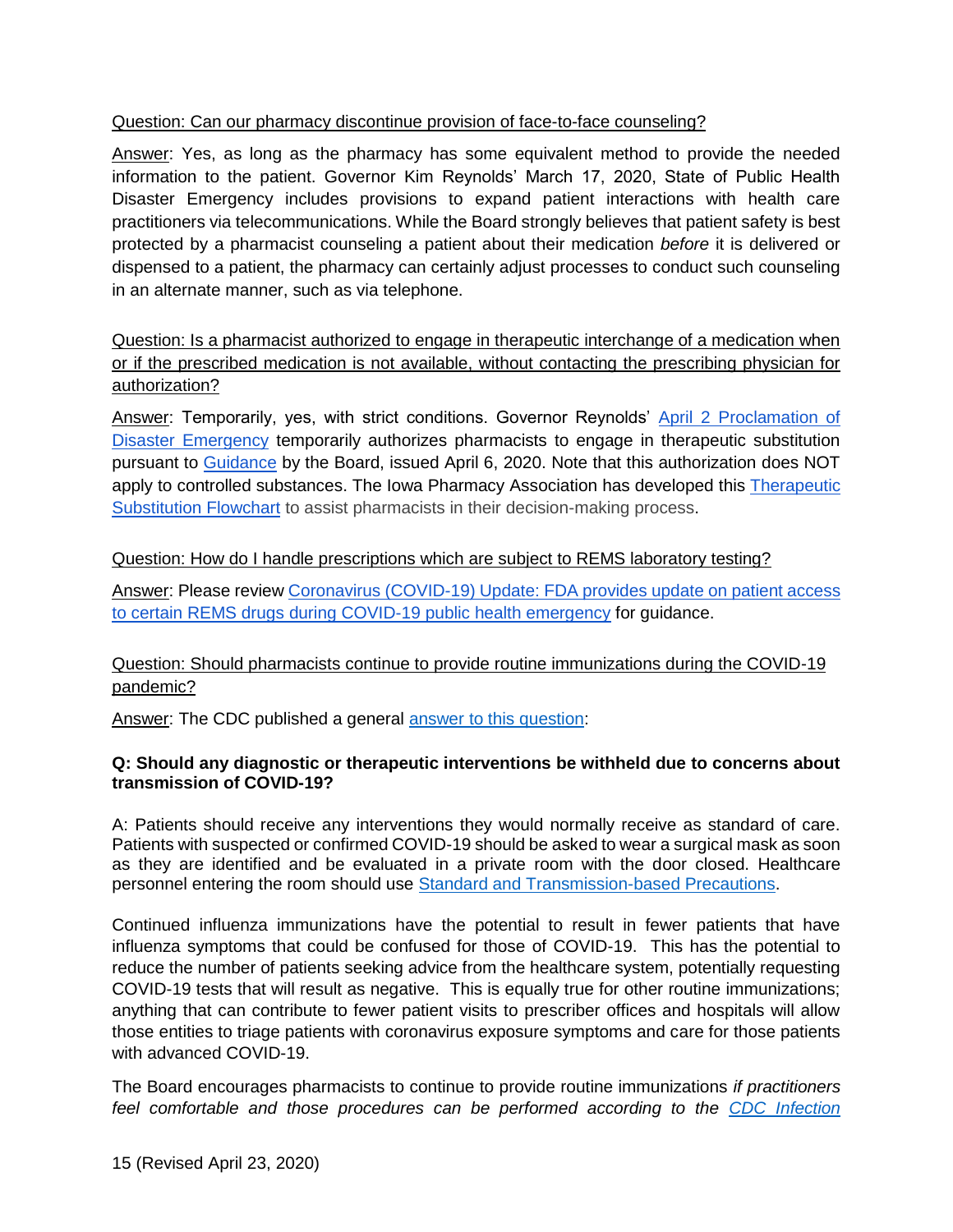#### *[Prevention and Control Recommendations for Patients Suspected or Confirmed Coronavirus](https://www.cdc.gov/coronavirus/2019-ncov/infection-control/control-recommendations.html)  [Disease 2019 \(COVID-19\) in Healthcare Setting](https://www.cdc.gov/coronavirus/2019-ncov/infection-control/control-recommendations.html) Guidelines.*

Please pay attention to these details:

- Limit how germs enter your facility
	- $\circ$  If patients have respiratory symptoms, please direct them to their healthcare provider.
	- o Only the patient receiving the immunization should be present with staff in the procedure room. Extra people should be minimized to the extent possible.
	- o Ensure staff is familiar with recommended hand hygiene procedures; staff must perform these procedures before and after patient contact.
	- o Ensure staff self-isolate if they have symptoms or have been exposed to people with COVID-19 symptoms. Staff that meet these criteria must not perform immunization procedures.
- Staff should wear required Personal Protective Equipment (PPE) since recommended physical distancing cannot be employed, which includes:
	- o Gloves
	- o Gowns
	- o Respirator or mask
- Staff should disinfect the procedure areas immediately after finishing immunization administration.

#### <span id="page-15-0"></span>Question: My pharmacy has been presented with a prescription issued by a practitioner who is not currently licensed in Iowa. Is this a legal prescription?

Answer: As long as the prescription meets all other requirements and was issued during the period of time identified in Governor Reynolds' March 22 Proclamation of Public Disaster Emergency (extended in the April 2 Proclamation through April 30), yes. Additional information is provided by the [Iowa Board of Medicine,](https://medicalboard.iowa.gov/) [Iowa Dental Board,](https://dentalboard.iowa.gov/covid-19-general-information) and the [Iowa Board of Nursing.](https://nursing.iowa.gov/coronavirus-covid-19-information) For the duration of the Disaster Emergency, the Board will not require an unlicensed prescriber who is practicing pursuant to the appropriate professional licensing board parameters to hold an Iowa CSA prior to issuing a prescription for a controlled substance.

#### <span id="page-15-1"></span>Question: Is the electronic prescribing mandate waived during this state of emergency?

Answer: The electronic prescribing mandate has not been specifically identified in any of the Governor's State of Public Health Disaster Emergency proclamations. Iowa Code provides a number of exemptions for the mandate, including an emergency. Under current Board rule, an emergency is defined as including, *but not being limited to*, issuing a prescription to meet the immediate care needs of a patient after hours when a prescriber may not have access to their electronic prescribing system. During this current COVID-19 pandemic, workflow and operational practices may become untenable which may lead to lack of access to these prescribing systems or other significant barriers. In keeping with the current exemption for emergency situations, a practitioner may transmit a prescription via other than electronic methods in a situation that they deem is an emergency, including when they may not be able to access their electronic prescribing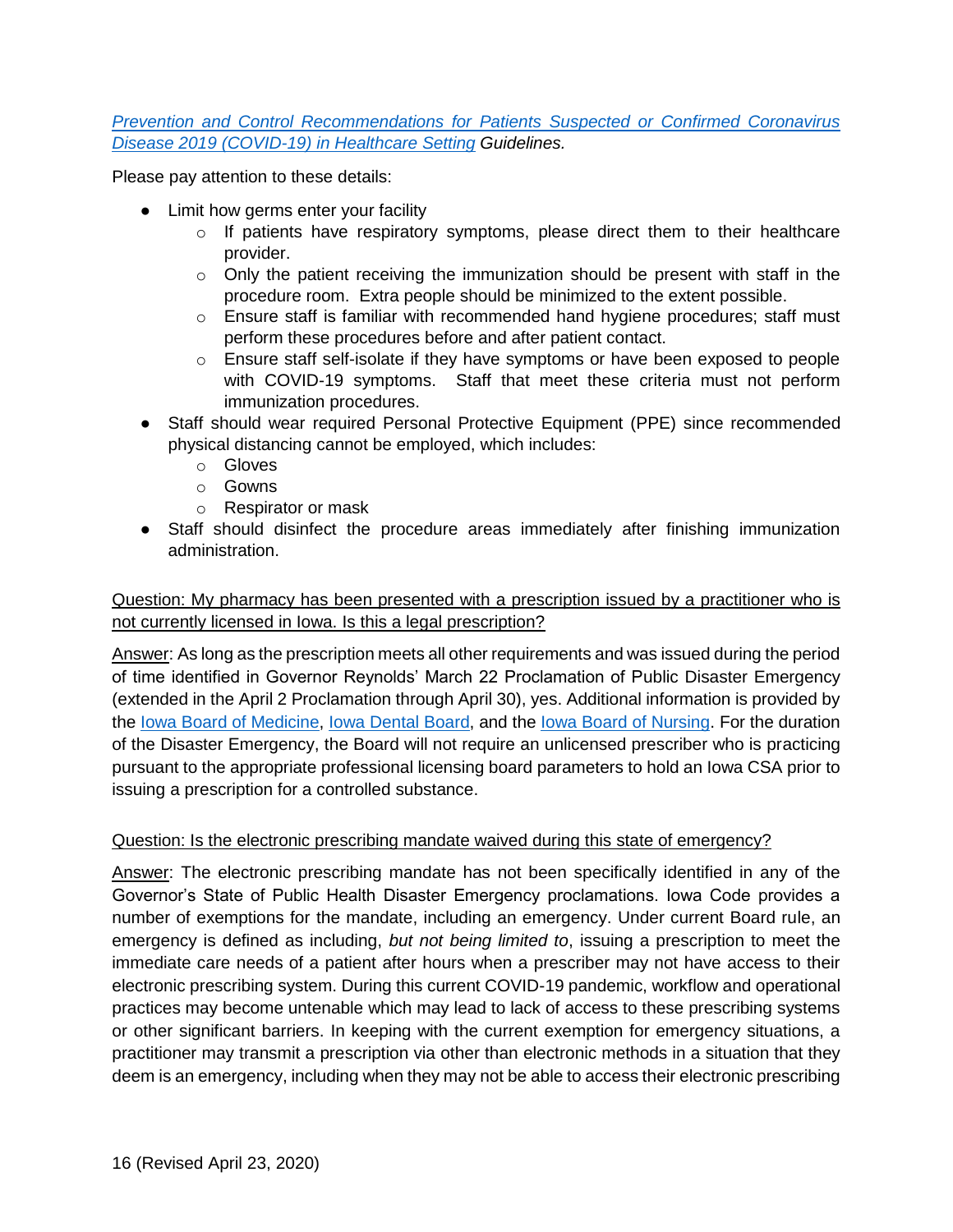system. Prescribers are encouraged to seek additional guidance from their professional licensing board as those boards are tasked with enforcement of the mandate.

# <span id="page-16-0"></span>Question: Did Governor Kim Reynolds suspend the rules relating to procedures for authentication of verbal orders and standing orders?

Answer: Temporarily, yes. In Governor Reynolds' [April 10 Proclamation of Disaster Emergency,](https://governor.iowa.gov/sites/default/files/documents/Public%20Health%20Proclamation%20-%202020.04.10%20%282%29.pdf) Section 13, she temporarily suspended the regulatory provisions of the Department of Inspections and Appeals' rules requiring procedures for authentication of verbal orders and standing orders, to the extent that hospitals comply with federal regulation related to such orders.

# <span id="page-16-1"></span>**CONTROLLED SUBSTANCES**

<span id="page-16-2"></span>Question: Is my pharmacy allowed to skip the signature requirement for over-the-counter sales of pseudoephedrine or over-the-counter dispensing of schedule V cough syrups?

Answer: At this time, no. The Board is not intending to exercise enforcement discretion relating to any rule which applies to controlled substances. Further, **DEA Guidance relating to the signature** [requirement for pseudoephedrine logbooks](https://www.deadiversion.usdoj.gov/faq/coronavirus_faq.htm#PSEUDO) continues to require the signature of the purchaser.

#### <span id="page-16-3"></span>Question: I heard the DEA has relaxed some of the regulations on phoned-in emergency CII prescriptions?

Answer: Yes, on March 27, 2020, the DEA published [Guidance relating to oral emergency CII](https://www.deadiversion.usdoj.gov/GDP/(DEA-DC-021)(DEA073)%20Oral%20CII%20for%20regular%20CII%20scirpt%20(Final)%20+Esign%20a.pdf)  [prescriptions](https://www.deadiversion.usdoj.gov/GDP/(DEA-DC-021)(DEA073)%20Oral%20CII%20for%20regular%20CII%20scirpt%20(Final)%20+Esign%20a.pdf) which provides temporary exemptions to two required components of an oral emergency CII prescription. The Guidance allows prescribers to 1) submit the follow-up prescription to the pharmacy within 15 days (current regulation requires 7 days) and 2) submit the follow-up prescription via alternate methods, such as via facsimile or by a photograph or scan of the prescription sent to the pharmacy. Note that emergency prescriptions still must be transmitted directly from the prescriber to a pharmacist and that the follow-up prescription must still include all the required elements, including the notation "Authorization for Emergency Dispensing." Pharmacists are encouraged to solicit the intended method of submission for the follow-up prescription from the prescriber during the initial phone call and document the relevant information for subsequent verification (e.g., ask the prescriber to identify how the follow-up prescription will be submitted and document the fax number or email address from which the prescription will be provided for subsequent verification).

<span id="page-16-4"></span>Question: If my facility or pharmacy has to temporarily relocate or expand to an alternate location due to coronavirus exposure or to expand patient capacity, how do we obtain a new CSA registration?

Answer: A facility or pharmacy that needs to temporarily relocate or expand facilities to respond to a coronavirus exposure or increase in patient needs, the board will exercise enforcement discretion as it relates to CSA registration when the facility/pharmacy follows these steps: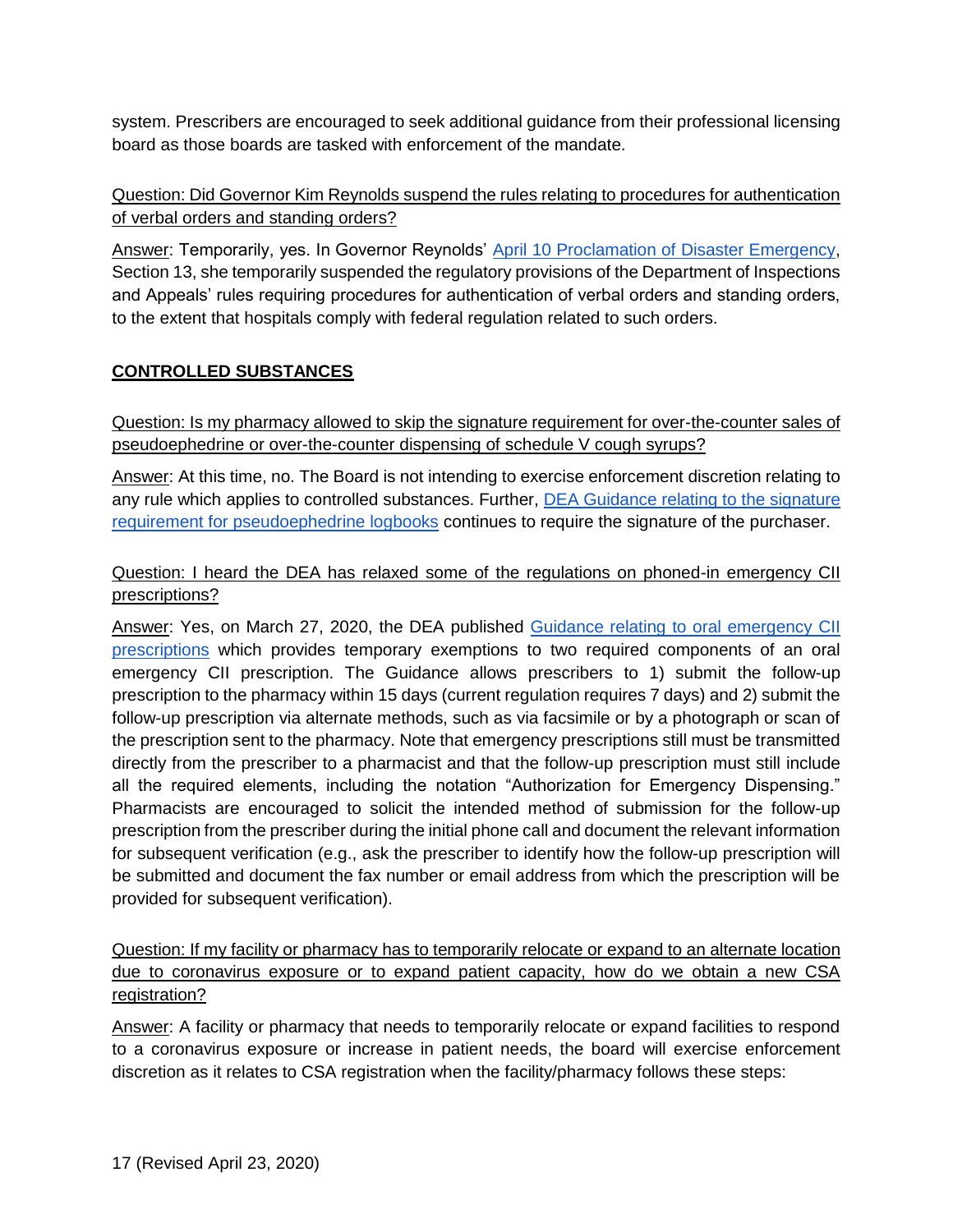1) obtain a [Department of Inspections and Appeals Health Care Waiver for CMS or State-Only](https://dia.iowa.gov/sites/default/files/documents/2020/03/dia-health-care-waivers-for-cms-or-state-only-facilities_2020-03-19.pdf)  [Facilities](https://dia.iowa.gov/sites/default/files/documents/2020/03/dia-health-care-waivers-for-cms-or-state-only-facilities_2020-03-19.pdf) (this requirement does not apply to pharmacies),

2) obtain a [temporary registration from DEA](https://www.deadiversion.usdoj.gov/coronavirus.html) to handle controlled substances at the temporary location, and

<span id="page-17-0"></span>3) notify **Board staff** of the situation.

Question: I heard that the DEA has temporarily paused its regulation which limits distribution of controlled substances to another registrant to 5% of the registrant's annual dispensing/distribution?

Answer: Yes, due to the COVID-19 pandemic and the challenges posed, DEA has issued this [Letter to DEA Practitioners](https://www.deadiversion.usdoj.gov/GDP/(DEA-DC-029)(DEA085)_DEA_5_percent_practitioner_exception_(final).pdf) on April 13, 2020 in which it grants a temporary exception to 21 CFR 1307.11. If a registrant is compliant with all other aspects of distribution (such as security, recordkeeping, etc.), the DEA will not limit a registrant's distribution to 5% of its annual dispensing/distribution. The temporary authorization is backdated to January 1 and extends through the end of the national disaster emergency declaration. Upon the expiration of the national disaster emergency, the registrant will only have to count any distribution from that point through the end of the calendar year in its annual distribution calculation. Pharmacies should note that any distribution of prescription drug products, including controlled substances, are subject to the federal drug supply chain security act conditions, unless the distribution is an exempted transaction (such as to meet a specific patient need or in response to a public health emergency).

<span id="page-17-1"></span>Question: I heard that the DEA has temporarily authorized DEA-registered hospitals and clinics to have controlled substances delivered to and handled by a satellite hospital/clinic which is not DEA-registered?

Answer: Yes, under very specific parameters, DEA will allow a DEA-registered hospital/clinic, under its existing DEA registration, to handle controlled substances at a satellite hospital/clinic location (one or more). The parameters include, but are not limited to, the satellite hospital/clinic was set up to provide temporary services connected to the public health emergency resulting from the COVID-19 pandemic, certain records are maintained, and that physical security and effective controls against diversion are maintained. Hospitals or clinics which may be subject to the DEA allowance must review and maintain compliance with the [DEA Letter to Hospitals/Clinics,](https://www.ashp.org/-/media/assets/advocacy-issues/docs/GRD-Hospital-Clinic-Registration-Exception.ashx?la=en&hash=E0272AD8AF1CAEE4A367D83F2610347E537ADE4E)  [Manufacturers, and Distributors \(April 10, 2020\).](https://www.ashp.org/-/media/assets/advocacy-issues/docs/GRD-Hospital-Clinic-Registration-Exception.ashx?la=en&hash=E0272AD8AF1CAEE4A367D83F2610347E537ADE4E)

<span id="page-17-2"></span>Question: Can registered pharmacies postpone DEA biennial controlled substance inventories during the nationwide public health emergency declared by the Secretary of Health and Human Services on January 31, 2020, as a result of the Coronavirus Disease 2019 (COVID-19)?

Answer: No. A biennial inventory is required under the Controlled Substances Act (CSA) as enacted by Congress. **[21 U.S.C. 827](https://www.deadiversion.usdoj.gov/21cfr/21usc/827.htm)**(a)(1) requires that "every registrant under [Subchapter I-Control and Enforcement] shall, on May 1, 1971, or as soon thereafter as such registrant first engages in the manufacture, distribution or dispensing of controlled substances, and every second year thereafter, make a complete and accurate record of all stocks thereof on hand, except that the regulations prescribed under this section shall permit each such biennial inventory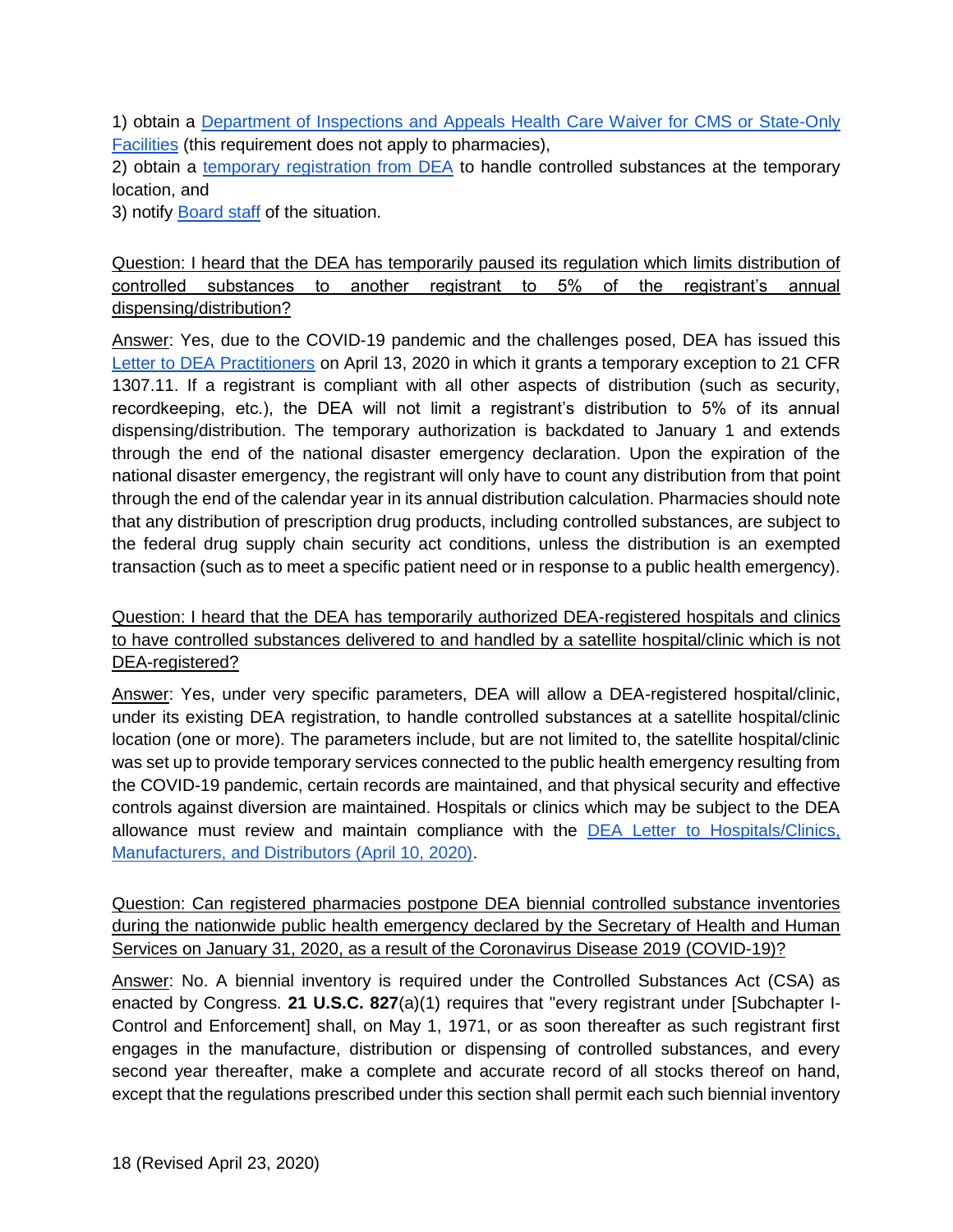(following the initial inventory required by this paragraph) to be prepared on such registrant's regular general physical inventory date (if any) which is nearest to and does not vary by more than six months from the biennial date that would otherwise apply." As such, the statutory text of the CSA requires registrants engaged in the manufacture, distribution, and dispensing of controlled substances to conduct an inventory no less often than biennially. DEA's regulations implementing this provision permit such registrants to conduct the inventory "on any date which is within two years of the previous biennial inventory date," but the regulations, like the statute, do not permit the inventory to be delayed beyond two years. **[21 CFR 1304.11](https://www.deadiversion.usdoj.gov/21cfr/cfr/1304/1304_11.htm)**. No waiver or exemption is currently in effect to excuse general compliance with this requirement for dispensers, including pharmacies. Any questions about the applicability of these requirements to a registrant's particular situation should be directed to the Diversion Control Division Policy Section at (571) 362-3260.

## <span id="page-18-0"></span>**REMOTE PROCESSING**

<span id="page-18-1"></span>Question: Will the Board allow pharmacists and technicians to work remotely from home in order to complete duties that would normally have to occur within a licensed pharmacy?

Answer: Yes. The pharmacy needs to be able to ensure confidentiality of patient files at the remote location, security of the computer system and internet connection (preferably encrypted), and that all work performed by a technician is reviewed by a pharmacist. As it relates to tasks involving product verification, the computer hardware and software must be adequate for the task being performed, such as using two-way, real-time audiovisual connection (not just audio connection).

<span id="page-18-2"></span>Question: Can pharmacists and technicians working in a pharmacy be remotely involved in the dispensing process of another pharmacy?

Answer: Yes, as long as the pharmacies involved have the appropriate hardware and software to exchange the necessary data to safely and securely perform the tasks and that work completed by technicians that would otherwise be verified by a pharmacist continues to be verified by a pharmacist.

# <span id="page-18-3"></span>**PHARMACY SERVICES FOR LONG-TERM CARE FACILITIES**

<span id="page-18-4"></span>Question: Can our pharmacy delegate stocking an automated dispensing machine used for emergency doses to a facility nurse if the facility has restricted access to the facility?

Answer: Yes, if the automated dispensing machine has barcode-scanning capability.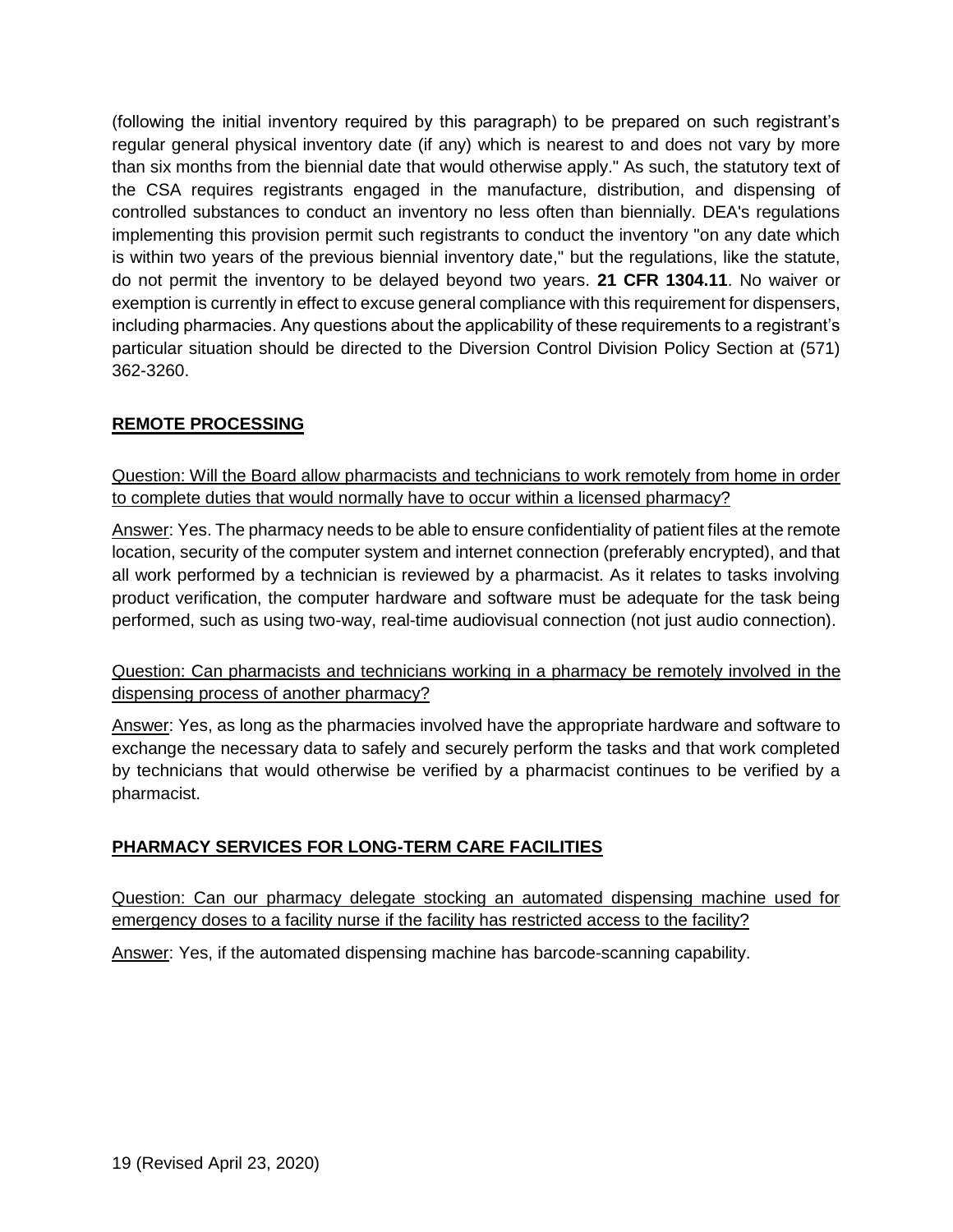#### <span id="page-19-0"></span>**PHARMACIST-TECHNICIAN / PHARMACIST-INTERN RATIOS**

<span id="page-19-1"></span>Question: Will the Board allow pharmacies to exceed the pharmacist-technician ratio (in technician product verification programs) or pharmacist-pharmacist intern ratio?

Answer: Yes, but only if the purpose in doing so is necessary due to an actual impact of the COVID-19 virus on the pharmacy, facility, or staff involved. Pharmacists should continue to be diligent in their supervision of pharmacist-interns to ensure proper information is provided to patients and accurate work is being completed.

#### <span id="page-19-2"></span>**CONTINUING EDUCATION / TRAINING**

<span id="page-19-3"></span>Question: My CPR certification is due to expire soon and the training organization has indefinitely suspended all in-person training. Will I have to discontinue administering immunizations until I can complete certification?

Answer: No. The Board recognizes that many in-person events have been cancelled or postponed indefinitely and believes that the public safety is still best protected in ensuring access to vaccinations. If there are other immunizing personnel in the pharmacy available to administer vaccinations, have those individuals perform that task. If you are the only immunizer available, you are encouraged to complete an online, didactic program to at least receive refresher information, but it will not be viewed as an acceptable substitute for the hands-on training obtained during a CPR certification program for healthcare providers. The Board will exercise enforcement discretion for those pharmacists who are unable to renew CPR certification during this emergency situation.

<span id="page-19-4"></span>Question: The Governor's March 22 Proclamation relaxes the continuing education requirements for license renewal. Will this apply to my pharmacist license renewal this year?

Answer: On March 27, the Board issued its [Response to the Governor's Proclamation](https://pharmacy.iowa.gov/press-release/2020-03-27/board-pharmacy-response-governors-proclamation) which addresses this issue.

#### <span id="page-19-5"></span>Question: Did the Governor relax the mandatory reporter training requirements during this emergency period?

Answer: Yes. In Governor Reynolds' [April 10 Proclamation of Disaster Emergency,](https://governor.iowa.gov/sites/default/files/documents/Public%20Health%20Proclamation%20-%202020.04.10%20%282%29.pdf) Section 30, she temporarily suspends the requirement that mandatory reporter training be complete within six months of initial employment for those that qualify as a mandatory reporter. The regulatory pause does not extend to the required reporting of a case of child or dependent adult abuse to the proper authorities.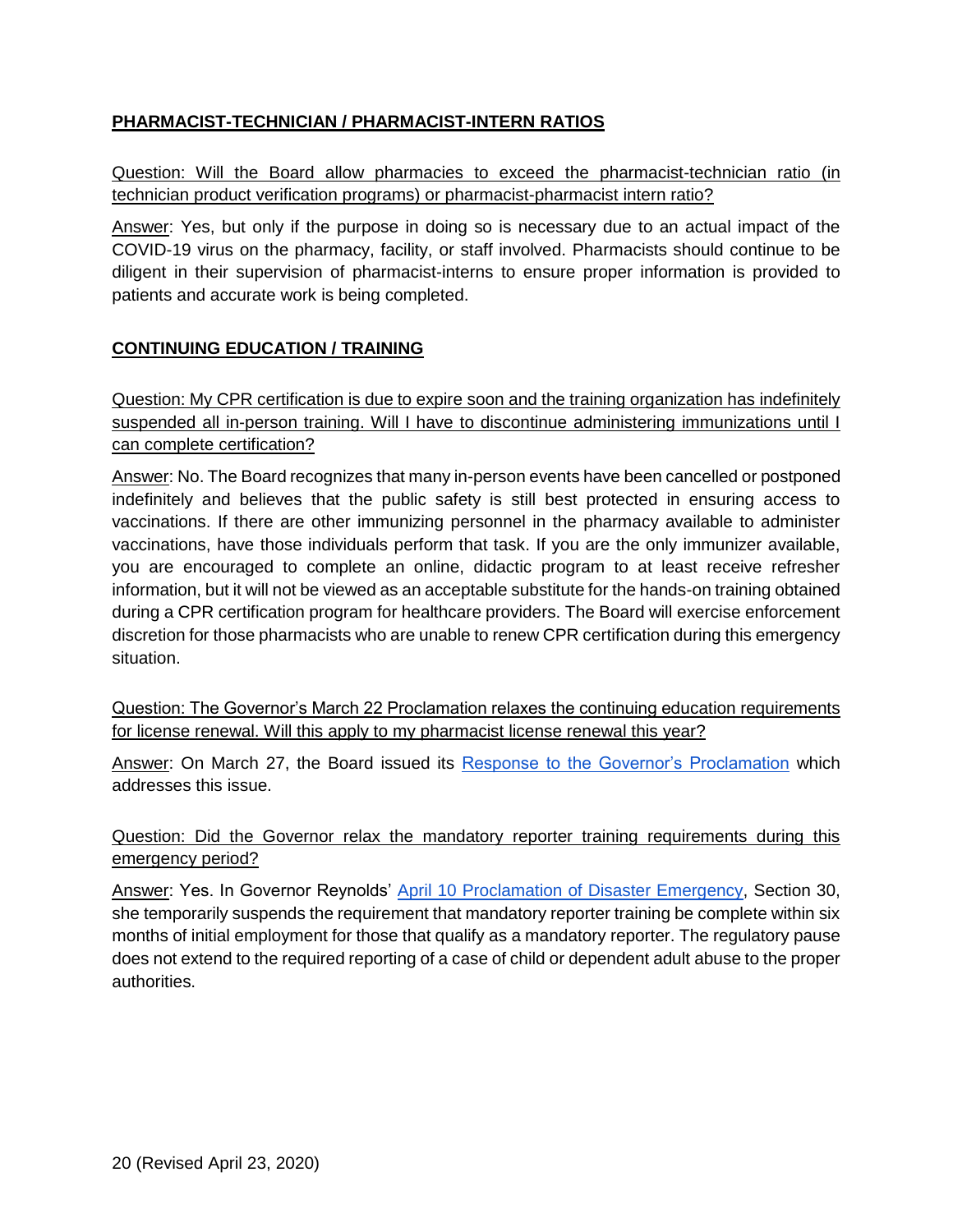# <span id="page-20-0"></span>**PHARMACIST-INTERN / PHARMACIST LICENSURE CANDIDATE ISSUES**

#### <span id="page-20-1"></span>Question: The Governor's March 22 Proclamation relaxes the rules relating to the completion of clinical, practical, or internship experience for licensure. How long will that be in effect?

Answer: The Governor's March 22 and April 2 Proclamations are valid between March 22 and April 30, 2020. Iowa-licensed pharmacist-interns who are currently completing or who are scheduled to complete their experiential program to qualify for graduation this spring and are unable to complete the college-based clinical program, due solely to the COVID-19 pandemic, will continue to be eligible for pharmacist licensure in Iowa if all other requirements are met. On March 27, the Board issued its [Response to the Governor's Proclamation](https://pharmacy.iowa.gov/press-release/2020-03-27/board-pharmacy-response-governors-proclamation) which provides more information.

#### <span id="page-20-2"></span>Question: The Governor's March 22 Proclamation relaxes the rules relating to the completion of background checks for professional licensure. How long will that be in effect?

Answer: The Governor's March 22 and April 2 Proclamations are effective between March 22 and April 30. On March 27, the Board issued its [Response to the Governor's Proclamation](https://pharmacy.iowa.gov/press-release/2020-03-27/board-pharmacy-response-governors-proclamation) which provides more information.

<span id="page-20-3"></span>Question: I'm a pharmacist licensure applicant and have successfully completed one of the two required exams to qualify for licensure, but the testing centers have closed and I cannot take the second exam at this time. Will I lose credit for the first exam I have taken if I reach/exceed the one year requirement for passing both components?

Answer: No, you will not lose credit. The Governor's March 22 Proclamation relaxes the rule which requires both exam components to be completed within one year of passing the first exam (authorization which was extended through April 30 in [Governor Reynolds' April 2 Proclamation\)](https://governor.iowa.gov/sites/default/files/documents/Public%20Health%20Disaster%20Proclamation%20-%202020.04.02.pdf). On March 27, the Board issued it[s Response to the Governor's Proclamation](https://pharmacy.iowa.gov/press-release/2020-03-27/board-pharmacy-response-governors-proclamation) which provides more information.

#### <span id="page-20-4"></span>Question: What is the status of the Pearson Vue testing locations?

Answer: The Board has been made aware that Pearson Vue has reopened select testing locations across the country for limited testing, implementing significant measures to prevent spread of the coronavirus. It is unknown which, if any, locations are reopened in Iowa. Pearson Vue has included pharmacist licensure candidates in their top tier of priority testing. When a pharmacist licensure candidate receives their authorization to test from NABP, the authorization will include a list of available testing sites. Pearson Vue has indicated that special accommodations (such as extended testing time) cannot be grated at this time. Pearson Vue has indicated that anyone who had previously received an authorization to test should be able to reschedule their exam, which will provide available testing locations at which the exam may be taken. Note that Pearson Vue is still operating only limited testing centers with significant procedures to prevent transmission of the coronavirus. The Board will continue to monitor the situation and provide updated information as it is available.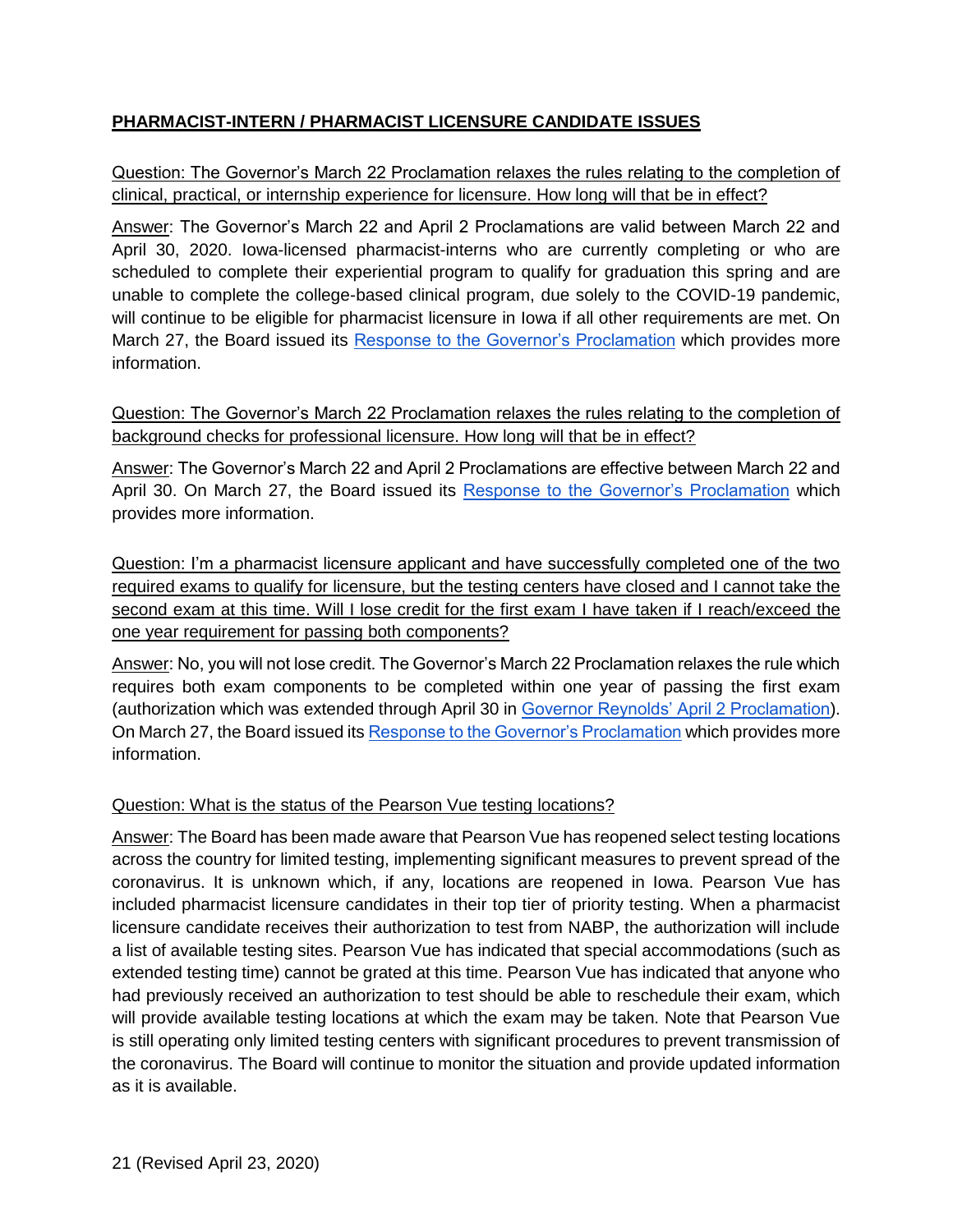## <span id="page-21-0"></span>**PHARMACY PERSONNEL / LICENSING ISSUES**

#### <span id="page-21-1"></span>Question: Can I continue to have a technician trainee working in the pharmacy if their trainee registration is due to expire soon but their CPhT national exam has been postponed due to COVID-19?

Answer: Yes. The Governor's March 22 Proclamation temporarily suspends the rule which would prohibit a technician trainee from practicing as a technician following the expiration of the trainee's one-year registration unless the technician has obtained national certification. The Proclamation allows a technician trainee whose registration expires between March 22 and May 31, and who is unable to sit for the examination, to continue to practice as a technician while the registration is expired. The Board will continue to monitor the situation with testing sites and will exercise enforcement discretion if necessary following the expiration of the Governor's waiver.

#### <span id="page-21-2"></span>Question: What if pharmacy personnel have no child-care options? Can pharmacy personnel bring their child(ren) into the pharmacy while they work?

Answer: The Board certainly understands this could become a reality as schools have been closed across the state. The Board would be inclined to exercise enforcement discretion if the pharmacy can ensure patient confidentiality, security from unauthorized access to prescription drugs (including and especially controlled substances), and general quality patient care.

<span id="page-21-3"></span>Question: If my pharmacy needs to hire new pharmacy technicians and pharmacy support persons which are intended to be temporary positions to get through the emergency period, do we still need to register them with the Board?

Answer: The Board's existing rule is to obtain registration within 30 days of employment. Although the Board office is closed to public visitors, Board staff is currently continuing regular operations. Applications may be submitted via regular mail or brought to the Board office and deposited into the drop box in the front vestibule. Licensing staff will continue to process applications as normal and the Board will exercise enforcement discretion in situations where the application has been received but not processed within the required timeframe. Keep in mind that some tasks that may be ramped up during this time [do not require registration](https://www.legis.iowa.gov/docs/iac/rule/04-07-2010.657.5.5.pdf) with the Board, such as delivery.

<span id="page-21-4"></span>Question: Can the pharmacy utilize store employees who are not currently registered with the Board in any capacity to assist with duties normally handled by registered pharmacy support persons, such as entering the pharmacy to assist with handling payment transactions for prescriptions?

Answer: During this emergency period, the Board will exercise enforcement discretion in situations where, expressly due to personnel impacts resulting from COVID-19, a pharmacy allows an unregistered employee to assist with pharmacy support person tasks.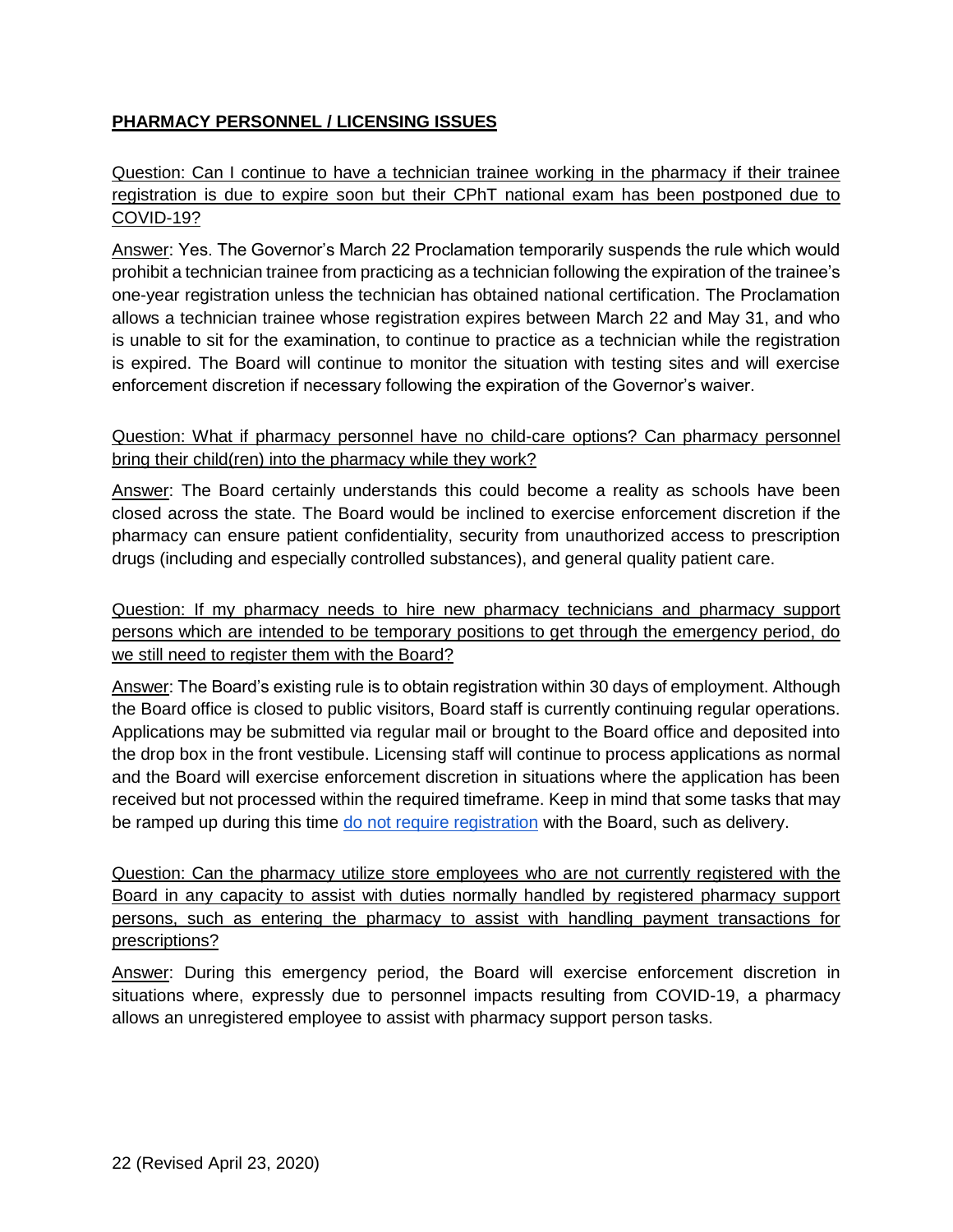<span id="page-22-0"></span>Question: My pharmacy has experienced an unexpected loss of technician staff. Can my registered pharmacy support person(s) engage in technician duties to assist the pharmacist?

Answer: Yes. During this emergency period, if your pharmacy can demonstrate that there has been an unanticipated change in staffing due to the COVID-19 outbreak, and you are unable to hire additional technician staff, you may initiate training of pharmacy support staff to engage in technician duties to assist pharmacist staff with prescription dispensing activities during the emergency period. The Board's current rules provide that a pharmacy has 30 days in which to obtain registration for a new registration type for an employee, and the Board's enforcement discretion would cover this situation. If, at the end of the emergency period, the pharmacy determines that the employee would continue with technician duties as a technician trainee, the pharmacy will need to ensure that the employee obtains appropriate registration.

#### <span id="page-22-1"></span>Question: Can a pharmacist that is licensed and in good standing in another state perform work inside Iowa or remotely from another state?

Answer (non-IA-licensed RPh working in out-of-state pharmacy): Pharmacists who work in an Iowa-licensed non-resident pharmacy may provide pharmacist services for Iowa patients without specifically holding an Iowa pharmacist license.

Answer (non-IA-licensed RPh working in Iowa pharmacy): Governor Reynolds' March 22 Proclamation allows an Iowa pharmacist whose license is inactive or lapsed (for no more than 5 years) to return to the practice of pharmacy through the emergency period (March 22 through April 30, as extended in the Governor's April 2 Proclamation). On March 27, the Board issued its [Response to the Governor's Proclamation.](https://pharmacy.iowa.gov/press-release/2020-03-27/board-pharmacy-response-governors-proclamation) The allowance does not extend to pharmacist licenses which were voluntarily surrendered or revoked. In Governor Reynolds' [April 2 Proclamation of](https://governor.iowa.gov/sites/default/files/documents/Public%20Health%20Disaster%20Proclamation%20-%202020.04.02.pdf)  [Disaster Emergency,](https://governor.iowa.gov/sites/default/files/documents/Public%20Health%20Disaster%20Proclamation%20-%202020.04.02.pdf) the regulatory provision of Iowa Code section 155A.7 was temporarily suspended to allow a pharmacist who is licensed in another state to practice pharmacy in Iowa, pursuant to [Guidance](https://pharmacy.iowa.gov/sites/default/files/documents/2020/04/board_response_to_proclamation_final.pdf) by the Board, issued April 6, 2020.

# <span id="page-22-2"></span>Question: The Governor's March 22 Proclamation relaxes the rules relating to license and registration renewals. How long will that be effective and can I still practice if I haven't renewed my license or registration?

Answer: *The suspension applies to licenses and registrations which expire between March 22 and April 30 only*. The Board of Pharmacy is operational at this time and licensing staff is continuing to process license and registration renewals. The Board has no expectation at this time that applications will not be processed as normal. Licensees and registrants are encouraged to utilize the Board's [online renewal](https://pharmacy.iowa.gov/renew-licenses-and-registrations) process. Licensees and registrants who are unable to renew and whose license or registration expires between March 22 and April 30 are authorized to continue practice until they are able to submit for renewal. On March 27, the Board issued its [Response to the Governor's Proclamation](https://pharmacy.iowa.gov/press-release/2020-03-27/board-pharmacy-response-governors-proclamation) which provides more information. The Board issued this additional [Guidance](https://pharmacy.iowa.gov/sites/default/files/documents/2020/04/board_response_to_proclamation_final.pdf) in response to the [Governor's April 2 Proclamation.](https://governor.iowa.gov/sites/default/files/documents/Public%20Health%20Disaster%20Proclamation%20-%202020.04.02.pdf) The Board's online renewal system has been updated to pause the late penalty fee for the renewal of licenses/registrations which expired on March 31 and will be updated soon for those license/registrations which will expire April 30. If your license/registration is subject to the March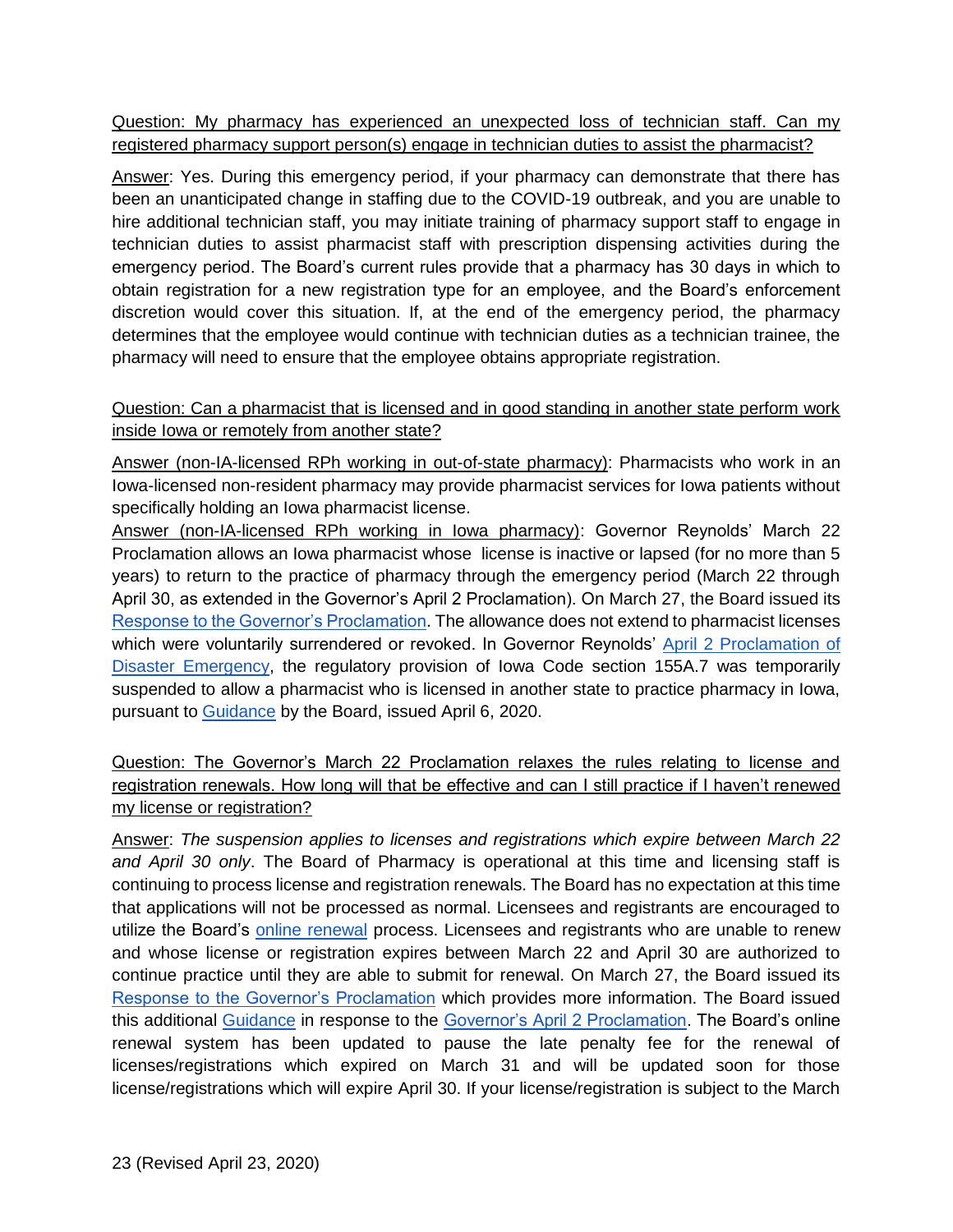22 or April 2 Proclamations, you will not owe a late penalty fee for your renewal if it was completed or submitted by May 31, 2020. If your license/registration is subject to the Proclamation exemption and you were assessed a late penalty fee via online renewal, please contact the appropriate [Licensing Clerk](https://pharmacy.iowa.gov/contact-us/board-office-staff) for a refund.

#### <span id="page-23-0"></span>Question: I've heard that a pharmacist whose license has expired would be able to come back to work during this pandemic. Is that true?

Answer: Yes, with some conditions. The Governor's March 22 Proclamation relaxes the rules which would otherwise prohibit a pharmacist from practicing with an expired or lapsed license (authorization which was extended through April 30 in [Governor Reynolds' April 2 Proclamation\)](https://governor.iowa.gov/sites/default/files/documents/Public%20Health%20Disaster%20Proclamation%20-%202020.04.02.pdf). A pharmacist whose license has been inactive or lapsed for less than 5 years may return to work as a pharmacist in Iowa. The Governor's action does not appear to apply to pharmacists whose license has been voluntarily surrendered or revoked. Pharmacists and pharmacies are not required to report to the Board the utilization of this aspect of the Governor's Proclamation. Pharmacists working in a pharmacy on a temporary basis during this emergency period shall sign the pharmacy's intermittent log each day and shift worked.

#### <span id="page-23-1"></span>Question: A member of my staff is believed to be infected with COVID-19. When can they return to work?

Answer: Refer to current CDC Criteria for Return to Work for Healthcare Personnel with [Confirmed or Suspected COVID-19 \(Interim Guidance\) \(March 16, 2020\).](https://www.cdc.gov/coronavirus/2019-ncov/healthcare-facilities/hcp-return-work.html)

#### <span id="page-23-2"></span>Question: What are the recommendations for pharmacy personnel who believe they have been exposed to coronavirus?

<span id="page-23-3"></span>Answer: Refer to [IDPH Isolation Guidance for Essential Services Personnel \(March 22, 2020\).](https://idph.iowa.gov/Portals/1/userfiles/7/3222020UpdatedIsolation%20guidance%20for%20Iowa%20essential%20services%20personnel.pdf)

## Question: Is the Board waiving licensure requirements for manufacturers to ship COVID-19 pointof-care test kits into Iowa?

Answer: The Board has not relaxed licensure requirements for entities part of the drug supply chain, as part of the Board's mission to protect the health, safety and welfare of Iowans. That said, a manufacturer which does not qualify as a wholesale distributor under federal law would be covered under the Board's Limited Distributor Licensure requirements. If the distribution is limited to "distribution of medical devices exclusively to a health care practitioner for use in the normal course of professional practice ("professional use")", licensure is optional.

## <span id="page-23-4"></span>Question: Can my pharmacy or hospital order COVID-19 testing kits from a wholesale distributor that is not licensed in Iowa?

Answer: If the wholesaler's distribution into Iowa is limited to medical devices (such as COVID testing kits) to a health care practitioner for use in the normal course of professional practice ("professional use"), yes. This distribution activity is covered under the Board's "optional licensure"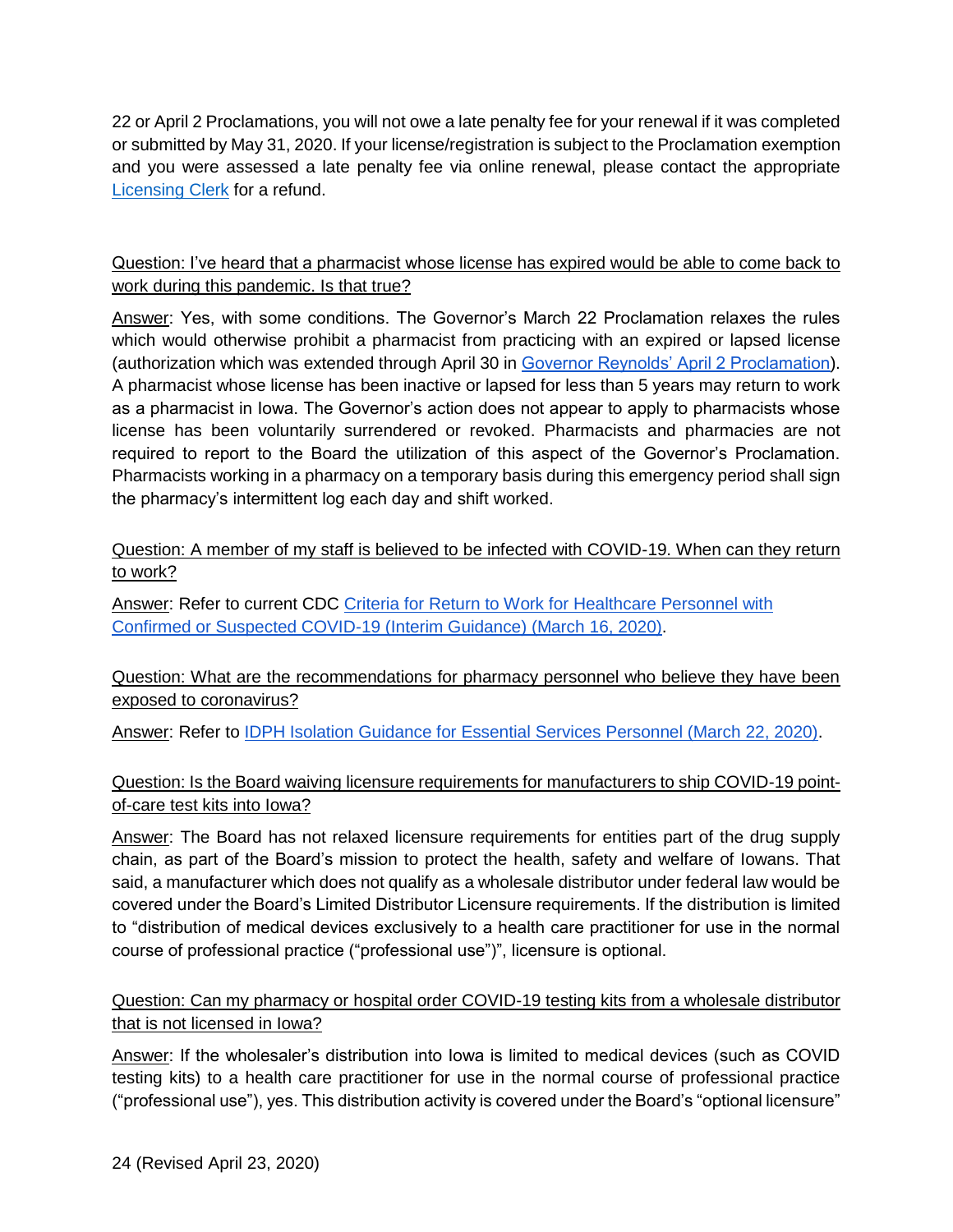with a Limited Distributor License. The wholesaler would not be authorized to distribute any prescription drug product (such as albuterol inhalers, etc.) without prior licensing as a wholesale distributor in Iowa.

#### <span id="page-24-0"></span>**PHARMACIST SCOPE OF PRACTICE and PROTOCOLS**

<span id="page-24-1"></span>Question: Will the Board be temporarily expanding the scope of practice for pharmacists so that they can perform functions like conducting COVID-19 or rapid strep tests *with subsequent prescribing of appropriate antibiotics*?

Answer: Not at this time. The authority to allow pharmacists to engage in such testing *with subsequent prescribing* comes solely from the Iowa Legislature. Under existing law, pharmacists are authorized to practice under a collaborative practice agreement with a practitioner to engage in patient care activities. Under Board rules, the collaborative practice agreement would typically only apply to patients of the practitioner who has authorized the agreement. The Board would take enforcement discretion in situations where a practitioner has authorized any pharmacist subject to the collaborative practice agreement to engage in the authorized pharmacist services for patients other than the authorizing practitioner.

<span id="page-24-2"></span>Question: If a vaccine is approved by FDA and available for administration to prevent the novel coronavirus, will pharmacists be authorized to administer the vaccine under a physician-signed immunization protocol or the Board's statewide protocol?

Answer: Yes. When a vaccine is approved by FDA and added to the ACIP recommendation guidelines, a pharmacist is authorized to administer the vaccine to a patient pursuant to the Board's statewide protocol for immunizations. Under the Board's statewide protocol, a pharmacist is authorized to administer to patient's six months of age and older "other immunizations in response to a public health emergency." If the state's public health emergency has expired or been lifted at the time a vaccine becomes eligible for administration, a pharmacist would only be authorized to administer the vaccine to patients aged 18 or older.

The Iowa Code provision which authorizes immunization administration by pharmacists under a physician-signed protocol sunsets on June 30, 2020, so it is unlikely that a vaccine will be FDAapproved and identified in ACIP recommendations by then. If a vaccine is eligible for administration by then, the physician-signed protocol would need to be updated to reflect the vaccine authorization.

#### <span id="page-24-3"></span>NEW 4/23/20 Question: Can my pharmacy conduct COVID-19 diagnostic and/or serologic tests?

Answer: Yes. The PREP Act and subsequent [HHS Guidance](https://www.hhs.gov/sites/default/files/authorizing-licensed-pharmacists-to-order-and-administer-covid-19-tests.pdf) authorize pharmacists to order and administer COVID testing, including serology tests, authorized by FDA. This authority provides pharmacists with the independent authority to order and administer a test without a specific order from a prescriber to do so. This authority extends only through the federal government's designation of the public health disaster. Pharmacist administration of COVID testing beyond the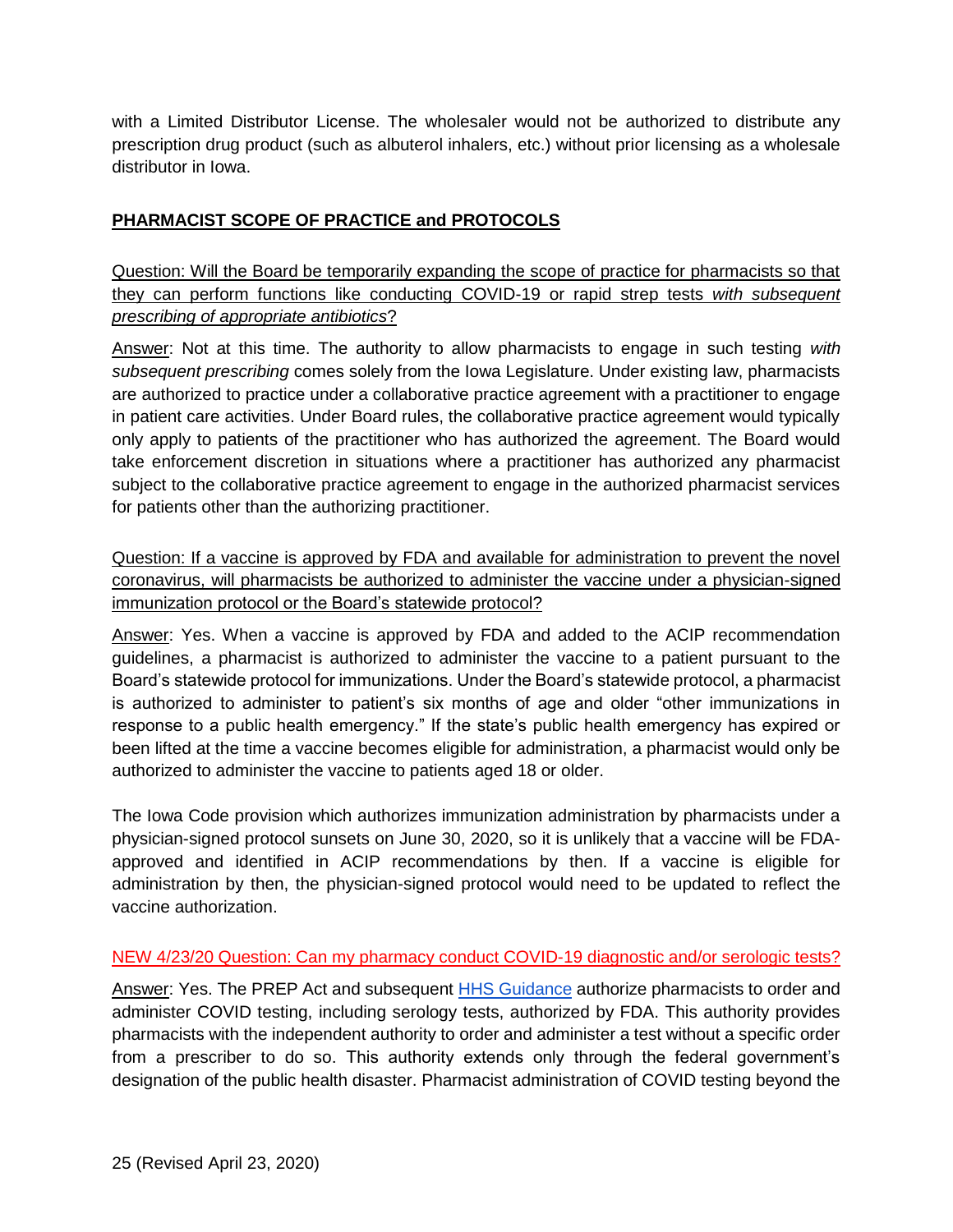federal public health disaster must be pursuant to an order by a licensed healthcare practitioner authorized to prescribe.

# *Types of tests which can be ordered and administered by pharmacists*

The HHS Guidance authorizes pharmacists to order and administer COVID tests *which are authorized by FDA*. The pharmacist must ensure that the test to be administered is authorized by FDA either under a normal approval process or through the [FDA's Emergency Use Authorization](https://www.fda.gov/medical-devices/emergency-situations-medical-devices/emergency-use-authorizations#covid19ivd) process. *Pharmacists are not authorized to order and administer a COVID-19 test which has not received FDA authorization, even if it may be available in the marketplace.*

● *Diagnostic COVID-19 Testing at the Point-of-Care / Patient Care Setting (Pharmacy)*

There are currently three diagnostic tests authorized by FDA to be used at the point-of-care: Abbott ID NOW, GeneXpert Xpert Xpress, and Accula. The Abbott and GeneXpert tests require a nasal swab while the Accula test requires both a nasal and throat swab.

● *Diagnostic COVID-19 Testing at Laboratory with Specimen Collection at Pharmacy*

There are currently many diagnostic tests authorized by FDA to be processed by a moderate or high-complexity CLIA laboratory. The pharmacy would collect the patient's respiratory specimen at the pharmacy (the type of respiratory specimen collected would be determined by the test kit to be used and could include a simple nasal swab or more invasive nasopharyngeal swab) and send the specimen to a moderate or high-complexity laboratory for testing (the complexity of the lab would be determined by the test kit to be used).

● *Diagnostic COVID-19 Testing at Laboratory with Specimen Collection at Patient's Home*

There is currently one diagnostic test authorized by FDA to be processed by LabCorp (Pixel by LabCorp COVID-19 Test) which uses a nasal swab specimen collected by the patient at their home. The nasal swab specimen is packaged and mailed to LabCorp for analysis. A patient may only obtain this at-home diagnostic test kit with an order by a practitioner, including a pharmacist.

● *Serologic COVID-19 Testing at the Point-of-Care / Patient Care Setting (Pharmacy)*

There are currently no COVID-19 serology tests authorized by FDA to be used at the point-ofcare. It should be noted that, even when a serology test may be authorized by FDA for POC use, the Iowa Department of Public Health cautions against using tests that simply require a finger stick specimen in the absence of rigorous testing to ensure the tests are accurate and reliable in their results.

● *Serologic COVID-19 Testing at Laboratory with Specimen Collection at Pharmacy*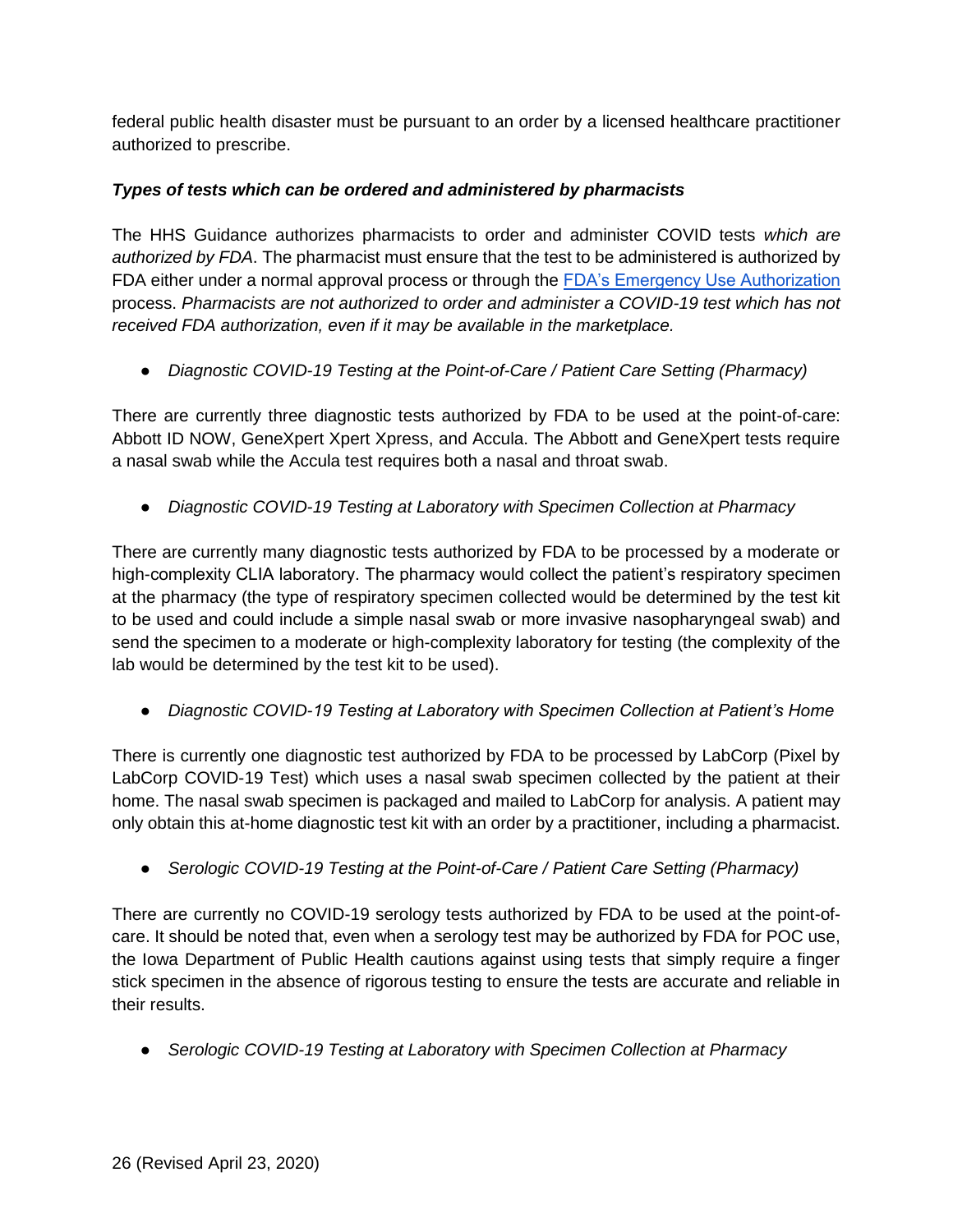There are currently four COVID-19 serology tests authorized by FDA to be processed by a moderate or high-complexity CLIA laboratory. The pharmacy would collect the patient's blood specimen at the pharmacy (the type of blood specimen collected would be determined by the test kit to be used and could include a simple finger stick or more invasive venipuncture procedure) and send the specimen to a moderate or high-complexity laboratory for testing (the complexity of the lab would be determined by the test kit to be used). It should be noted that the Iowa Department of Public Health cautions against using tests that simply require a finger stick specimen in the absence of rigorous testing to ensure the tests are accurate and reliable in their results.

## *Laboratory information*

● *Point-of-care testing (POCT)*: If a pharmacy intends to order and administer POCT, it must first have a current [CLIA Certificate of Waiver](https://www.cms.gov/Regulations-and-Guidance/Legislation/CLIA/downloads/HowObtainCertificateofWaiver.pdf) to conduct CLIA-waived tests, such as POCT for COVID-19. A pharmacy that does not have a CLIA Certificate of Waiver may complete the [Clinical Laboratory Improvement Amendments \(CLIA\) Application for](https://www.cms.gov/Medicare/CMS-Forms/CMS-Forms/Downloads/CMS116.pdf)  [Certification \(CMS Form 116\)](https://www.cms.gov/Medicare/CMS-Forms/CMS-Forms/Downloads/CMS116.pdf) and submit to the:

Iowa CLIA Laboratory Program State Hygienic Laboratory University of Iowa Research Park 2490 Crosspark Road Coralville, IA 52241 (319) 335-4500 or (800) 421-IOWA FAX: (319) 335-4174 Email: [shl.clia@uiowa.edu](mailto:shl.clia@uiowa.edu)

On the application for a CLIA Certificate of Waiver, the pharmacy may be required to identify the specific CLIA-waived test(s) intended to be administered at the pharmacy.

- *Moderate or High-Complexity testing*: Pharmacy collection of patient specimens (respiratory for diagnostic, venous blood for serologic) for subsequent moderate or highcomplexity lab analysis must identify and coordinate with a laboratory for such testing. No CLIA Certificate of Compliance or Waiver is required for specimen collection. Possible laboratory options may include, but cannot be guaranteed by the Board:
	- [Quest Diagnostics](https://www.questdiagnostics.com/home/Covid-19/HCP/)
	- [ARUP](https://www.aruplab.com/news/3-10-2020/coronavirus-testing)
	- [LabCorp](https://www.labcorp.com/coronavirus-disease-covid-19/provider-information)
	- [State Hygienic Lab](https://covidtesting.shl.uiowa.edu/)

#### *Policies and Procedures*

The pharmacy must ensure that, depending on the test(s) to be conducted, a complete policy and procedure is established and followed which includes but is not limited to: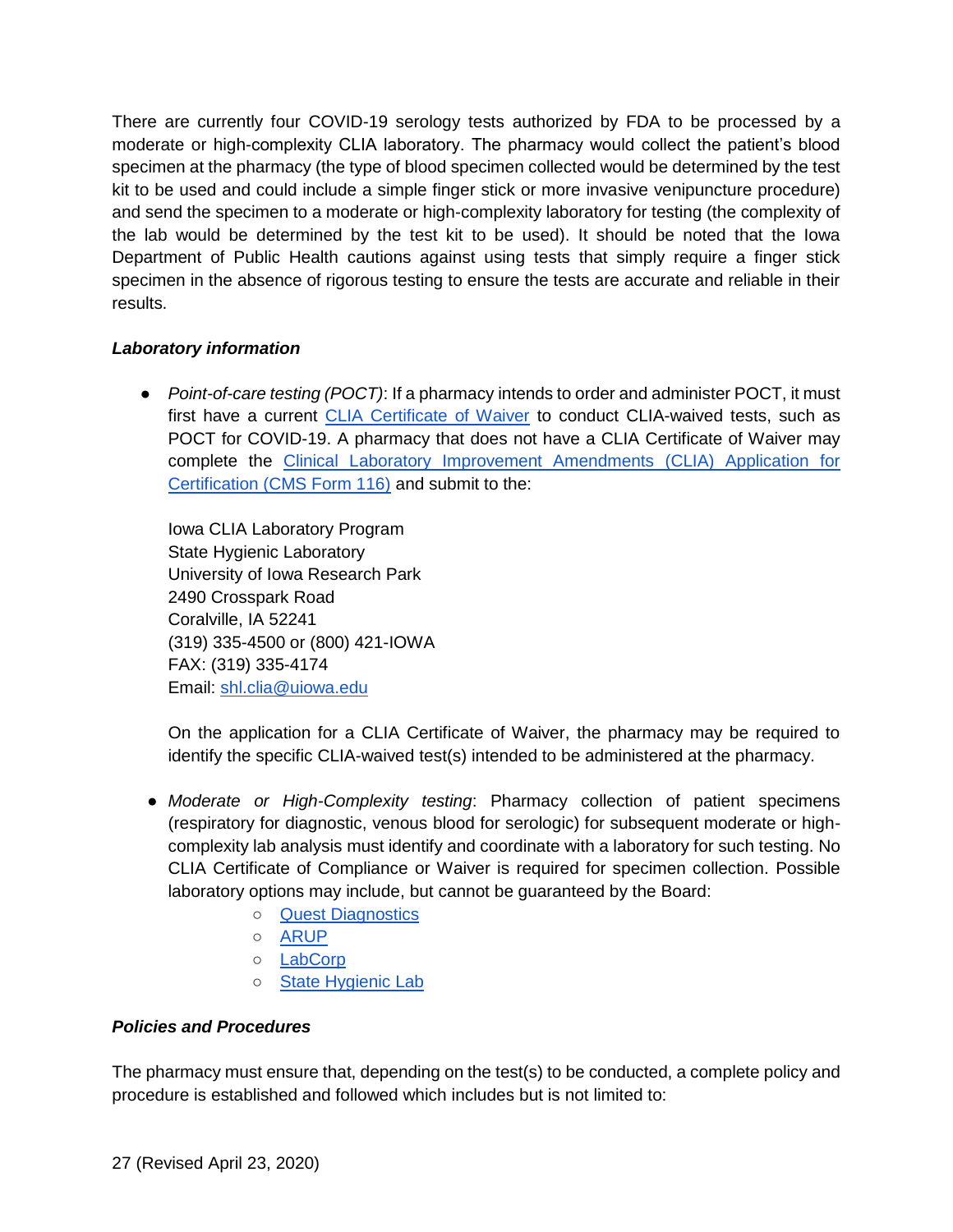- Notification of the pharmacy's intent to order and administer COVID-19 tests via updating the pharmacy's online profile with the Board via View User Profile and Update [Demographics](https://pharmacy.iowa.gov/online-services/view-user-profile-and-update-demographics) to identify "COVID-19 Diagnostic" or "COVID-19 Antibody" testing as an available pharmacy service;
- Notification to the test kit manufacturer and FDA (via email at [CDRH-EUA-](mailto:CDRH-EUA-Reporting@fda.hhs.gov)[Reporting@fda.hhs.gov\)](mailto:CDRH-EUA-Reporting@fda.hhs.gov) of any suspected occurrence of false positive or false negative results and significant deviations from the established performance characteristics of the test kit;
- Patient screening parameters prior to ordering and administering a test, including identification of testing priority groups;
- Personnel training required prior to engaging in specimen collection and testing, including review and understanding of the test kit manufacturer instructions / package insert;
- Strict adherence to the testing procedure identified in the test kit manufacturer instructions / package insert;
- Appropriate use of personal protective equipment (PPE);
- Environmental security measures that will be in place to prevent the spread or transmission of the coronavirus by a potentially infected individual presenting to the testing site;
- Evaluation of test results:
- Dissemination of test results to the patient, the patient's primary care practitioner, and the local public health agency; and
- Patient guidance to be provided based on the test type (diagnostic or serologic) and test result (positive or negative).

#### *Personnel Training*

Pharmacy personnel who will be conducting COVID-19 testing must be properly trained on the testing policy and procedures, proper specimen collection, proper use of personal protective equipment (PPE), and evaluation of test results prior to engaging in specimen collection and/or testing. Documentation of completed training, and documented observed competency for specimen collection and use of PPE, for each individual involved in specimen collection and/or testing must be maintained in the pharmacy and available for inspection and copying by the Board or its authorized representative.

#### *Supplies for Collection of Patient Specimens*

A pharmacy engaged in COVID-19 testing, either at POC or collection of specimens for moderate or high-complexity laboratory testing, which is having difficulty obtaining supplies for collecting patient specimens may call the FDA Hotline (1-888-INFO-FDA, option \*) for assistance.

#### *Test Result Reporting*

A pharmacy engaged in COVID-19 testing (including at POC, collection of specimens for moderate or high-complexity laboratory testing, or ordering a test for a patient's at-home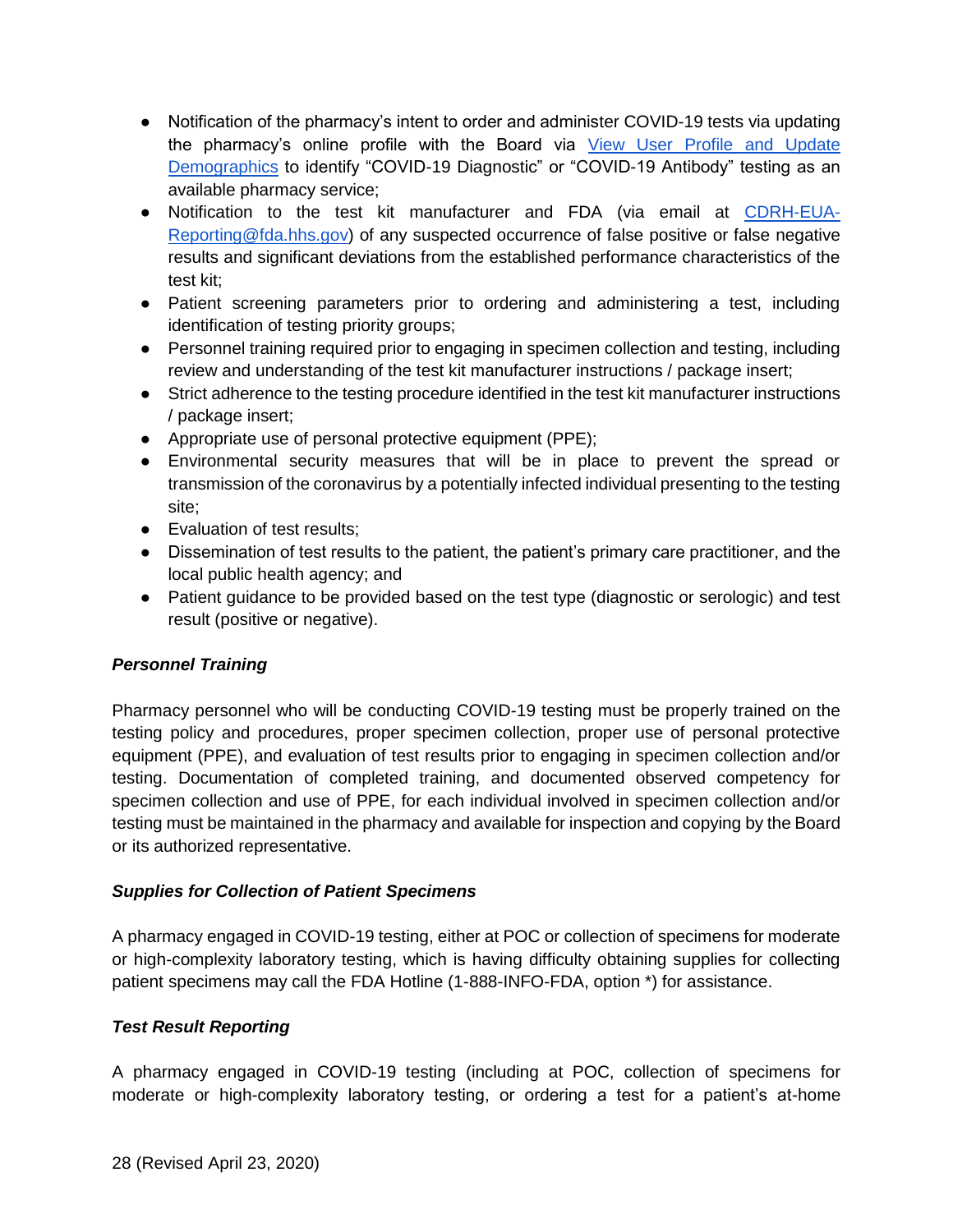specimen collection and submission to a moderate or high-complexity laboratory) must provide all test results to the patient, the patient's primary care practitioner (if identified), and to the Iowa Department of Public Health (electronically through the Iowa Disease Surveillance System, preferred, or via fax to 515-281-5698).

The pharmacy must update the pharmacy's online profile with the Board via [View User Profile](https://pharmacy.iowa.gov/online-services/view-user-profile-and-update-demographics)  [and Update Demographics](https://pharmacy.iowa.gov/online-services/view-user-profile-and-update-demographics) to identify the pharmacy's service(s) of "COVID-19 Diagnostic" and/or "COVID-19 Antibody" testing. Within approximately 48 hours, the pharmacy will receive via email a template to use for submission of test results to the IDSS. If the pharmacy has not received the template within 72 hours, please contact [sue.mears@iowa.gov.](mailto:sue.mears@iowa.gov)

Mandatory reporting of all COVID-19 test results is pursuant to an order issued April 18, 2020 by Dr. Caitlin Pedati, IDPH Medical Director and State Epidemiologist, and extends through December 31, 2020.

#### *Treatment Following a Positive COVID-19 Test Result*

Under current Iowa law, a pharmacist is not authorized to order and dispense any prescription medication in response to a positive diagnostic test for COVID-19 (or any other point-of-care test). A patient whose diagnostic test result is positive (or whose serologic IgM test result is positive) must be referred to a prescriber for further evaluation and possible treatment.

#### *Final Reminder*

The information provided here is current as of April 23, 2020. A pharmacy engaged in COVID-19 testing must continue to be aware of current recommendations and [authorizations](https://www.fda.gov/medical-devices/emergency-situations-medical-devices/emergency-use-authorizations#covid19ivd) for such testing. While the HHS Guidance issued April 8, 2020 provides pharmacists immunity from damages as a result of conducting COVID-19 countermeasures, the Board's expectation is that pharmacists are conducting these tests under strict policy and procedures and adhering to the test kit product insert.

<span id="page-28-0"></span>NEW 4/23/20 Question: When FDA authorizes a COVID-19 test for point-of-care use, does that mean it is CLIA-waived?

Answer: Yes. When the FDA issues a Letter of Authorization to a company to authorize a COVID-19 test under an Emergency Use Authorization, the letter will include the settings in which the EUA-authorized test may be performed. When FDA authorizes point-of-care tests (including for SARS-CoV-2) under an EUA, such tests are deemed to be CLIA-waived and can be performed in a patient care setting that is qualified to have the test performed there as a result of operating under a CLIA Certificate of Waiver.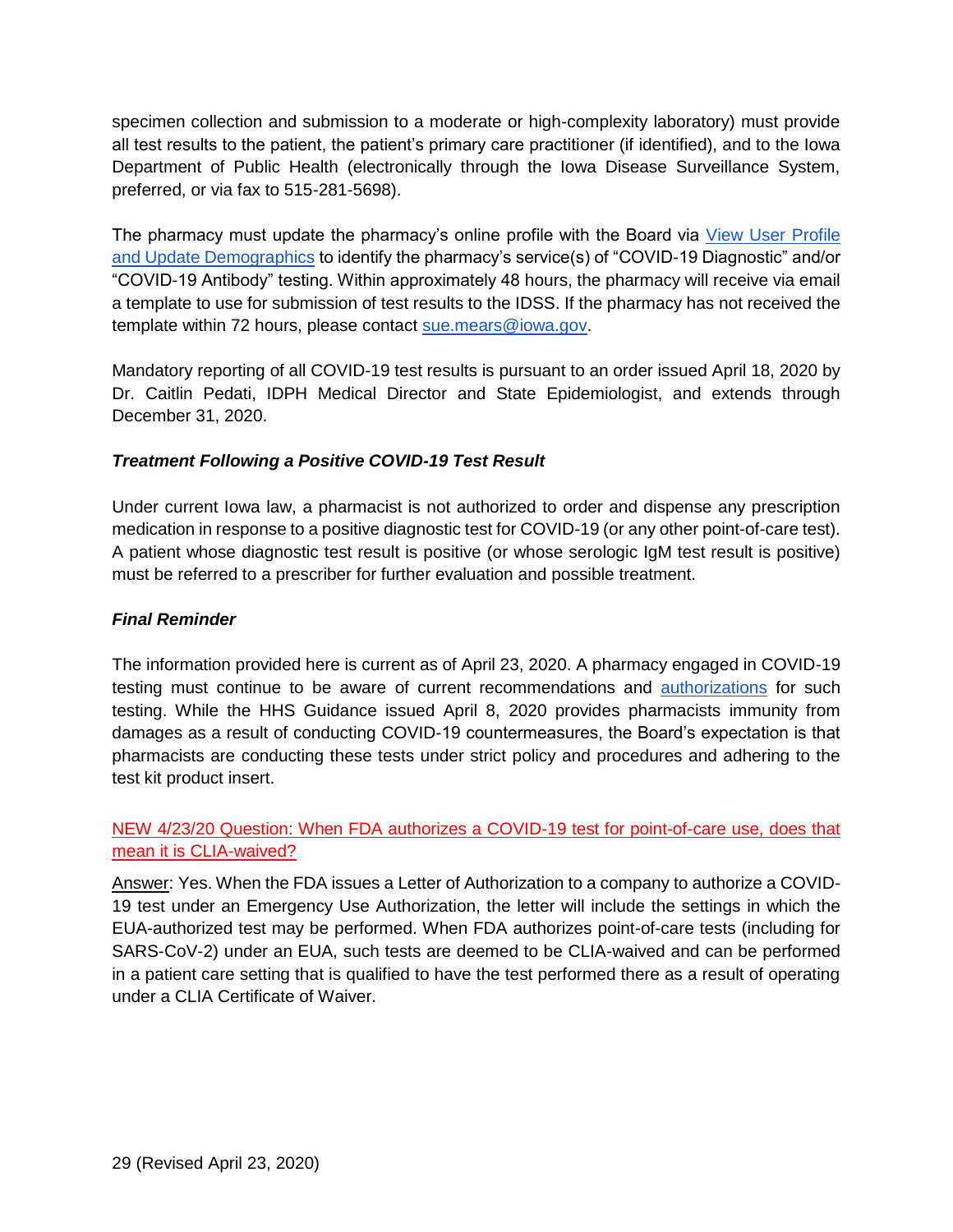<span id="page-29-0"></span>NEW 4/23/20 Question: Would my pharmacy be authorized to perform CLIA-waived COVID-19 testing at off-site locations?

Answer: Yes. Information provided in [How to Obtain a CLIA Certificate of Waiver](https://www.cms.gov/Regulations-and-Guidance/Legislation/CLIA/downloads/HowObtainCertificateofWaiver.pdf) information, CLIA-waived tests can be provided at temporary locations.

## <span id="page-29-1"></span>NEW 4/23/20 Question: I am finding a lot of COVID-19 antibody (serology) tests available online for health care professionals to order. Can my pharmacy administer these antibody tests?

Answer: As of April 23, 2020, there are only four COVID-19 antibody tests authorized for use by FDA under an [Emergency Use Authorization](https://www.fda.gov/medical-devices/emergency-situations-medical-devices/emergency-use-authorizations#covid19ivd) ("EUA"), all of which are only authorized for use in a moderate or high-complexity laboratory. There are currently no COVID-19 antibody tests authorized under an EUA for use in a CLIA-waived laboratory, such as a pharmacy. FDA has relaxed its regulatory framework for development of these tests, allowing companies to develop and market test kits prior to receiving official approval from FDA. The companies are required to validate their test results prior to marketing their tests and are required to notify the FDA of their validation and intent to distribute. However, until a test kit has been authorized by FDA (either under the regular approval process or via an EUA), such test kit has not been assigned a CLIA designation. As such, *test kits which do not have FDA approval or FDA EUA are deemed to be conducted only in a high-complexity laboratory environment and, therefore, not approved for use at the point of care or patient care setting, such as in a pharmacy*.

#### <span id="page-29-2"></span>NEW 4/23/20 Question: What is TestIowa.com?

Answer: Testlowa.com is a new initiative by the State of Iowa to dramatically increase the rate of COVID-19 testing to expand access to testing and help stem the spread of the coronavirus. Iowans are encouraged to visit TestIowa.com and complete the assessment. Depending on the data provided, the individual will be notified if they are eligible to be tested for COVID-19 at one of the state's testing locations.

# <span id="page-29-3"></span>**HOARDING OF DRUGS / SUPPLY CHAIN ISSUES**

## <span id="page-29-4"></span>Question: Are we authorized to limit sales of over-the-counter medications and supplies, such as acetaminophen, ibuprofen, cough medicine, etc.?

Answer: Yes. The Board has no mandate that the pharmacy sell these products, so it is entirely a business decision for the pharmacy to set purchase limitations if desired.

#### <span id="page-29-5"></span>Question: Can I dispense more than the authorized quantity of a prescription, if refills are available?

Answer: Unless it is a controlled substance, yes. [Iowa Code section 155A.27, subsection 6,](https://www.legis.iowa.gov/docs/code/155a.27.pdf) authorizes a pharmacist to dispense "up to the total number of dosage units authorized by the prescriber on the original prescription and any refills of the prescription, not to exceed a 90-day supply." It is recommended, however, that pharmacists exercise professional judgment in making determinations on dispensing additional quantities of prescription drugs. While it is beneficial to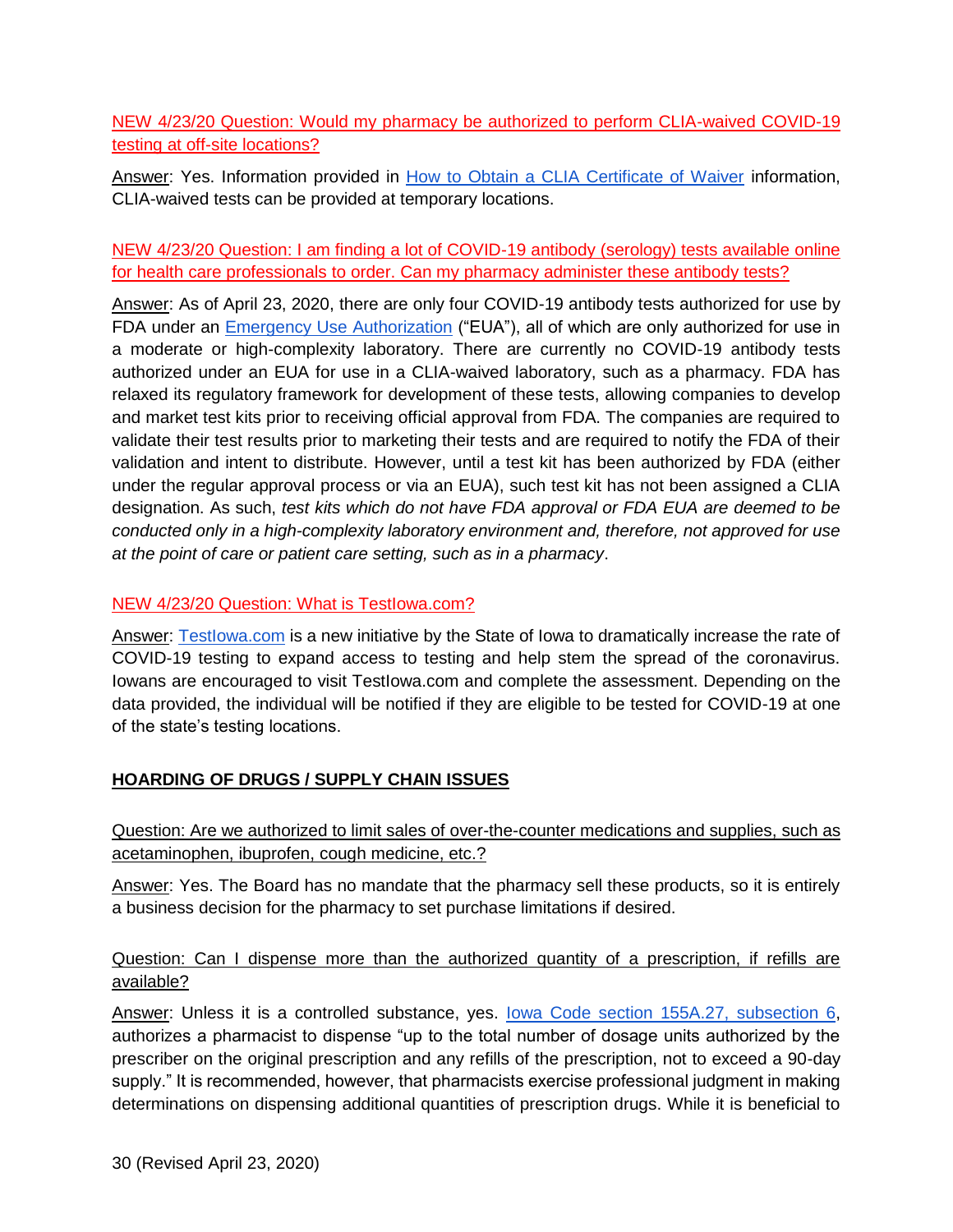limit the number of pharmacy visits for patients, there is also a concern about adding to the strain of the drug supply chain.

<span id="page-30-0"></span>Question: Am I authorized to limit a quantity dispensed on a prescription if I am concerned about drug supply chain issues?

Answer: Yes, you can use your professional judgment to dispense partial quantities of prescription medications in order to prevent the situation of limited drug supplies.

<span id="page-30-1"></span>Question: How should my pharmacy handle prescriptions being issued for large quantities of hydroxychloroquine or chloroquine?

Answer: The Board encourages you to use your best professional judgment in determining the legitimacy of these prescriptions and the likely intent. For an example of what action other states are taking: the Idaho Board of Pharmacy issued an emergency rule that limits new prescriptions to a quantity of a 14 day supply along with a diagnosis code or documented positive COVID-19 test, unless the patient was previously established on the drug.

<span id="page-30-2"></span>Question: How should my pharmacy handle requests from practitioners who want my pharmacy to distribute stock supplies of chloroquine, hydroxychloroquine, or other prescription drugs anecdotally identified as potential treatment or prophylaxis for COVID-19 for their "office use"?

Answer: Pharmacies are strongly encouraged to limit distribution of these products to only another pharmacy to meet a specific patient need (legitimate prescription for appropriate diagnosis).

<span id="page-30-3"></span>Question: If my pharmacy has a drug in stock that is nearing expiration or recently expired, and it is the only product I have available to dispense, can I use it?

Answer: FDA has published information relating t[o Expiration Dating Extension](https://www.fda.gov/emergency-preparedness-and-response/mcm-legal-regulatory-and-policy-framework/expiration-dating-extension#manufacturer) and also publishes a list of drugs and devices subject to [Emergency Use Authorization.](https://www.fda.gov/emergency-preparedness-and-response/mcm-legal-regulatory-and-policy-framework/emergency-use-authorization#2019-ncov)

- Review FDA's Search List of Extended Use [Dates to Assist with Drug Shortages](https://www.fda.gov/drugs/drug-shortages/search-list-extended-use-dates-assist-drug-shortages) to see if the product has been issued extended expiry by FDA. It is updated daily with information obtained from manufacturers. To request extended expiry for a drug, send an email to [DRUGSHORTAGES@fda.hhs.gov,](mailto:DRUGSHORTAGES@fda.hhs.gov) including detailed information of product(s) for the extended expiration request (NDC number, lot numbers, expiration dates, at a minimum).
- If the drug product is not approved for extended expiration and is a drug relevant to the current pandemic (such as ventilator drugs), the pharmacy may reach out to their Local [Homeland Security and Emergency Management Coordinator](https://www.homelandsecurity.iowa.gov/documents/county/COORD_Public_List.pdf) to request supply from state resources. If the state does not have resources available, the state will elevate the request to their federal resources.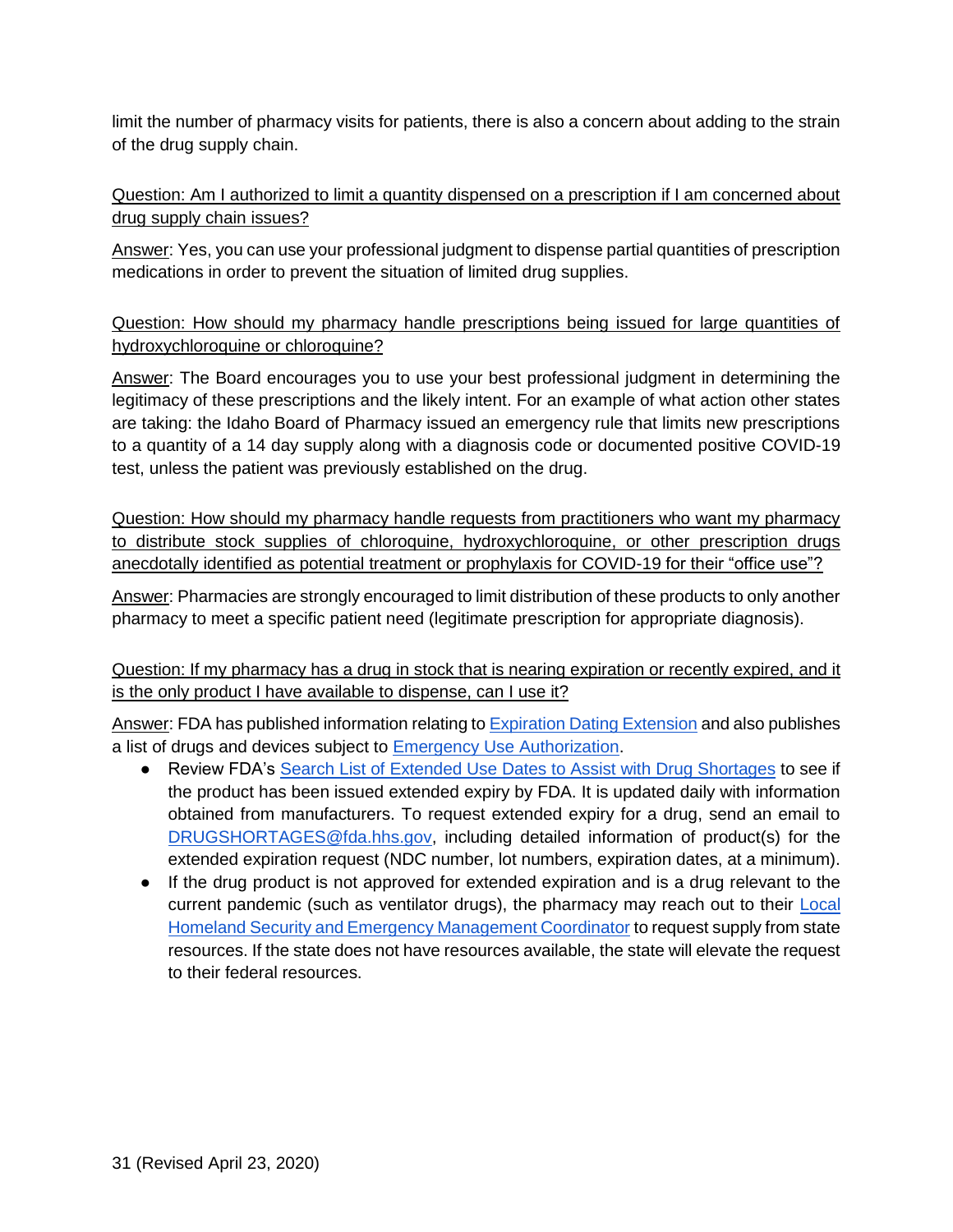<span id="page-31-0"></span>Question: My hospital is unable to procure certain drugs needed for our hospitalized COVID-19 patients which aren't showing on the FDA drug shortage list. Can we obtain these drugs from an outsourcing facility?

Answer: Yes, under very specific conditions and parameters. On April 16, 2020, FDA issued this [Temporary Policy for Compounding of Certain Drugs for Hospitalized Patients by Outsourcing](https://www.fda.gov/media/137031/download)  [Facilities During the COVID-19 Public Health Emergency](https://www.fda.gov/media/137031/download) which identifies specific drug products which will be allowed to be compounded by outsourcing facilities for hospitalized COVID-19 patients. Facilities compounding the identified drugs must adhere to the specific conditions identified in the Policy in order to be eligible for the FDA's enforcement discretion policy.

# <span id="page-31-1"></span>**COMPOUNDING**

<span id="page-31-2"></span>Question: Does the Board have any recommendations concerning the possibility of shortages of garb and personal protective equipment (PPE)?

Answer: Yes. The Board issued guidance relating to this on March 9, 2020, which can be found [here.](https://pharmacy.iowa.gov/press-release/2020-03-09/what-should-my-pharmacy-do-if-we-have-limited-supplies-compounding-garb) Since the Board's initial issuance of this guidance, additional guidance has been issued by Critical Point, USP and FDA. The Board supports the use of PPE reuse and shortage guidance put forth by any of these organizations as it applies to your facility.

The Board strongly encourages compounding personnel to utilize the resources available at the [Critical Point Peer Network](https://peernetwork.criticalpoint.info/) where you can sign up for a Silver Subscription at no charge and access valuable information relating to compounding challenges resulting from the COVID-19 pandemic.

Additionally, USP issued an information resource that might be helpful: [USP Response to](https://www.usp.org/sites/default/files/usp/document/about/public-policy/usp-covid19-garb-and-ppe.pdf)  [Shortages of Garb and Personal Protective Equipment \(PPE\) for Sterile Compounding During](https://www.usp.org/sites/default/files/usp/document/about/public-policy/usp-covid19-garb-and-ppe.pdf)  [COVID-19 Pandemic.](https://www.usp.org/sites/default/files/usp/document/about/public-policy/usp-covid19-garb-and-ppe.pdf) The Board is aware that the recommendations are slightly different from those provided by Critical Point. The Board is supportive of licensees making professional judgments in their individual situation to determine the best course of action to ensure product quality, public safety, and employee protection.

On April 10, 2020, FDA issued a [Temporary Policy Regarding NonStandard PPE Practices for](https://www.fda.gov/media/136841/download)  [Sterile Compounding by Pharmacy Compounders not Registered as Outsourcing Facilities During](https://www.fda.gov/media/136841/download)  [the COVID-19 Public Health Emergency](https://www.fda.gov/media/136841/download) which provides that it does not intend to take enforcement action regarding compliance with the insanitary conditions provision when drugs intended or expected to be sterile are compounded without standard PPE provided the compounder is compliant with the conditions identified in the temporary policy.

<span id="page-31-3"></span>Question: Is it ok for my pharmacy to delay routine media-fill testing, gloved fingertip testing, and garbing technique observation in an effort to conserve garb?

Answer: Maybe. Since media-fill testing can reasonably be completed at the end of a compounding shift, this would not require additional, unnecessary use of garb and should not be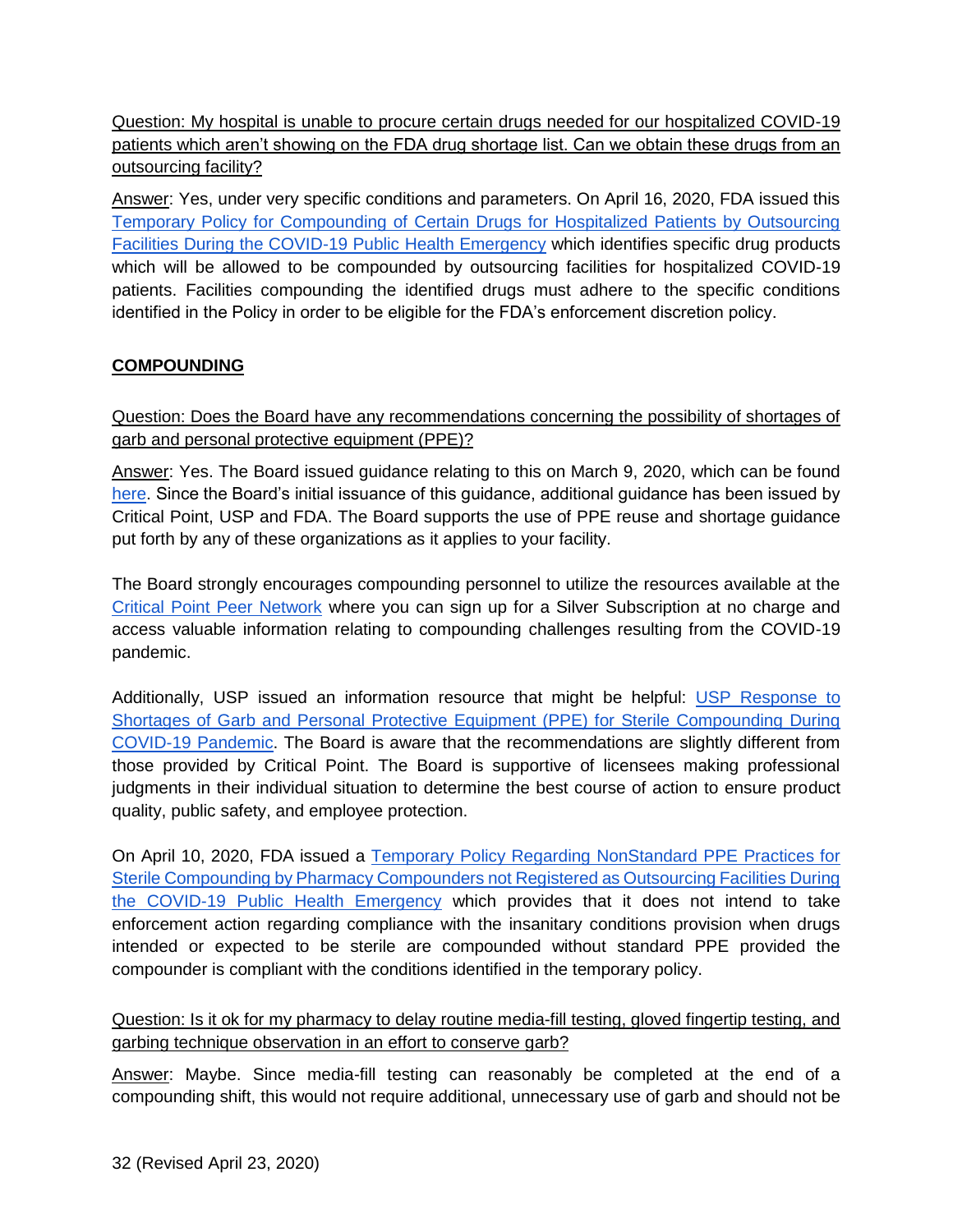delayed. If garbing is simply for the purpose of observing the garbing and aseptic technique of compounding personnel (unless for a newly trained compounder), the observer may consider remote observation (through a window, etc.) during normal compounding operations or, if that's not reasonable, testing could be delayed.

<span id="page-32-0"></span>Question: Can my pharmacy compound prescription medications that are essentially copies of FDA-approved, commercially available products if they are on backorder or not available?

Answer: Yes. Board rule [657 IAC 20.12](https://www.legis.iowa.gov/docs/iac/rule/05-22-2019.657.20.12.pdf) currently authorizes a pharmacist to compound a drug that is otherwise commercially available when that product is not available due to a documented drug shortage or the drug is listed on the [FDA Drug Shortages List.](https://www.accessdata.fda.gov/scripts/drugshortages/default.cfm) On March 25, 2020, FDA [added hydroxychloroquine to Category 1 for compounding with bulk drug substances.](https://www.fda.gov/news-events/press-announcements/coronavirus-covid-19-update-daily-roundup-march-25-2020?utm_campaign=032520_PR_Coronavirus%20%28COVID-19%29%20Update%3A%20Daily%20Roundup--March%2025%2C%202020&utm_medium=email&utm_source=Eloqua)

## <span id="page-32-1"></span>Question: Given shortages of hand sanitizer, can pharmacies, manufacturers, and outsourcing facilities compound and sell hand sanitizer products?

Answer: Yes. Board rules would ordinarily limit a pharmacy to dispensing compounded products only pursuant to a patient-specific prescription, but FDA recently published its [Policy for](https://www.fda.gov/regulatory-information/search-fda-guidance-documents/policy-temporary-compounding-certain-alcohol-based-hand-sanitizer-products-during-public-health?utm_campaign=Policy%20for%20Temporary%20Compounding%20of%20Certain%20Alcohol-Based%20Hand%20Sanitizer%20Products%20During&utm_medium=email&utm_source=Eloqua)  [Temporary Compounding of Certain Alcohol-Based Hand Sanitizer Products During the Public](https://www.fda.gov/regulatory-information/search-fda-guidance-documents/policy-temporary-compounding-certain-alcohol-based-hand-sanitizer-products-during-public-health?utm_campaign=Policy%20for%20Temporary%20Compounding%20of%20Certain%20Alcohol-Based%20Hand%20Sanitizer%20Products%20During&utm_medium=email&utm_source=Eloqua)  [Health Emergency](https://www.fda.gov/regulatory-information/search-fda-guidance-documents/policy-temporary-compounding-certain-alcohol-based-hand-sanitizer-products-during-public-health?utm_campaign=Policy%20for%20Temporary%20Compounding%20of%20Certain%20Alcohol-Based%20Hand%20Sanitizer%20Products%20During&utm_medium=email&utm_source=Eloqua) encouraging pharmacies to engage in such compounding. The Board will exercise enforcement discretion when pharmacies and outsourcing facilities engage in compounding of hand sanitizer in compliance with FDA guidance.

Additionally, USP issued an informational resource which might be helpful[: Compounding Alcohol-](https://www.usp.org/sites/default/files/usp/document/about/public-policy/usp-covid19-handrub.pdf)[Based Hand Sanitizer During COVID-19 Pandemic.](https://www.usp.org/sites/default/files/usp/document/about/public-policy/usp-covid19-handrub.pdf) On March 25, 2020, USP published this updated resource: [Compounding Alcohol-Based Hand Sanitizer During COVID-19 Pandemic.](https://www.usp.org/sites/default/files/usp/document/about/public-policy/usp-covid19-handrub.pdf)

The Board has been alerted that PCCA has a formulation that is slightly different than the FDA guidance identifies. The Board is supportive of a pharmacy using a formulation by any nationally recognized compounding authority (FDA, PCCA, etc.) as long as the pharmacy or outsourcing facility is limiting the BUD to 30 days as recommended by WHO and USP.

As it relates to manufacturers who do not already have FDA approval to produce these products, FDA released *temporary* [Guidance for Industry: Temporary Policy for Preparation of Certain](https://www.fda.gov/regulatory-information/search-fda-guidance-documents/guidance-industry-temporary-policy-preparation-certain-alcohol-based-hand-sanitizer-products-during?utm_campaign=COVID-19%20Update%3A%20FDA%20provides%20guidance%20on%20production%20of%20alcohol-based%20hand%20sanitizer&utm_medium=email&utm_source=Eloqua)  [Alcohol-Based Hand Sanitizer Products During the Public Health Emergency \(COVID-19\).](https://www.fda.gov/regulatory-information/search-fda-guidance-documents/guidance-industry-temporary-policy-preparation-certain-alcohol-based-hand-sanitizer-products-during?utm_campaign=COVID-19%20Update%3A%20FDA%20provides%20guidance%20on%20production%20of%20alcohol-based%20hand%20sanitizer&utm_medium=email&utm_source=Eloqua) The Board will also exercise enforcement discretion with manufacturers which are producing hand sanitizers under FDA's Guidance.

## <span id="page-32-2"></span>Question: I have heard on the news about distilleries beginning to manufacture hand sanitizer. Is this legal?

Answer: At this time, FDA has issued *temporary* [Guidance for Industry: Temporary Policy for](https://www.fda.gov/regulatory-information/search-fda-guidance-documents/guidance-industry-temporary-policy-preparation-certain-alcohol-based-hand-sanitizer-products-during?utm_campaign=COVID-19%20Update%3A%20FDA%20provides%20guidance%20on%20production%20of%20alcohol-based%20hand%20sanitizer&utm_medium=email&utm_source=Eloqua)  [Preparation of Certain Alcohol-Based Hand Sanitizer Products During the Public Health](https://www.fda.gov/regulatory-information/search-fda-guidance-documents/guidance-industry-temporary-policy-preparation-certain-alcohol-based-hand-sanitizer-products-during?utm_campaign=COVID-19%20Update%3A%20FDA%20provides%20guidance%20on%20production%20of%20alcohol-based%20hand%20sanitizer&utm_medium=email&utm_source=Eloqua)  [Emergency \(COVID-19\)](https://www.fda.gov/regulatory-information/search-fda-guidance-documents/guidance-industry-temporary-policy-preparation-certain-alcohol-based-hand-sanitizer-products-during?utm_campaign=COVID-19%20Update%3A%20FDA%20provides%20guidance%20on%20production%20of%20alcohol-based%20hand%20sanitizer&utm_medium=email&utm_source=Eloqua) which establishes that FDA will not take enforcement action against a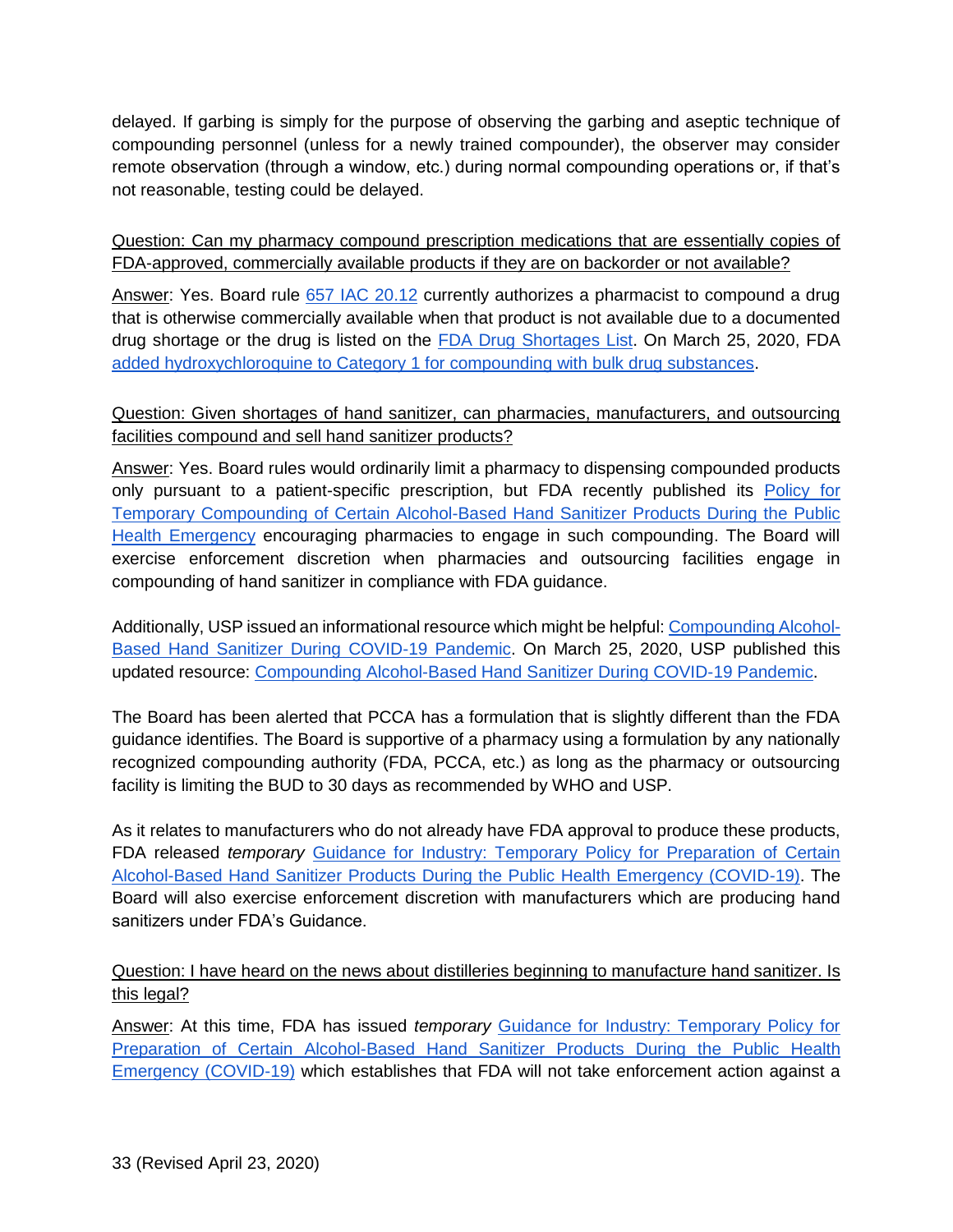firm for this activity *if* they are strictly following the guidance for formulation, documentation, and controls.

#### <span id="page-33-0"></span>Question: Can my pharmacy implement remote verification of compounding activities?

Answer: Yes, see "**REMOTE PROCESSING**" section for information about systems requirements to implement product or staging verification during compounding operations.

## <span id="page-33-1"></span>Question: Will the board or the FDA be enforcing the FDA's "one mile radius" limitation set in its draft Guidance for compounding within a health system?

Answer: The FDA recently announced a policy clarification that its draft guidance for hospital and health system compounding is still in draft and is planned to be revised. As the Guidance has only been issued for public comment, it has not been implemented and FDA will not be enforcing a one mile radius for hospitals and hospital systems. As such, the Board will also not be enforcing a one mile radius limitation.

<span id="page-33-2"></span>Question: Will the board or FDA be enforcing the federal law which specifies a 5% limit on interstate distribution of compounded drug products?

Answer: FDA recently announced a policy clarification that it will not be enforcing the federal 5% distribution limitation until such time as the Memorandum of Understanding can be finalized (currently in draft form) and states are allowed the opportunity to sign it. As such, the Board will also not be enforcing the 5% distribution limitation.

<span id="page-33-3"></span>NEW 4/23/20 Question: What is the procedure for a pharmacy that wishes to provide compounded medications to a hospital without a patient-specific prescription under the FDA's Temporary Policy?

Answer: The FDA recently issued a Temporary Policy for Compounding of Certain Drugs for [Hospitalized Patients by Pharmacy Compounders not Registered as Outsourcing Facilities During](https://www.fda.gov/media/137125/download)  [the COVID-19 Public Health Emergency](https://www.fda.gov/media/137125/download) which authorizes 503A compounding pharmacies to distribute certain compounded drug products for use in hospitalized patients with COVID-19 without first obtaining a patient-specific prescription. The Temporary Policy identifies the specific drug products covered by the Policy as well as beyond-use-dating limitations for the compounded products, among other conditions. A pharmacy which intends to distribute non-patient specific compounded drug products pursuant to the FDA Temporary Policy must first notify the Board (via email to [sue.mears@iowa.gov\)](mailto:sue.mears@iowa.gov) and provide the following information:

- Pharmacy name and address,
- Iowa pharmacy license number, and
- Drug product(s) which the pharmacy intends to distribute.

Upon review of the notification and supporting documentation, Board staff will provide a response indicating if the Board does not intend to object to the pharmacy providing the drug product(s) to the hospital(s) without first obtaining a patient-specific prescription.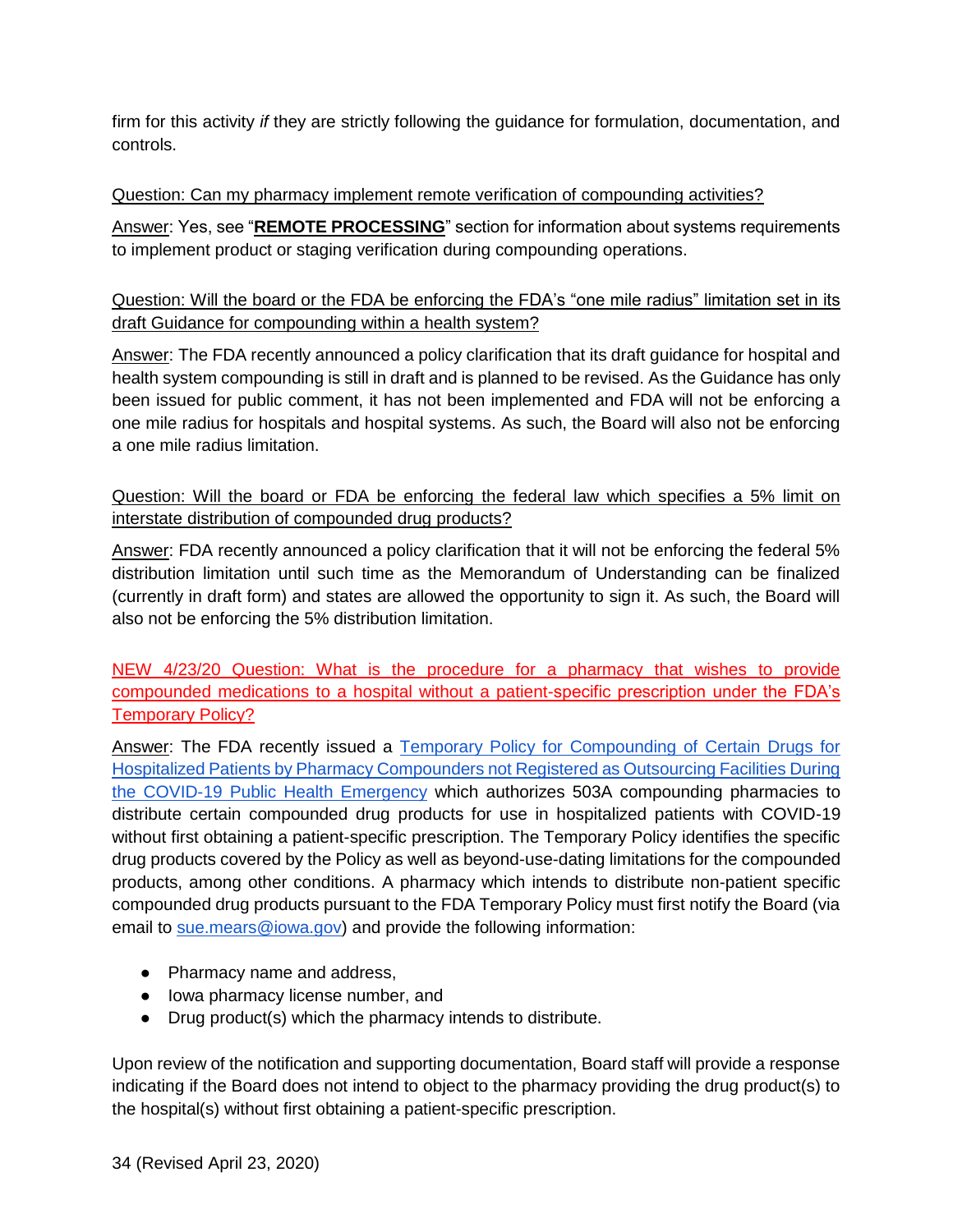# <span id="page-34-0"></span>**TELEHEALTH ENCOUNTERS / PRESCRIPTIONS ISSUED VIA TELEMEDICINE**

<span id="page-34-1"></span>Question: If an Iowa-located health system engages with prescribers located in another state to provide remote telehealth services to Iowa patients, is the prescriber required to obtain an Iowa CSA registration prior to issuing a controlled substance prescription?

Answer: Temporarily, no. Under Section Nine of the Governor's State of Public Health Disaster Emergency issued March 17, 2020, all implementing regulations establishing preconditions on the provision of telemedicine services have been temporarily suspended. As such, a prescriber would not be required to obtain an Iowa CSA prior to providing telemedicine services, including issuing a controlled substance prescription, to a patient located in Iowa. Once the Governor's declaration has been lifted, the Board's rules would be reinstated to require an Iowa CSA registration prior to issuing a controlled substance prescription via telemedicine to a patient located in Iowa.

[DEA](https://www.deadiversion.usdoj.gov/coronavirus.html) has also announced that, as of March 16, 2020, and continuing for as long as the Secretary's designation of a public health emergency remains in effect, DEA-registered practitioners in all areas of the United States may issue prescriptions for all schedule II-V controlled substances to patients for whom they have not conducted an in-person medical evaluation, provided all of the following conditions are met:

- The prescription is issued for a legitimate medical purpose by a practitioner acting in the usual course of his/her professional practice;
- The telemedicine communication is conducted using an audio-visual, real-time, twoway interactive communication system; and
- The practitioner is acting in accordance with applicable Federal and State laws.

# <span id="page-34-2"></span>**BOARD GENERAL OPERATIONS AND MEETINGS**

# <span id="page-34-3"></span>Question: Will the Board of Pharmacy offices remain open for business and will the hours of operation remain the same?

Answer: The Board office is currently closed to the public. A mail drop box has been placed in the front vestibule in which items for Board staff may be placed. Licensees and registrants are asked to utilize the Board's [Online Services](https://pharmacy.iowa.gov/online-services) to the extent possible. Questions can be directed to [Board](https://pharmacy.iowa.gov/contact-us)  [Staff.](https://pharmacy.iowa.gov/contact-us) The Board's hours of operation will remain the same at this time.

<span id="page-34-4"></span>Question: Will the Board's regularly scheduled meetings (Open session Board meetings, Rules Committee, Prescription Monitoring Program Advisory Council, and Monitoring Program for Pharmacy Professionals) continue to be held?

Answer: At this time, the Board is postponing any in-person meeting that is currently scheduled through the end of April (consistent with Governor Kim Reynolds' March 17 State of Public Health Disaster Emergency declaration which prohibits gatherings of 10 or more individuals, extended in her April 2 Proclamation). As necessary, the Board may hold teleconference meetings to handle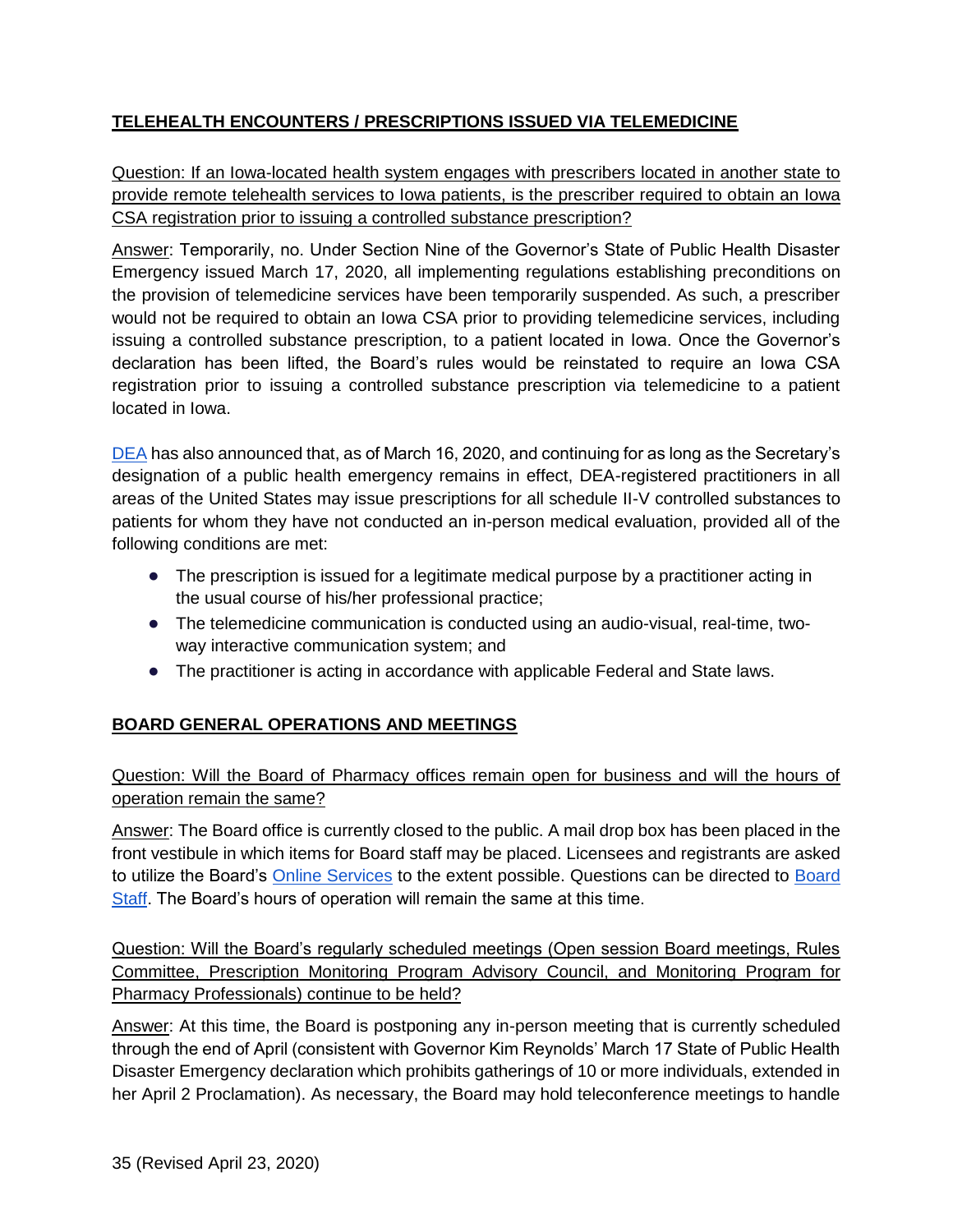the business of the Board. Determinations of public meetings beginning in May will be made at a later date.

<span id="page-35-0"></span>Question: Will I be determined to be noncompliant with my IMP3 contract if I am unable to attend meetings or practitioner appointments that are included in my contract?

Answer: Not if you are in routine communication with the IMP3 Case Manager to keep her updated on your situation.

## <span id="page-35-1"></span>**BOARD LICENSING OPERATIONS**

#### <span id="page-35-2"></span>Question: Will licensees be allowed to continue operating or practicing if the Board is unable to process renewals?

Answer: Yes. The Board's current rules allow continuation of operations or practice during a 30 day grace period while a renewal application is being processed. Board licensing staff will continue to process applications and the Board does not anticipate any excursion from its normal application processing times. Licensees and registrants are encouraged to utilize the Board's [Online Services.](https://pharmacy.iowa.gov/online-services)

<span id="page-35-3"></span>Question: Will licensees and registrants already licensed/registered with the Board be allowed to continue practicing after their license/registration expires as a result of their inability to timely renew their license/registration due to the COVID-19 pandemic?

Answer: Yes, under Governor Reynolds' March 22 and April 2 Proclamations, licensees and registrants who are unable to renew between March 22 and April 30 will be authorized to continue practice. The Board reminds licensees and registrants that renewal is available [online,](https://pharmacy.iowa.gov/renew-licenses-and-registrations) which processes in a matter of minutes, if you have all necessary documentation available. Board staff continues to operate and does not anticipate any delays in processing. On March 27, the Board issued its [Response to the Governor's Proclamation](https://pharmacy.iowa.gov/press-release/2020-03-27/board-pharmacy-response-governors-proclamation) which provides additional information. In response to the [Governor's April 2 Proclamation,](https://governor.iowa.gov/sites/default/files/documents/Public%20Health%20Disaster%20Proclamation%20-%202020.04.02.pdf) the Board issued this [Guidance](https://pharmacy.iowa.gov/sites/default/files/documents/2020/04/board_response_to_proclamation_final.pdf) on April 6, 2020.

#### <span id="page-35-4"></span>Question: Will the Board process applications for new licenses and registrations in a normal manner?

Answer: At this time, the Board does not anticipate any excursion from its normal processing, but as COVID-19 continues to present incredible challenges, Board staff may need to make adjustments in the Board's operations accordingly. The Board recognizes that new license/registration applications may be submitted as a means to assist with the pandemic in Iowa, so Board staff will make every effort to timely process new applications.